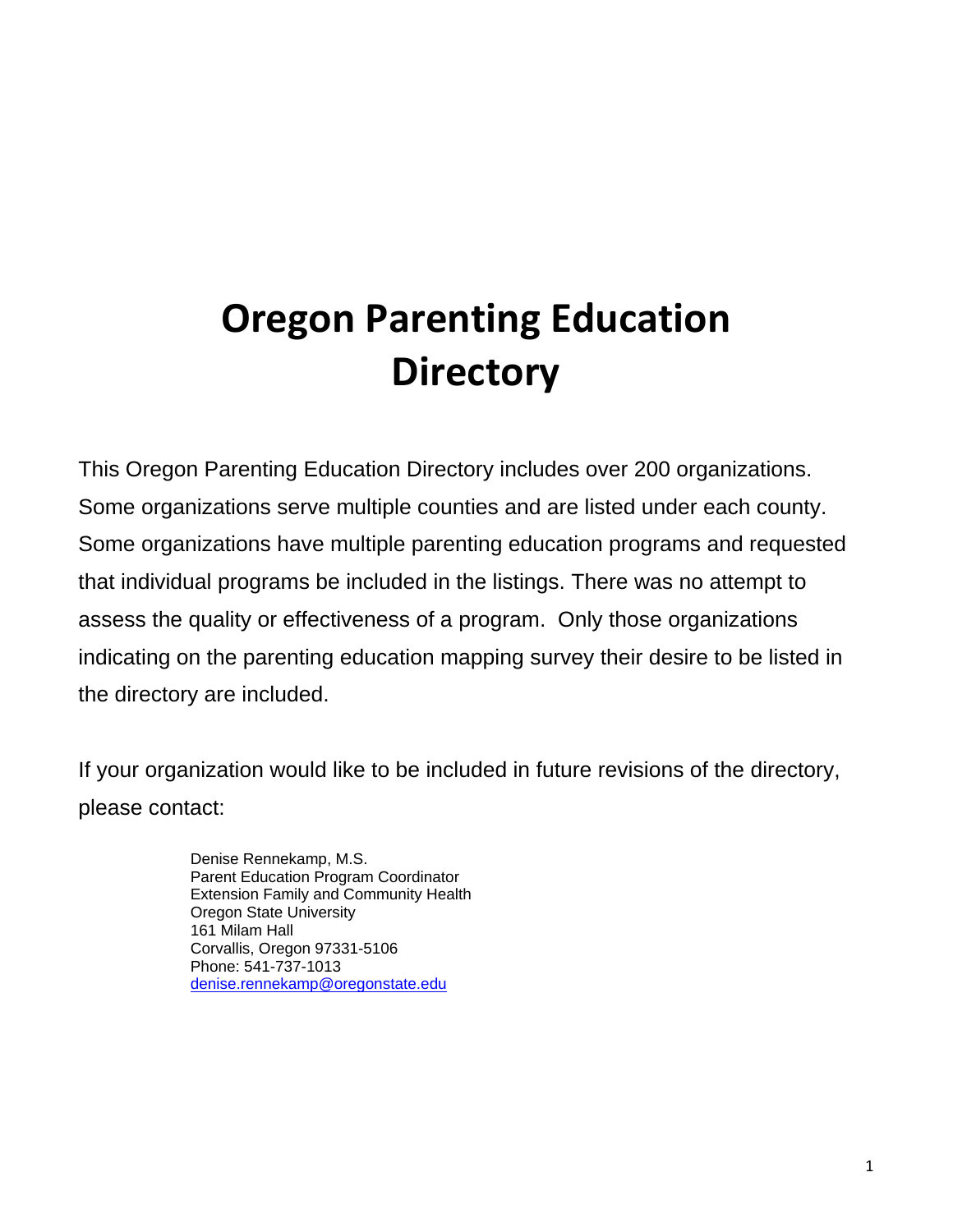# **Table of Contents**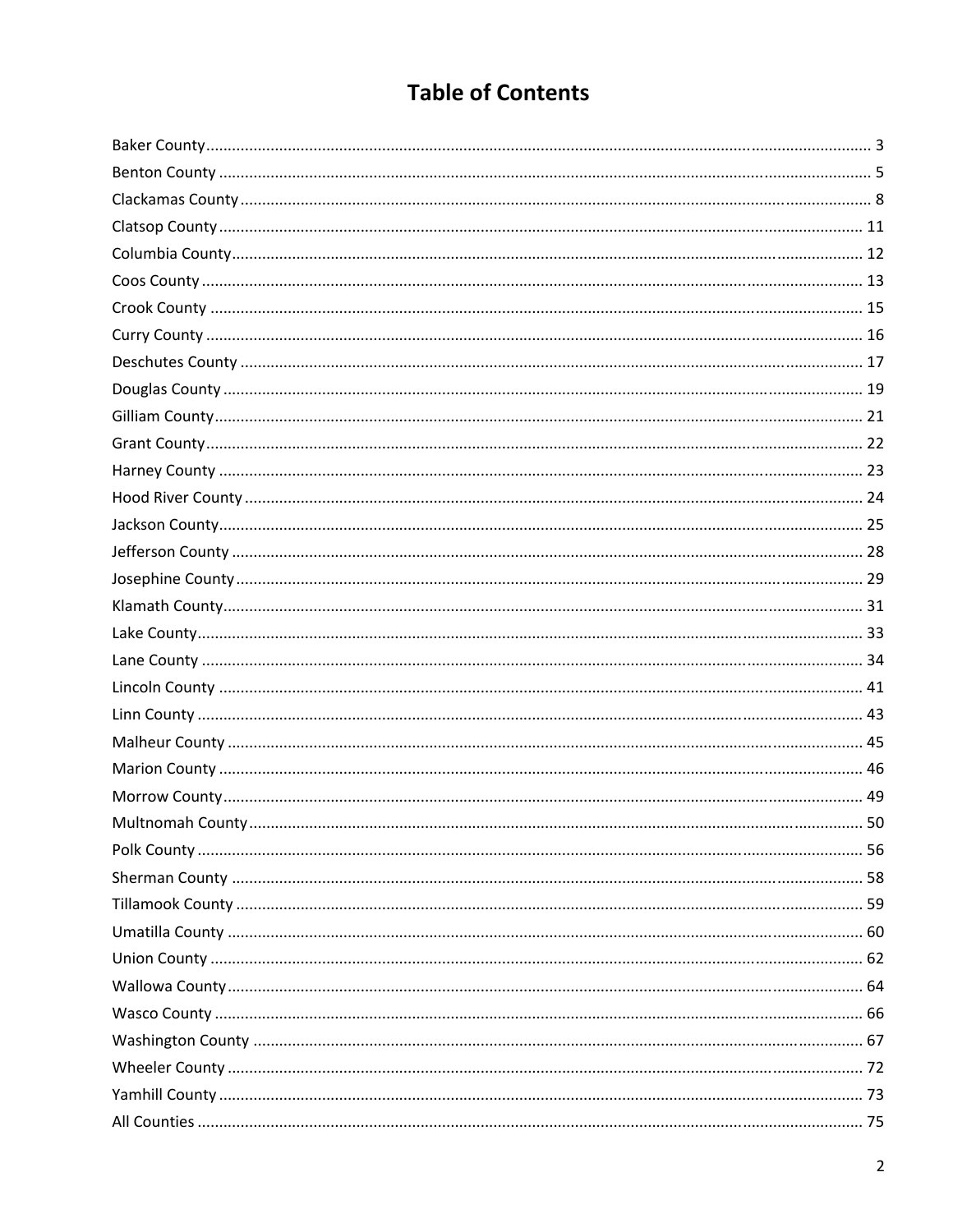# **Baker County**

#### **Baker County Health Department**

Calling On Moms & Dads Jennifer Herrmann 3330 Pocahontas Road Baker City, OR 97814 Telephone: 541‐523‐8211, ext. 22 Fax: 541‐523‐8242 Website: www.bakercounty.org Email: jherrmann@bakercounty.org

Healthy Start Chrissy Martin Telephone: 541‐523‐8211 Fax: 541‐523‐8242 Email: cmartin@bakercounty.org

#### **Child Care Resource & Referral**

Jean Johnson 1916 Island Avenue La Grande, OR 97850 Telephone: 541‐963‐7942 Fax: 541‐963‐8458 Website: www.trainingemployment.org Email: johnj@tecteam.org

#### **Eastern Oregon Alcoholism Foundation**

EOAF Parents Program Cathy McDonald 216 S. W. Hailey Avenue Pendleton, OR 97801 Telephone: 541‐276‐3518, ext. 212 Fax: 541‐276‐4189 Website: www.eoaf.org Email: cmcdonald@eoaf.org

Description: EOAF is a residential drug and alcohol program that serves both men and women with children. Some of the parents have young children in treatment with them, but all parents are offered parenting classes.

#### **Kindred Support Services, LLC**

Julie Farnam PO Box 187 105 Fir Street, Suite 209 La Grande, OR 97850 Telephone: 541‐963‐7796 Fax: 541‐963‐7796 Email: farnamjulie@yahoo.com

Marian Goldberg, MSW, LCSW Telephone: 541‐786‐3401 Fax: 541‐663‐8649 Email: mariangoldberg1@gmail.com

Description: Kindred Support Services provides Family Based Services including individualized parent education through a contract with the Department of Human Services, Child Welfare Division. Clients must be referred by DHS and services are free of charge. The program also provides crisis support including pertinent parent education for children disclosing physical or sexual abuse through referrals by the Mt. Emily Safe Center.

#### **Mt. Emily Safe Center**

Make Parenting a Pleasure, Healthy Start Sandra Leavitt PO Box 146 2107 3rd Street La Grande, OR 97850 Telephone: 541‐963‐0602 Fax: 541‐962‐0345 Website: www.mtemilysafecenter.com Email: director@mtemilysafecenter.com

Description: Mt. Emily Safe Center is a Child Abuse Intervention Center whose mission is to provide a multidisciplinary approach to the assessment of child abuse, ensure children and youth have access to prevention services, and to promote safe and healthy environments for families.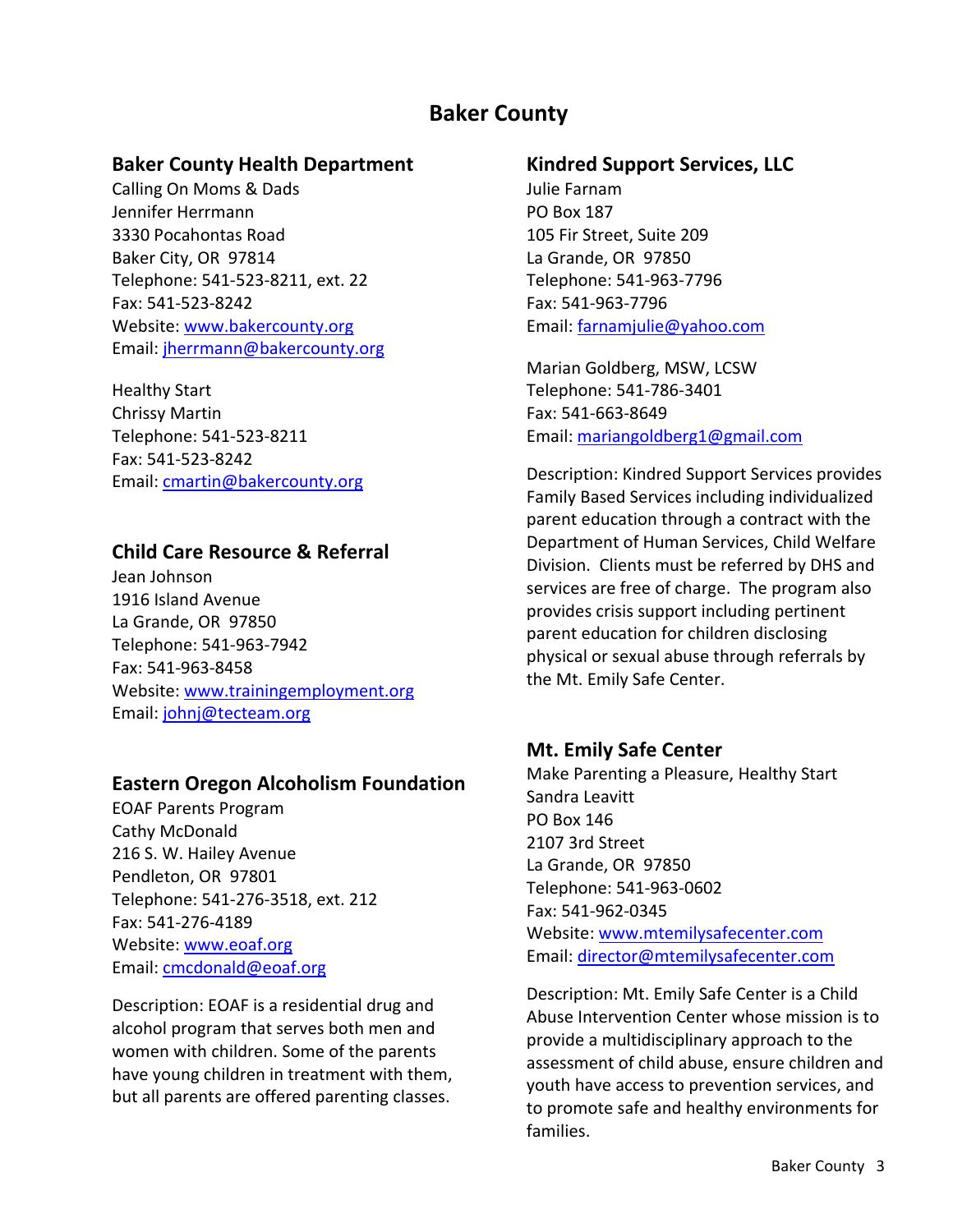# **Pathfinders of Oregon**

Parenting Inside Out Cathy Calvin PO Box 19742 7800 SW Barbur Blvd Portland, OR 97219 Telephone: 503‐910‐1219 Fax: 503‐245‐4022 Website: www.pathfindersoforegon.org Email: ccalvin@pathfindersoforegon.org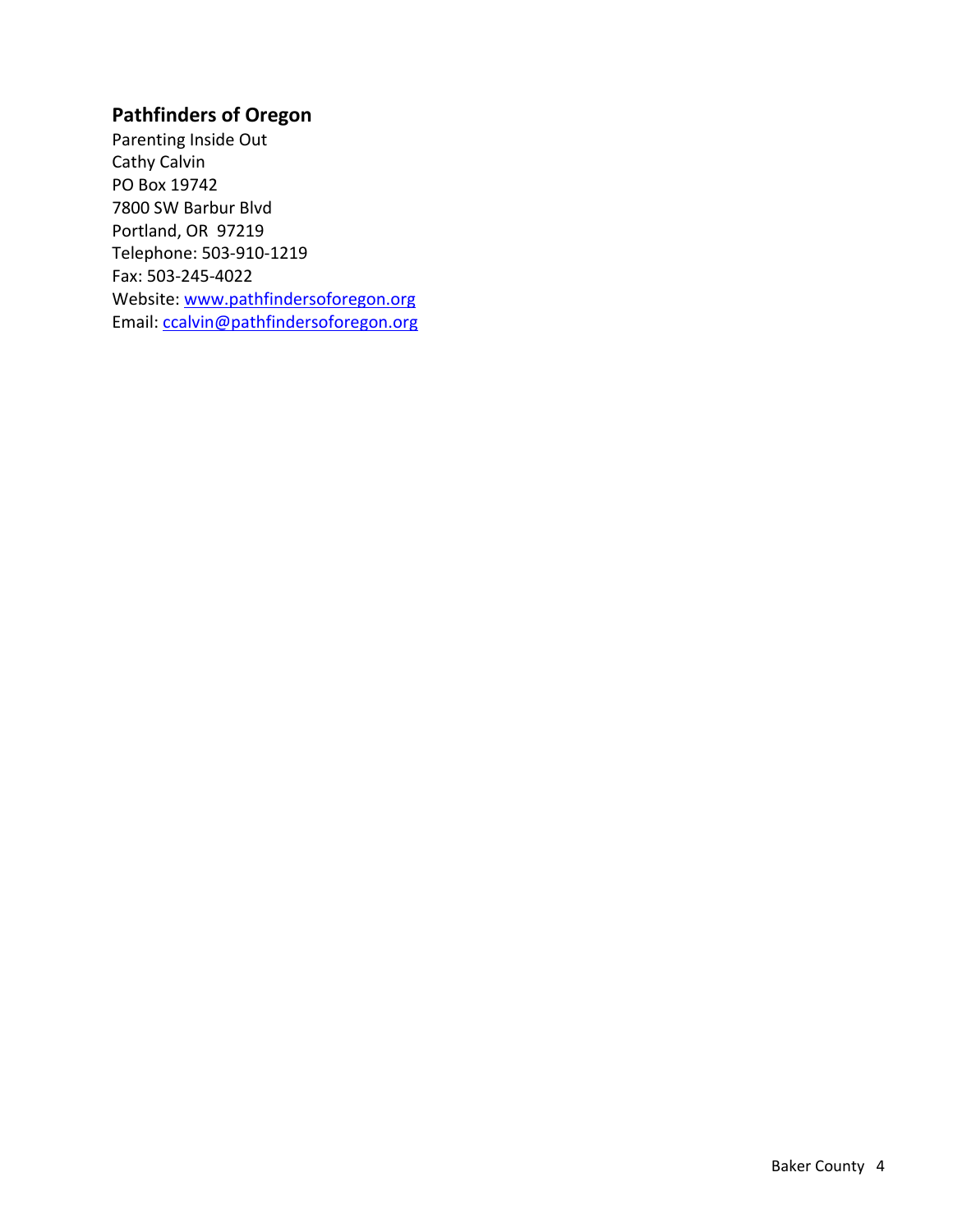# **Benton County**

# **Benton County Developmental Disabilities Program**

Jasper Smith PO Box 579 530 NW 27th Street Corvallis, OR 97339 Telephone: 541‐766‐6158 Fax: 541‐766‐6186 Website:www.co.benton.or.us/health/mental\_ health/developmental\_dis.php Email: jasper.smith@co.benton.or.us

#### **Albany Public Library**

Scott Keeney 2450 14th Avenue SE Albany, OR 97321 Telephone: 541‐917‐7591 Fax: 541‐917‐7586 Website: library.cityofalbany.net Email: scott.keeney@cityofalbany.net

Description: Albany Public Library offers a wide assortment of materials in all formats, programs for all ages, and welcoming gathering areas for all citizens, with rich collections of children's literature, parenting resources, and audiovisual materials.

#### **Kids and Co. of Linn Co.**

Wendy Hoffman 300 Market Street, Suite 200 Lebanon, OR 97355 Telephone: 541‐451‐1581 Fax: 541‐259‐1581 Website: www.kidcoheadstart.org Email: whoffman@kidcoheadstart.org

#### **La Leche League of Oregon**

Breastfeeding Support and Education Melanie Green 3386 NW Summerhill Place Albany, OR 97321 Telephone: 541‐967‐8965 Website: www.llli.org/Web/Oregon.html Email: melanieverde@msn.com

Description: La Leche League is an international, nonprofit, nonsectarian organization dedicated to providing education, information, support, and encouragement to women who want to breastfeed. All breastfeeding mothers and pregnant women interested in breastfeeding are welcome to come to free meetings or call Leaders for breastfeeding help.

#### **Linn‐Benton Community College**

Parenting Education Department Jerri Wolfe 6500 Pacific Blvd SW Albany, OR 97321 Telephone: 541‐917‐4891 Fax: 541‐917‐4270 Website: www.linnbenton.edu/go/parenting‐ education Email: jerri.wolfe@linnbenton.edu

Description: The department promotes the development of positive parenting skills through classes, workshops and individual mentoring offered directly through LBCC and in collaboration with other agencies. Using best practices and evidence‐based curricula the general population as well as at‐risk families are served. The department offers continuing education and the Parent Educator Connector (PEC) listserv for parent educators.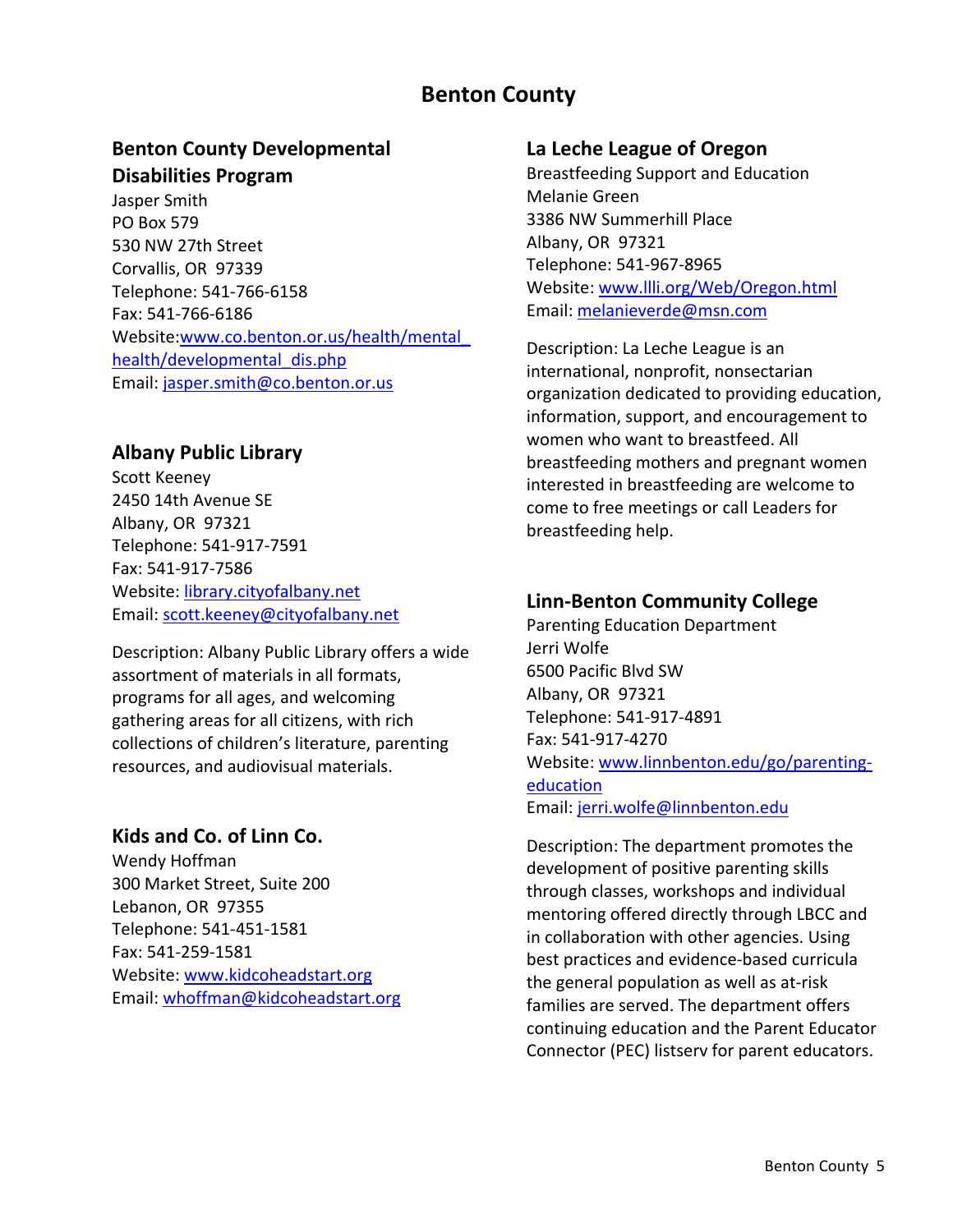# **Old Mill Center for Children and Families**

Healthy Start, Rally Around Families Together, Family Support and Connections Melissa Moser 4515 SW Country Club Drive Corvallis, OR 97370 Telephone: 541‐757‐8068 Fax: 541‐758‐1030 Email: melissa\_moser@oldmillcenter.org

#### **OSU Child Development Center**

OSU Oregon Head Start Pre‐K Program, Joanne Sorte, Director Child Development Center, OSU 130 Bates Hall Corvallis, OR 97331 Telephone: 541‐737‐2516 Fax: 541‐737‐5579 Website: http://www.hhs.oregonstate.edu/hdfs/osu‐child‐ development‐center Email: joanne.sorte@oregonstate.edu

Description: The OSU Child Development Center provides part‐day preschool programs for children ages 3 to 5 (until kindergarten age). Enrollment is open to everyone in the community. Families with low income may be eligible to participate at no charge through the OSU Oregon Head Start Prekindergarten Program. The OSU Child Development Center collaborates with Linn‐Benton‐Lincoln ESD Early Intervention & Early Childhood Special Education to serve children with special developmental needs.

#### **Parent Enhancement Program**

421 NW 4th Street, Suite A Corvallis, OR 97330 Telephone: 541‐758‐8292 Fax: 541‐758‐8587 Website: www.pep.peak.org Email: pepdirector@peak.org

Description: Parent Enhancement Program serves parents and their children, who are Benton County residents and under the age of 26. Services are voluntary and free. Current services include BUDDY's (mentors), parenting education and adult skills classes, social activities, home visits, transportation, distribution of child safety equipment, educational assistance, family assistance, parent volunteerism, case support, a supervised playroom, Latino Family outreach, Dads/Male Outreach and parent newsletters.

# **Planned Parenthood of Southwestern Oregon**

Mary Gossart, VP of Education 360 East 10th Avenue, Suite 104 Eugene, OR 97401 Telephone: 541‐344‐1611, ext. 13 Fax: 541‐342‐6088 Website: www.noplacelikehome.org; www.ppsworegon.org Email: education@pphsso.org

#### **Rad Nannies**

Kate Denny 414 Boone St. Salem, OR 97306 Telephone: 503‐365‐1988 Email: kkzks@wvi.com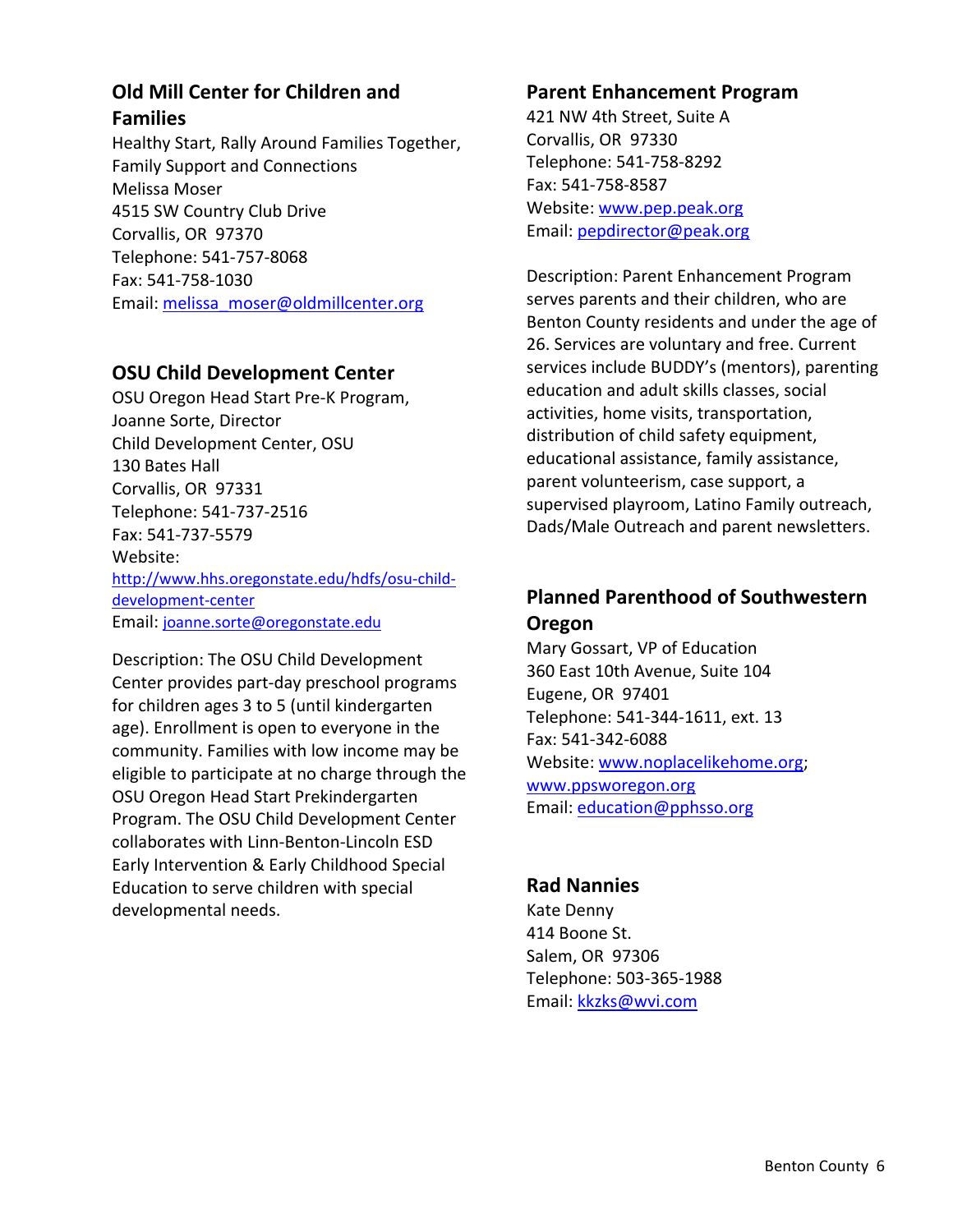# **Strengthening Rural Families**

Rural Parenting Initiative Andrea Myhre 1620 Applegate Street Philomath, OR 97330 Telephone: 541‐929‐2535 Website: www.ruralfamilies.org Email: andrea.srf@ruralfamilies.org

# **WellMama Pregnancy and Postpartum Support Inc.**

Csilla Andor or Amy‐Rose White 6282 SW Grand Oaks Dr. Corvallis, OR 97333 Client Support: 800‐896‐0410 Administrative: 541‐231‐4343 Fax: 503‐764‐1467 Website: www.WellMama.org Email: info@WellMama.org

Description: Serving women during and after pregnancy who experience stress, emotional or mental health difficulties, such as depression or anxiety. Services are available to partners or support persons as well. Free support groups and for‐fee counseling in Eugene and Corvallis. Free phone & email support throughout Oregon.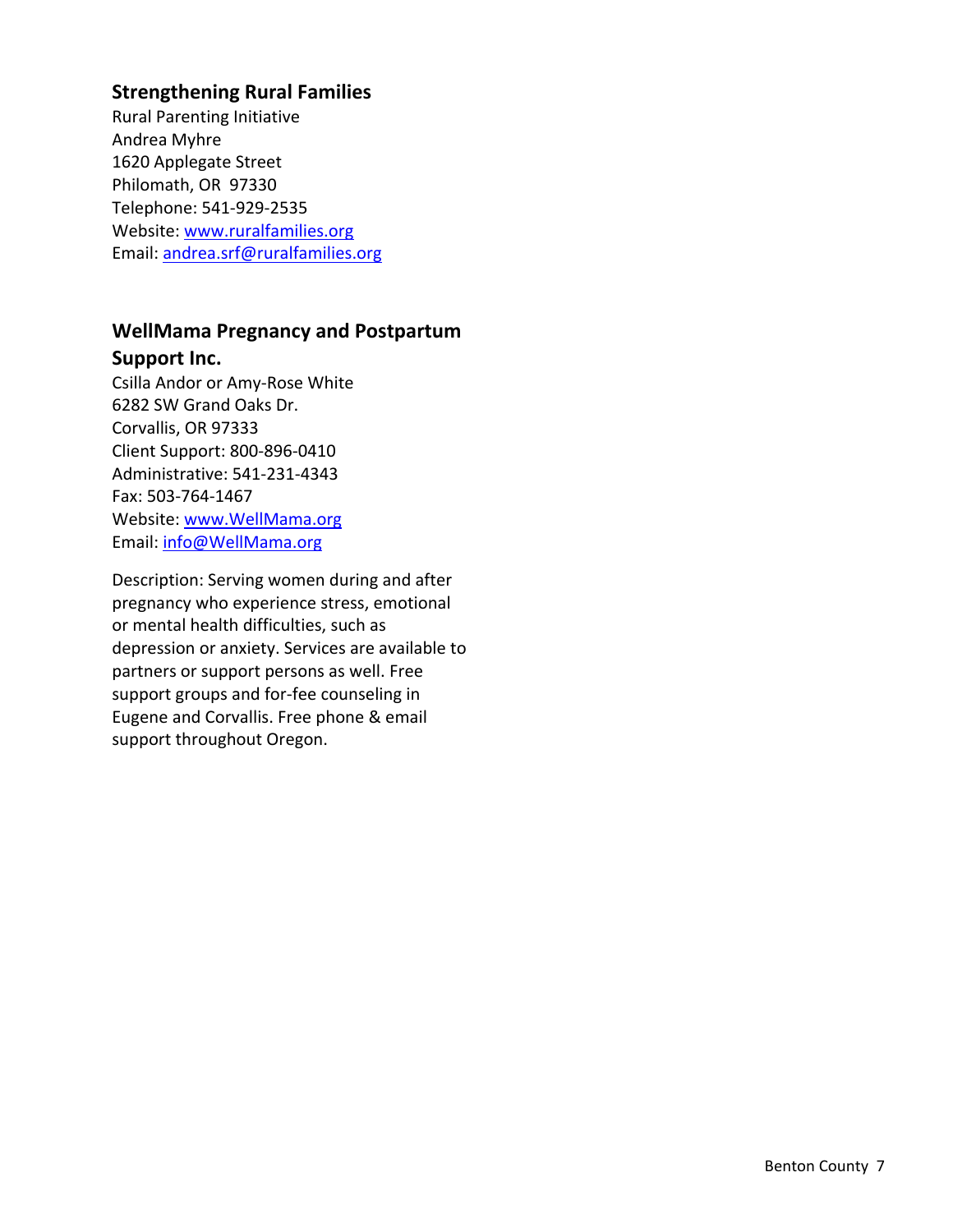# **Clackamas County**

#### **Adoption Mosaic**

Astrid Dabbeni PO Box 18102 Portland, OR 97215 Telephone: 971‐533‐0102 Website: www.adoptionmosaic.org Email: info@adoptionmosaic.org

#### **Canby High School**

Teen Parent Program Janean Ferguson 721 SW 4th Avenue Canby, OR 97013 Telephone: 503‐263‐7200, ext. 5612 Email: fergusj1@canby.k12.or.us

#### **Eastern Oregon Alcoholism Foundation**

EOAF Parents Program Cathy McDonald 216 S. W. Hailey Avenue Pendleton, OR 97801 Telephone: 541‐276‐3518, ext. 212 Fax: 541‐276‐4189 Website: www.eoaf.org Email: cmcdonald@eoaf.org

Description: EOAF is a residential drug and alcohol program that serves both men and women with children. Some of the parents have young children in treatment with them, but all parents are offered parenting classes.

#### **Essential Insights**

Active Parenting Program Laurie Van‐Si, MS.Ed 7421 SE Eldorado Street Milwaukie, OR 97267 Telephone: 503‐722‐7733 Website: www.essentialinsights.org Email: lvansi@comcast.net

Description: Parenting classes are individually tailored to unique needs/concerns, specifically designed for families with special needs children, i.e. ADD/HD and children with other learning challenges.

#### **Family And Community Together, FACT**

Family Support and Information Center Roberta Dunn 619 SW 11th Avenue, Suite 102 Portland, OR 97205 Telephone: 503‐243‐3228 Fax: 503‐227‐0346 Website: www.factoregon.org Email: info@factoregon.org

#### **Gladstone School District**

Parent Empowerment, Padres Adelante Mike Buchanan 18905 Portland Avenue Gladstone, OR 97027 Telephone: 503‐496‐3939 Fax: 503‐479‐6075 Website: www.gladstone.k12.or.us/ Email: buchanam@gladstone.k12.or.us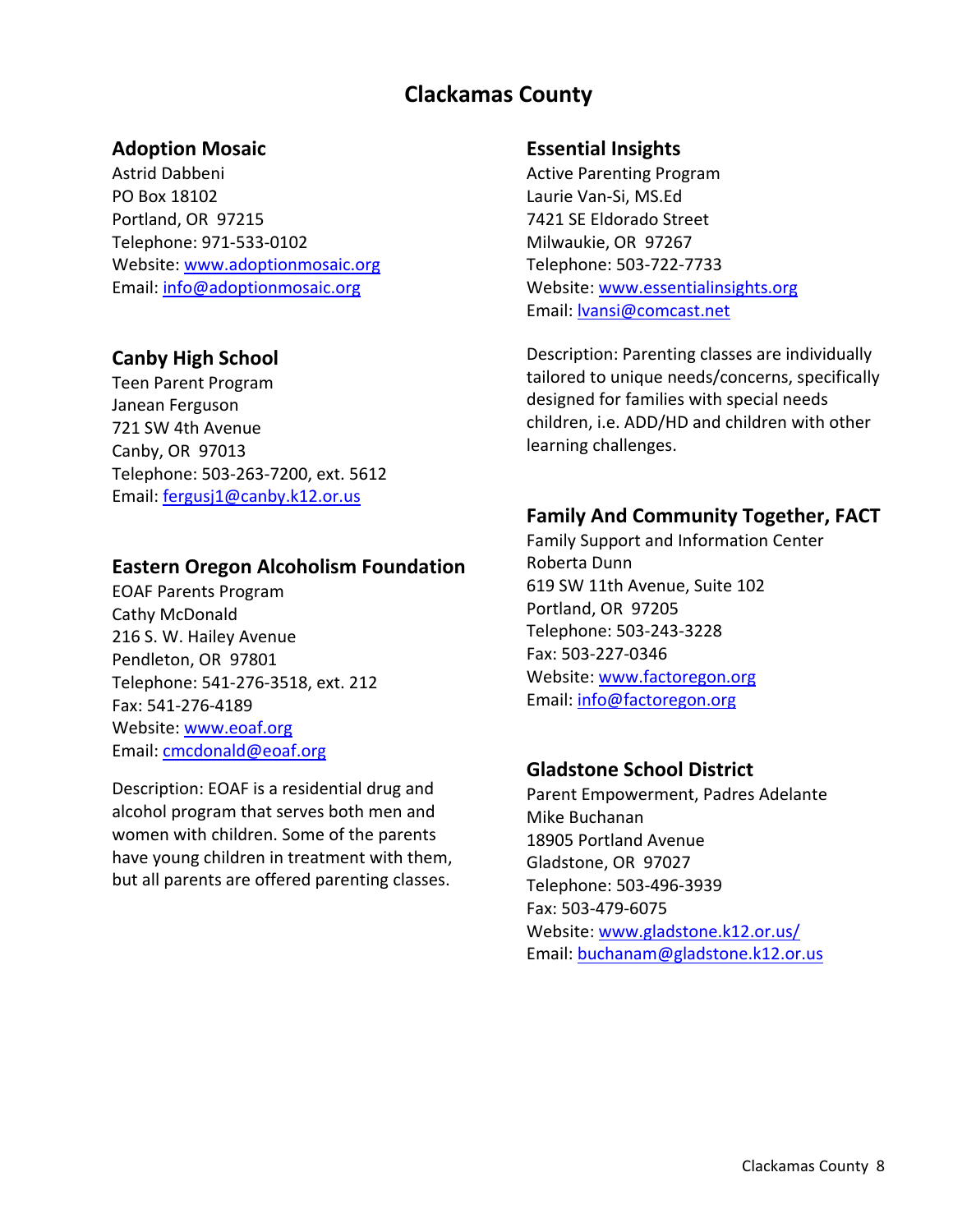### **Gresham High School**

Gresham High Child Development Center Julianne Standish 1200 N Main Street Gresham, OR 97030 Telephone: 503‐674‐5537 Fax: 503‐674‐5549 Website: www.ghs.gresham.k12.or.us Email: julianne standish@gbsd.gresham.k12.or.us

# **Healthy Start**

Parents As Teachers Erin Deahn 18905 Portland Avenue Gladstone, OR 97027 Telephone: 503‐546‐6533 Fax: 503‐655‐8145 Website: www.healthystartcc.org

#### **La Leche League of Oregon**

Breastfeeding Support and Education Melanie Green 3386 NW Summerhill Place Albany, OR 97321 Telephone: 541‐967‐8965 Website: www.llli.org/Web/Oregon.html Email: melanieverde@msn.com

Description: La Leche League is an international, nonprofit, nonsectarian organization dedicated to providing education, information, support, and encouragement to women who want to breastfeed. All breastfeeding mothers and pregnant women interested in breastfeeding are welcome to come to free meetings or call Leaders for breastfeeding help.

# **Legacy Emanuel Children's Hospital**

Lynn Barnes (Community Health Education Services) Good Samaritan Hospital 1042 NW 22nd Avenue, Suite 300 Portland, OR 97210 Telephone: 503‐413‐8792 Fax: 503‐413‐6911 Website: www.legacyhealth.org Email: lbarnes@lhs.org

# **Listen To Kids**

Parent Child Involvement Project Lisa Chin 5135 NW St Helens Road Portland, OR 97210 Telephone: 503‐280‐1388 Fax: 503‐280‐1392 Website: www.listentokids.org

# **Metropolitan Family Service**

Make Parenting a Pleasure and Guiding Good Choices Amy Corbett 1808 SE Belmont Street Portland, OR 97214 Telephone: 503‐232‐0007, ext. 160 Fax: 503‐232‐9178 Website: www.metfamily.org Email: amyc@metfamily.org

Description: MFS Parent Education reaches out to families to promote strong family communication, effective parenting skills, and parent involvement in a child's education offering Make Parenting a Pleasure for parents of children age 0‐8, and Guiding Good Choices for parents of children age 9‐14. MFS uses research based curriculum, facilitating groups in Spanish and English. MFS targets the general parent population and offers special outreach to families with a history of incarceration.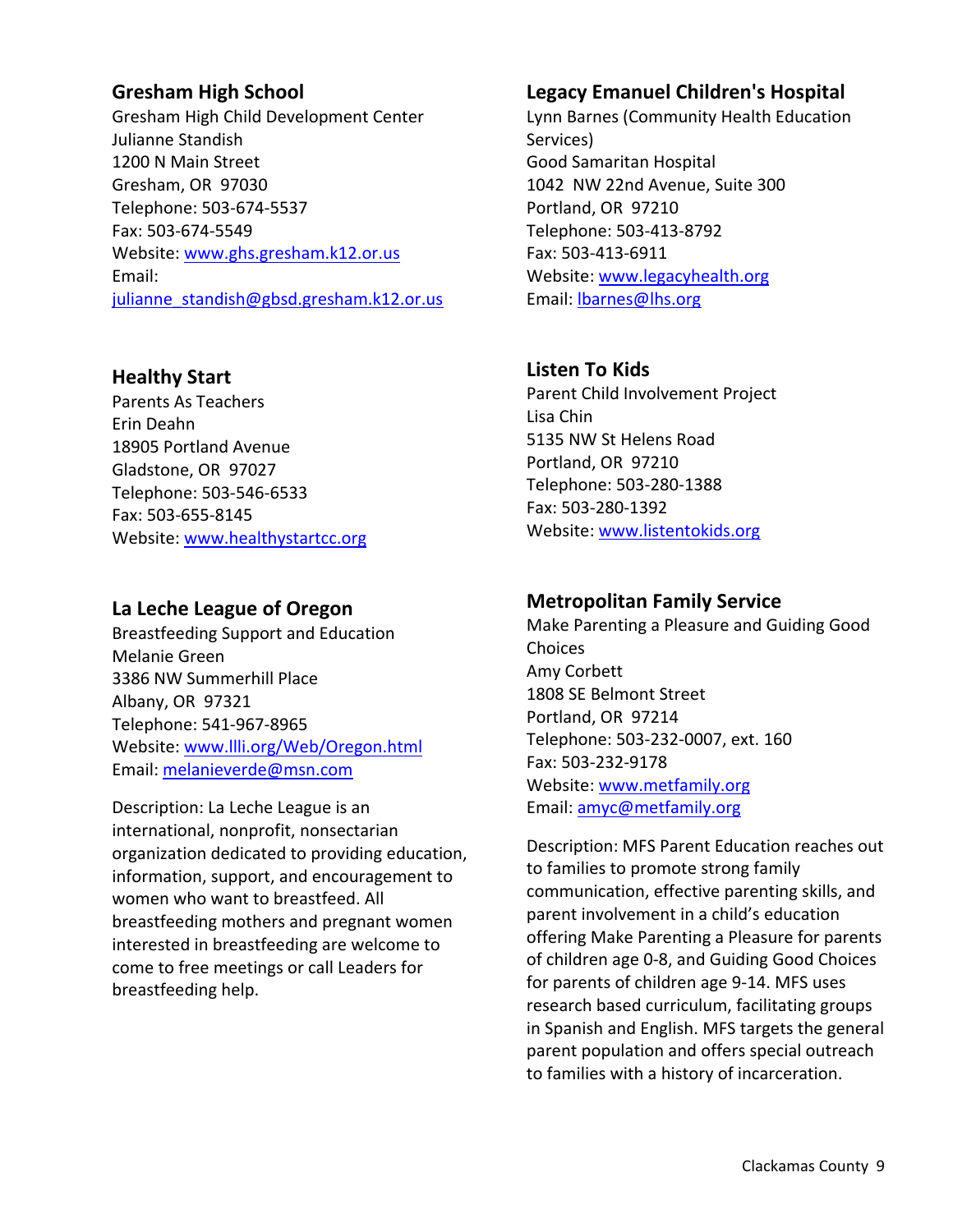### **Options Counseling Services of Oregon**

Make Parenting a Pleasure, Options for Parenting Kelli McKnight 3000 Market Street, Suite 530 Baker School on Saginaw Street Salem, OR 97301 Telephone: 541‐687‐6983 Fax: 541‐687‐2063 Website: www.options.org Email: kellim@options.org

#### **Oregon Child Development Coalition**

Hilda Diaz PO Box 263 1310 Meridian Drive Woodburn, OR 97071 Telephone: 503‐981‐3001 Fax: 503‐981‐0851 Website: www.ocdc.net

### **Oregon Partnership**

Parenting Classes and Workshops Emily Moser 6443 SW Beaverton Hillsdale Hwy, Suite 200 Portland, OR 97221 Telephone: 503‐244‐5211 Fax: 503‐244‐5506 Website: www.iocdc.netwww.orpartnership.org Email: emoser@orpartnership.org

#### **Parrott Creek Child and Family Services**

Nancy DeFerrari 1001 Molalla Avenue, Suite #209 Oregon City, OR 97045 Telephone: 503‐546‐6530 or 503‐546‐6517 Fax: 503‐655‐8908 Website: www.pcreek.org Email: ndeferrari@pcreek.org

Description: Parrott Creek is a parent training program providing parenting education and support through one‐on‐one sessions. To be referred parents need to have an open case with DHS Child Welfare.

# **Pathfinders of Oregon, Pathfinder**

**Academy** Parenting Excellence, Teen Parent program Ely Sanders 8010 N Charleston Portland, OR 97211 Telephone: 503‐307‐2270 Email: esanders@pathfindersoforegon.org

### **Portland Community College**

Department of Early Education & Family **Studies** Andrew Forshee, Ph.D. 12000 SW 49th Avenue, HT 318 Portland, OR 97219 Telephone: 503‐977‐4027 Website: www.pcc.edu Email: andrew.forshee15@pcc.edu

# **Sam Barlow High School**

Bruin Buddies Preschool Lorena DuPuis 5105 SE 302nd Avenue Gresham, OR Telephone: 503‐674‐5690 Fax: 503‐674‐5645 Email: lorena\_dupuis@gbsd.gresham.k12.or.us

# **YMCA of Columbia‐Willamette**

Incredible Years, Love and Logic, and Strengthening Families YMCA Child Care Division 9500 SW Barbur Blvd, Suite 240 Portland, OR 97219 Telephone: 503‐327‐0007 Fax: 503‐946‐5009 Website: www.ymca‐portland.org Email: ychildcare@ymca‐portland.org

Description: The YMCA of Columbia‐ Willamette Child Care Division currently operates 42 Before and After School programs, 16 Child Development Centers, and a Family Resource Center. These programs serve over 2500 families on a daily basis providing quality affordable care and services for all. Financial assistance for programs is available.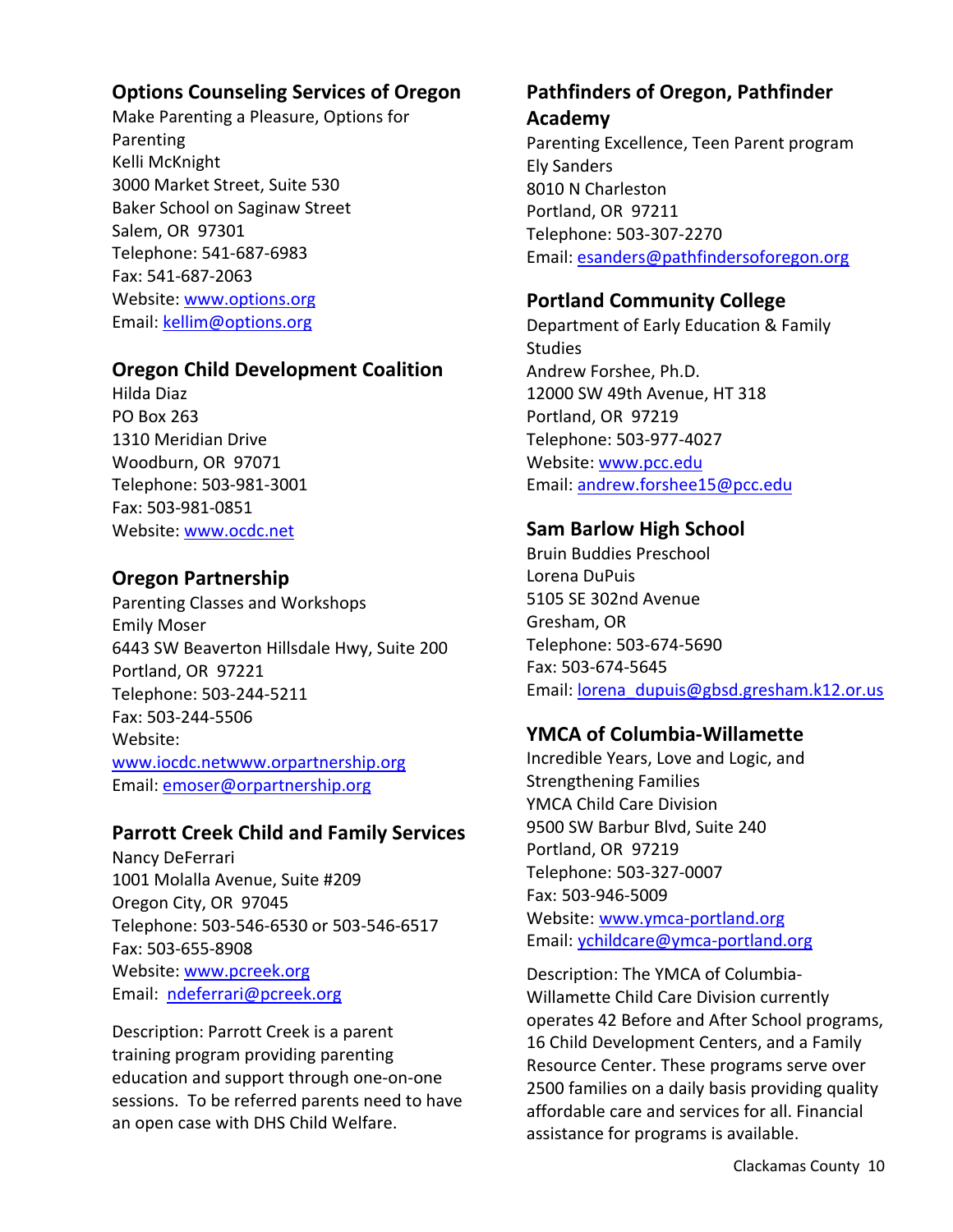# **Clatsop County**

#### **Community Action Team, Inc.**

Parenting Education Julianne Cullen PO Box 10 108 West B Street Rainier, OR 97048 Telephone: 503‐556‐3736 Fax: 503‐556‐0705 Website: www.nworheadstart.org Email: ervinjar@nworheadstart.org

#### **La Leche League of Oregon**

Breastfeeding Support and Education Melanie Green 3386 NW Summerhill Place Albany, OR 97321 Telephone: 541‐967‐8965 Website: www.llli.org/Web/Oregon.html Email: melanieverde@msn.com

Description: La Leche League is an international, nonprofit, nonsectarian organization dedicated to providing education, information, support, and encouragement to women who want to breastfeed. All breastfeeding mothers and pregnant women interested in breastfeeding are welcome to come to our free meetings or call our Leaders for breastfeeding help.

#### **LifeWorks NW**

Make Parenting a Pleasure, Strengthening Families Program 10‐14 Jill Quackenbush 2911 Marine Drive, Suite B Astoria, OR 97103 Telephone: 503‐338‐6990 Fax: 503‐338‐6991 Email: jillq@lifeworksnw.org

#### **Options Counseling Services of Oregon,**

#### **Inc.**

Options for Parenting Kelli McKnight, M.Ed. 1255 Pearl St, Suite 102 Eugene, OR 97401 Telephone: 541‐687‐6983 Fax: 541‐697‐2063 Website: www.options.org Email: kellim@options.org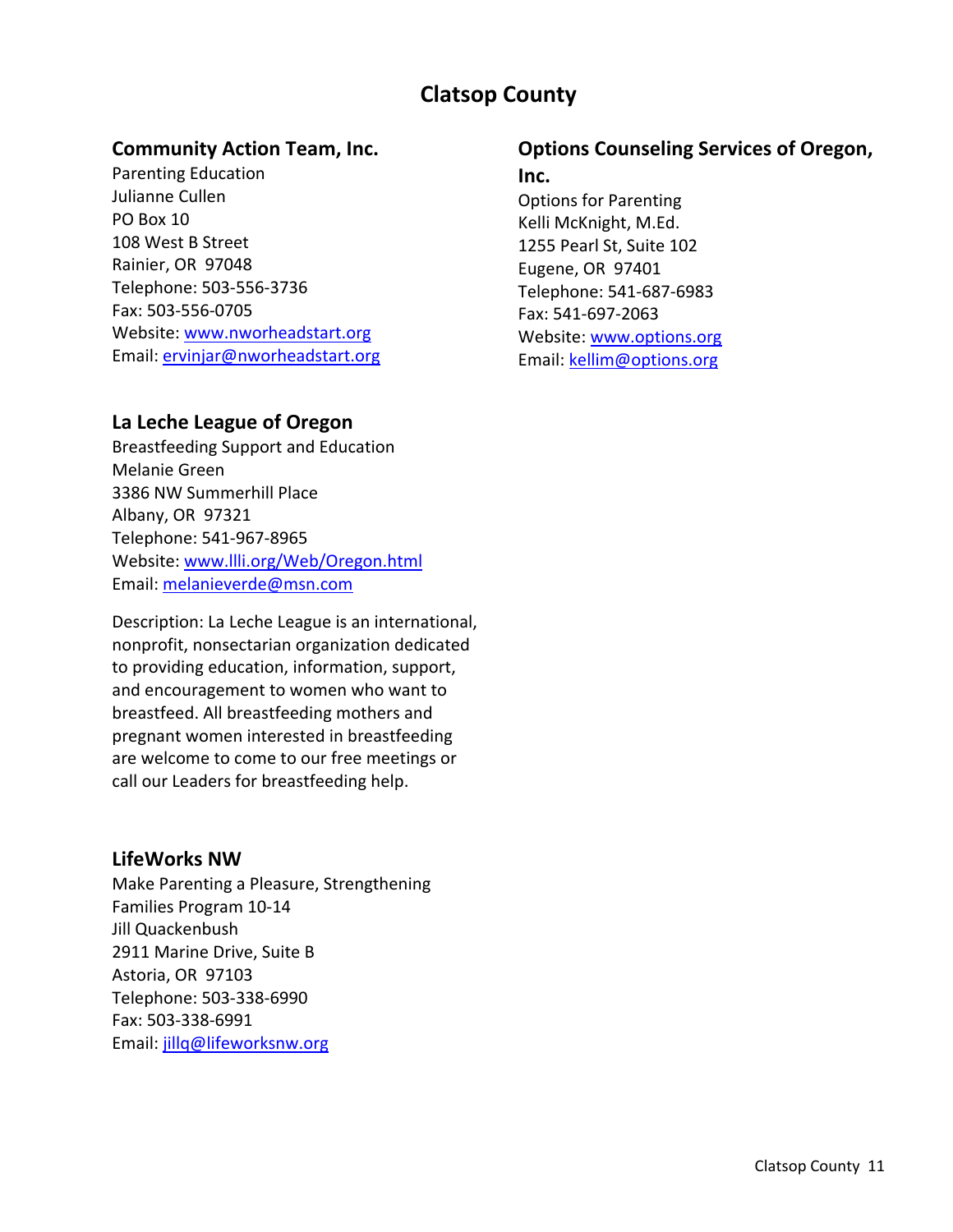# **Columbia County**

# **Child & Family Development Programs of Community Action Team**

Parenting Education & Support Julianne Cullen PO Box 10 108 West B Street Rainier, OR 97048 Telephone: 503‐556‐3736 Fax: 503‐556‐0705 Website: www.cat-team.org Website: www.nworheadstart.org Email: jcullen@nworheadstart.org

#### **Community Action Team**

Healthy Start of Columbia County Sunday Kamppi 125 N 17th St. Helens, OR 97051 Telephone: 503‐366‐6556 Fax: 503‐366‐0908 Website:www.nworheadstart.org/healthy\_start Email: skamppi@nworheadstart.org

Description: Healthy Start of Columbia County is a home visiting program for first time parents. Healthy Start offers information to families on child development, infant care, sleep safety and how to keep your baby healthy.

#### **Options Counseling Services of Oregon**

Make Parenting a Pleasure, Options for Parenting Kelli McKnight 3000 Market Street, Suite 530 Baker School on Saginaw Street Salem, OR 97301 Telephone: 541‐687‐6983 Fax: 541‐687‐2063 Website: www.options.org Email: kellim@options.org

#### **Rad Nannies**

Kate Denny 414 Boone St. Salem, OR 97306 Telephone: 503‐365‐1988 Email: kkzks@wvi.com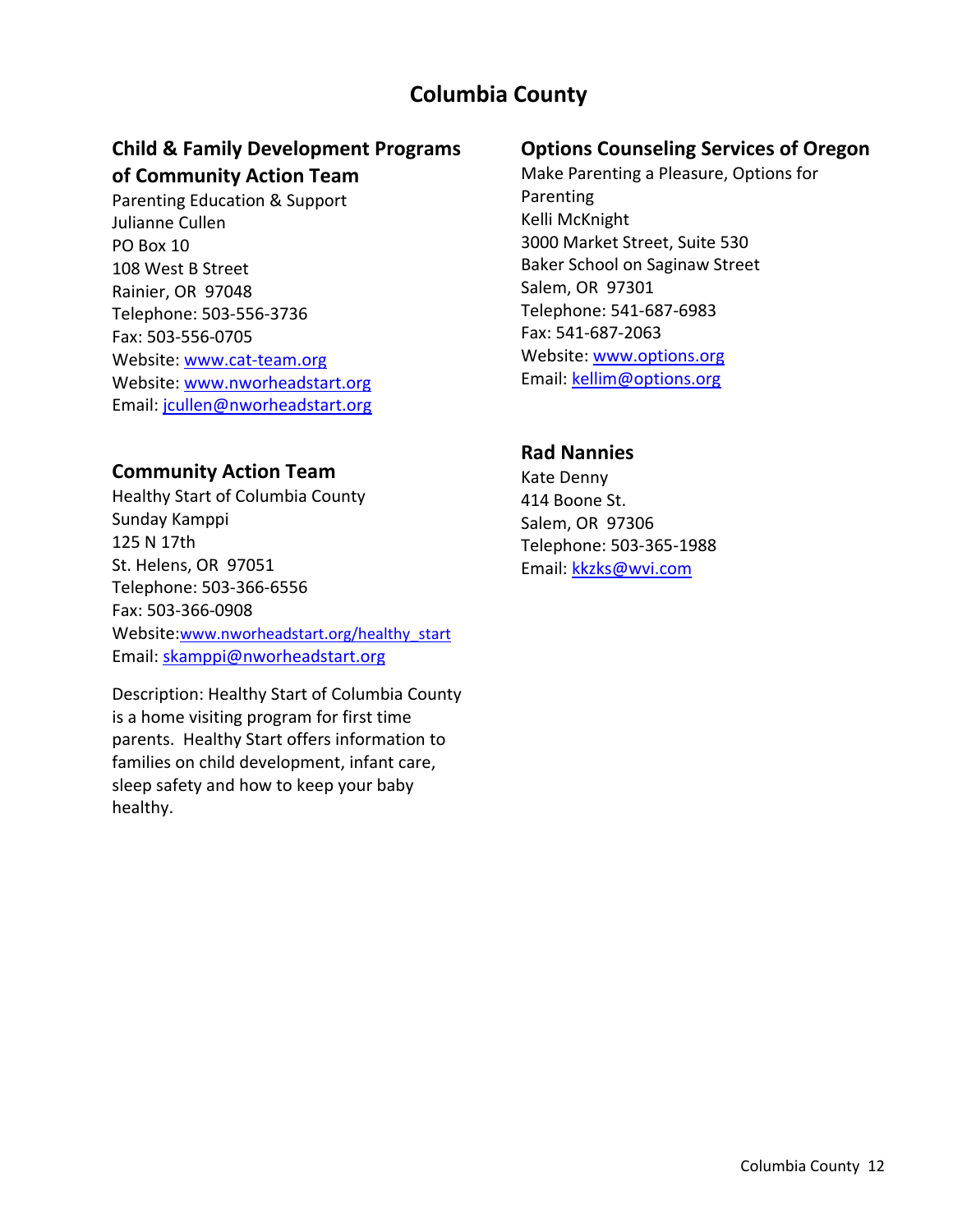# **Coos County**

# **Coos Bay School District Teen Parent Program and Child Development Center**

Michelle Inskeep PO Box 509 755 S 7th Street Coos Bay, OR Telephone: 541‐267‐1496 Fax: 541‐266‐7314 Email: michellei@coos‐bay.k12.or.us

#### **Coos County Pregnancy Resource Center**

L.I.F.E. (Learning ‐ Incentives For Earning) Program Madge Osborn 490 Commercial Avenue Coos Bay, OR 97420 Telephone: 541‐267‐5204 Fax: 541‐267‐5622 Website: www.possiblypregnant.org Email: pregnancyresourcecenter@live.com

#### **Coos County Public Health Department**

Kathy Cooley 1975 McPherson #1 North Bend, OR 97459 Telephone: 541‐756‐2020, ext. 510 Fax: 541‐756‐5828 (confidential) /541‐756‐5466 (department) Email: kcooley@co.coos.or.us

Description: Babies First!, Healthy Start and Parents as Teachers programs provide weekly to monthly home visits to families with children under the age of 4 years with certified, experienced nurses and/or parent educators. CaCoon provides nursing case management home visiting services to families with children up to the age of 21 years who have special health care needs. Services are offered at no‐ cost to the families; call for eligibility.

#### **La Leche League of Oregon**

Breastfeeding Support and Education Melanie Green 3386 NW Summerhill Place Albany, OR 97321 Telephone: 541‐967‐8965 Website: www.llli.org/Web/Oregon.html Email: melanieverde@msn.com

Description: La Leche League is an international, nonprofit, nonsectarian organization dedicated to providing education, information, support, and encouragement to women who want to breastfeed. All breastfeeding mothers and pregnant women interested in breastfeeding are welcome to come to free meetings or call Leaders for breastfeeding help.

#### **Pathfinders of Oregon**

Parenting Inside Out Cathy Calvin PO Box 19742 7800 SW Barbur Blvd Portland, OR 97219 Telephone: 503‐910‐1219 Fax: 503‐245‐4022 Website: www.pathfindersoforegon.org Email: ccalvin@pathfindersoforegon.org

# **Planned Parenthood of Southwestern Oregon**

Mary Gossart, VP of Education 360 East 10th Avenue, Suite 104 Eugene, OR 97401 Telephone: 541‐344‐1611, ext. 13 Fax: 541‐342‐6088 Website: www.noplacelikehome.org; www.ppsworegon.org Email: education@pphsso.org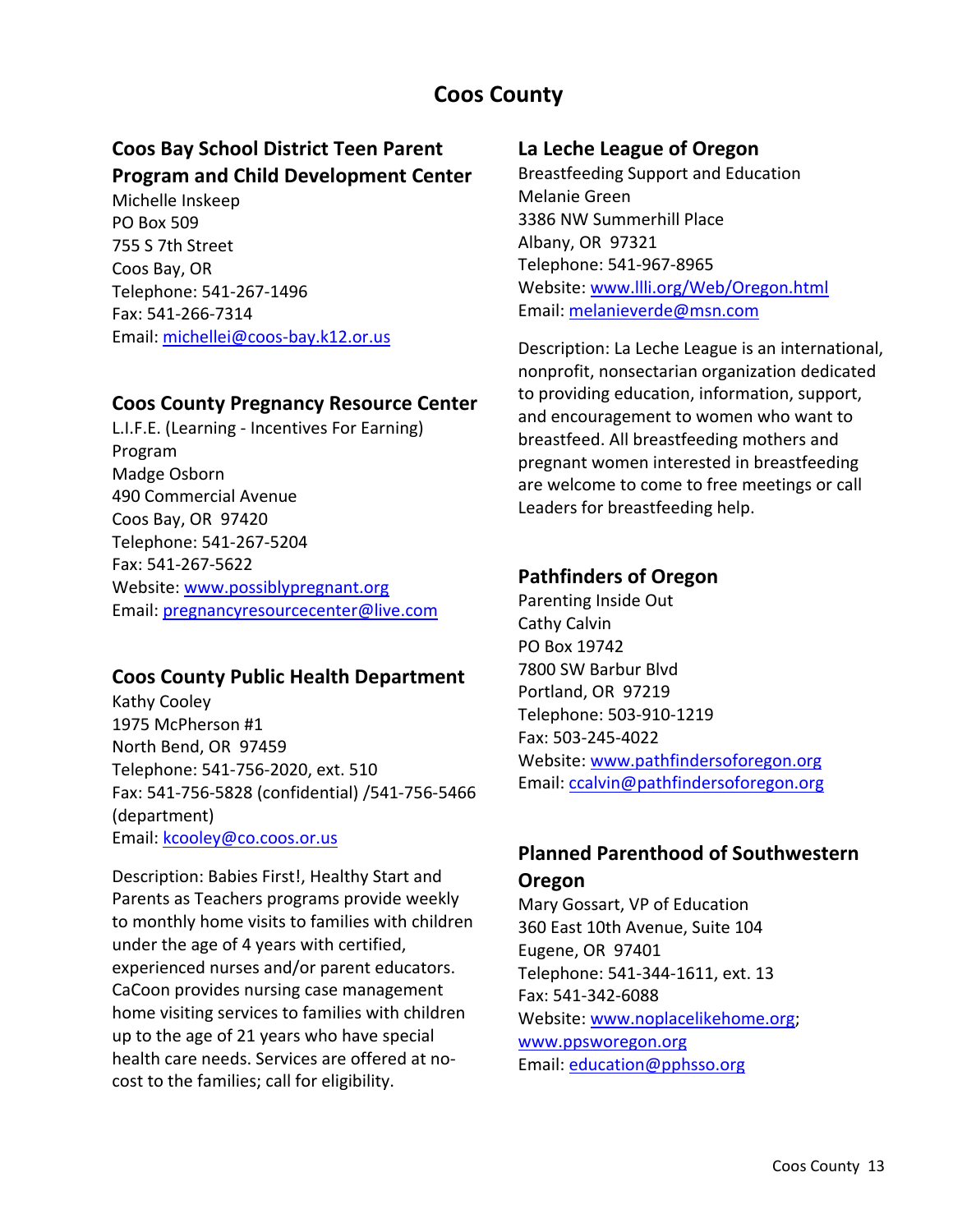# **Southwestern Oregon Community**

### **College**

Pathways to Positive Parenting! Kathy Barber 1988 Newmark Coos Bay, OR 97420 Telephone: 541‐888‐7123 Fax: 541‐888‐7953 Website:www.socc.edu/serv\_resrc/positive\_par enting.html Email: positiveparenting@socc.edu

Description: Pathways to Positive Parenting provides parent education classes in a 10 week series format in Coos and Curry Counties. In addition to classes, free dinner is offered for the entire family with free childcare during parenting education. Many community partners are closely involved in this project as we actively network to raise awareness of the importance of parenting education and to train facilitators in research‐based parenting curricula.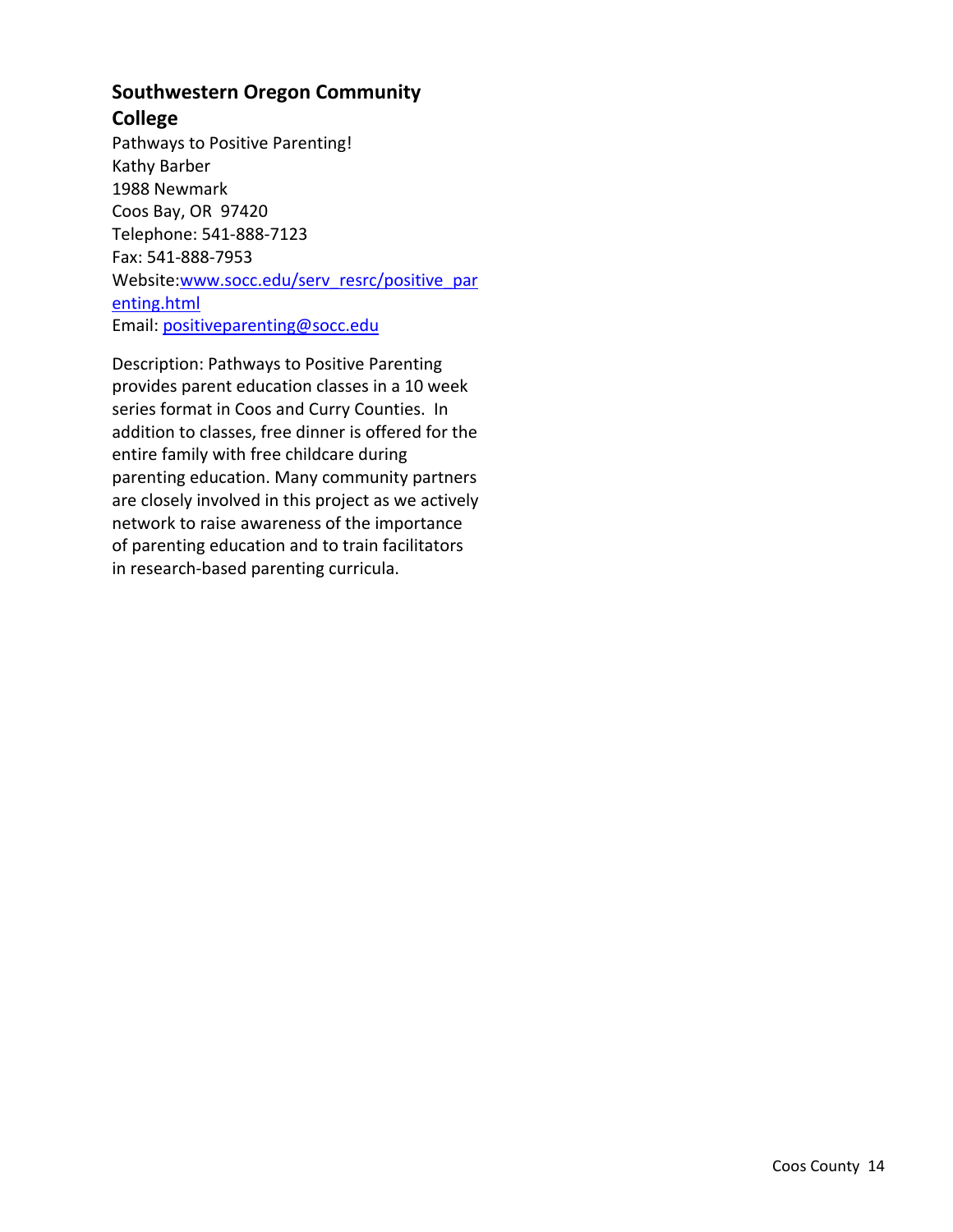# **Crook County**

# **Central Oregon Family Resource Center**

FamilyTrax, FACT Vicki Ertle, Director 1130 NW Harriman Street Bend, OR 97701 Telephone: 541 389‐5468 Fax: 541 389‐8327 Website: www.frconline.org Email: vertle@cocc.edu

Description: Central Oregon Family Resource Center (FRC) offers 9 evidence based programs for families with children birth to 17 at various locations. Audiences include universal, selective, and targeted populations with some classes available in Spanish. FRC also provides data collection and maintenance for Central Oregon 2‐1‐1 Information and Referral and a free parent lending library.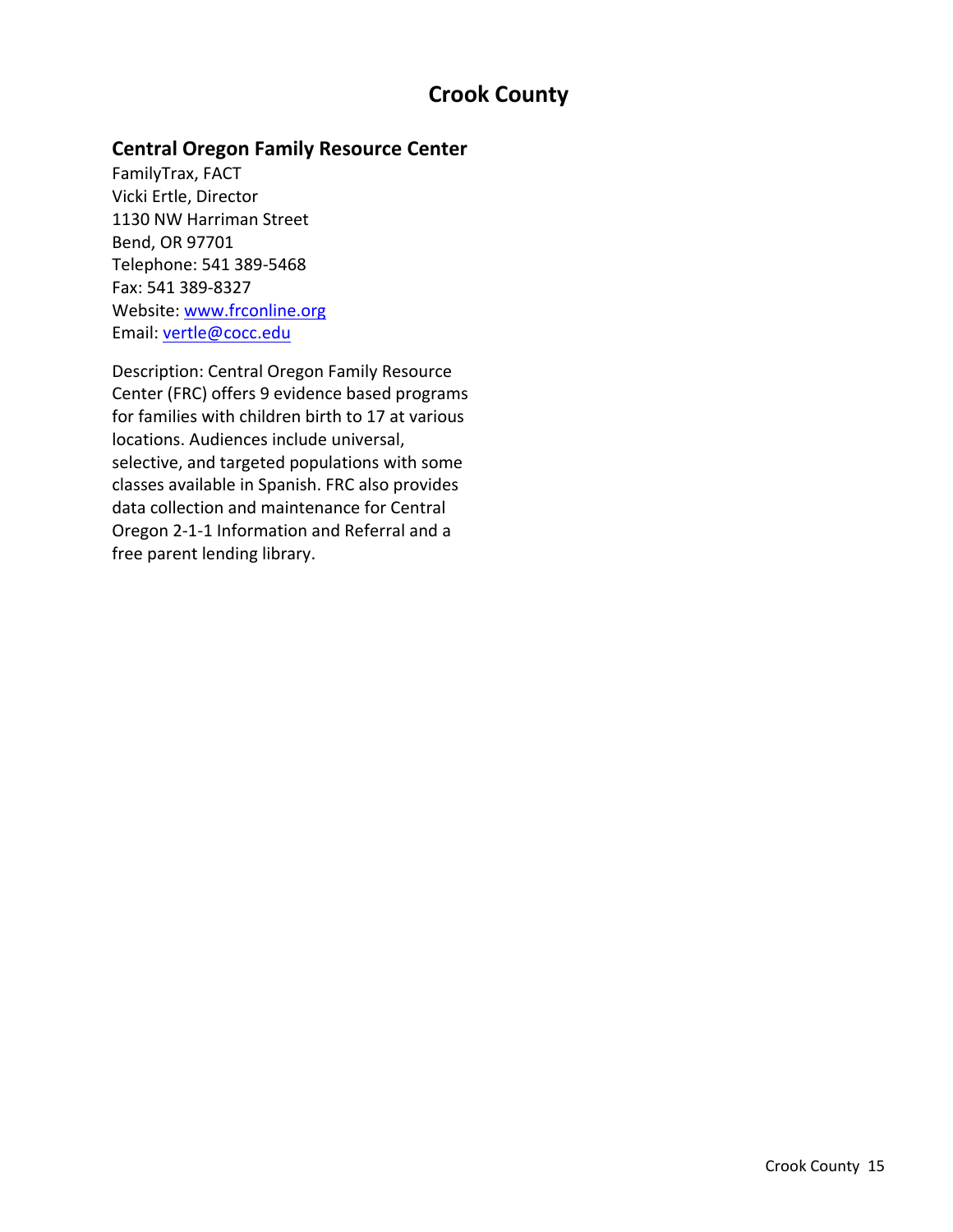# **Curry County**

### **Coos County Pregnancy Resource Center**

L.I.F.E. (Learning ‐ Incentives For Earning) Program Madge Osborn 490 Commercial Avenue Coos Bay, OR 97420 Telephone: 541‐267‐5204 Fax: 541‐267‐5622 Website: www.possiblypregnant.org Email: pregnancyresourcecenter@live.com

### **Curry County Public Health**

Healthy Start Patricia Savage PO Box 746 94235 Moore Street Gold Beach, OR 97444 Telephone: 541‐247‐3300 Fax: 541‐247‐5601 Website: www.co.curry.or.us Email: savagep@co.curry.or.us

# **North Curry Families' and Children's Center, The People Place**

Adventures in Parenting Ollie K. Jones PO Box 155 1403 Oregon Street Port Orford, OR 97465 Telephone: 541‐332‐1042 Fax: 541‐332‐8044 Email: joneso@co.curry.or.us

Description: Parenting education and support activities for families with children and youth. Program supported in North Curry County by a partnership with the Port Orford Langlois school District, Curry Commission on Children & Families, Southwestern Oregon Community College and The Ford Family Foundation.

# **Southwestern Oregon Community College**

Pathways to Positive Parenting! Kathy Barber 1988 Newmark Coos Bay, OR 97420 Telephone: 541‐888‐7123 Fax: 541‐888‐7953 Website:www.socc.edu/serv\_resrc/positive\_pare nting.html Email: positiveparenting@socc.edu

Description: Pathways to Positive Parenting provides parent education classes in a 10 week series format in Coos and Curry Counties. In addition to classes, free dinner is offered for the entire family with free childcare during parenting education. Many community partners are closely involved in this project as we actively network to raise awareness of the importance of parenting education and to train facilitators in research‐ based parenting curricula.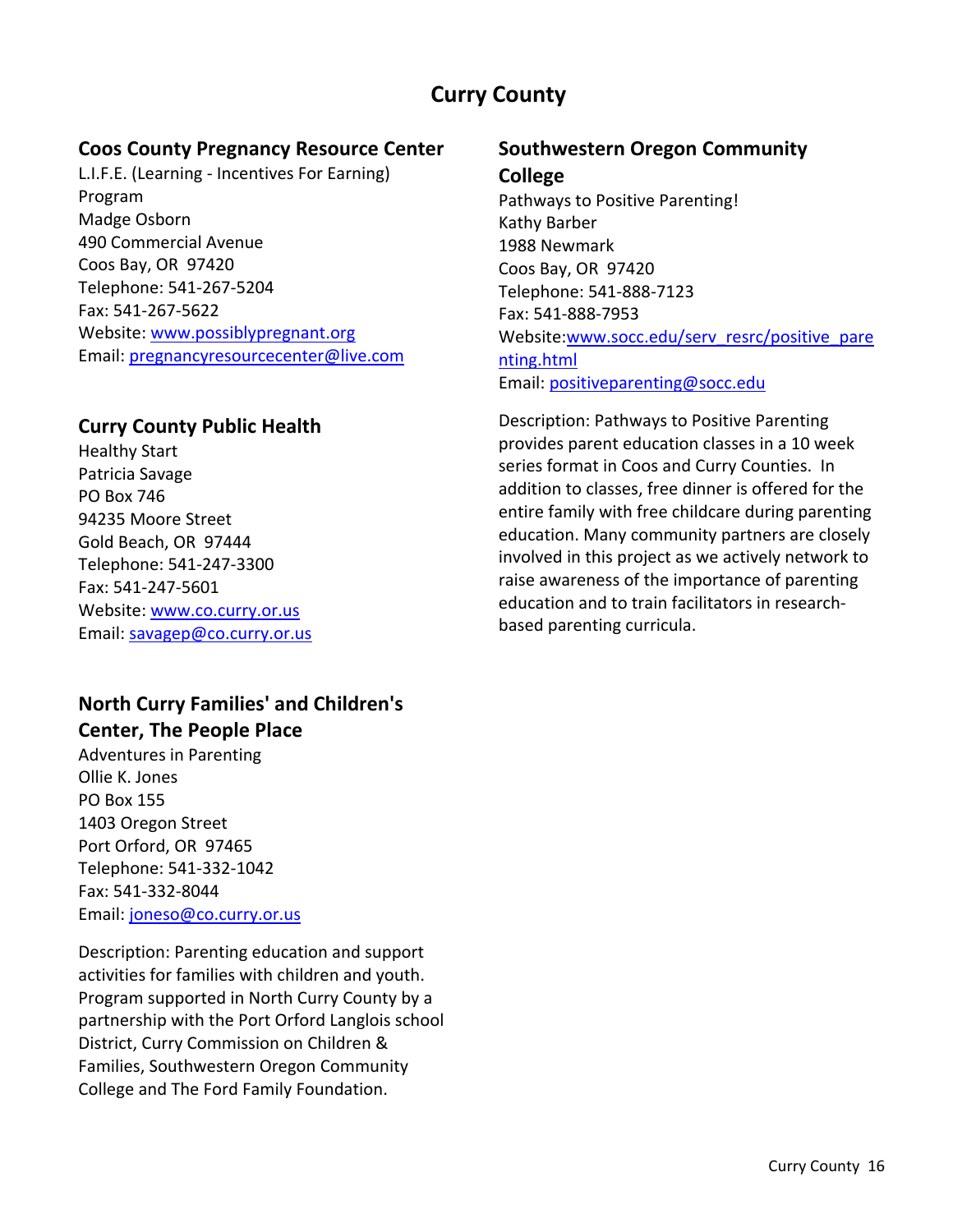# **Deschutes County**

### **Bend Senior High School**

FACS class titled Family Wellness + Teen Parent class titled Skills for Parents Debbie Hammond 230 NE 6th Bend, OR 97701 Telephone: 541‐322‐5406 Fax: 541‐383‐6465 Email: debbie.hammond@bend.k12.or.us

#### **Central Oregon Family Resource Center**

FamilyTrax, FACT Vicki Ertle, Director 1130 NW Harriman Street Bend, OR 97701 Telephone: 541 389‐5468 Fax: 541 389‐8327 Website: www.frconline.org Email: vertle@cocc.edu

Description: Central Oregon Family Resource Center (FRC) offers 9 evidence based programs for families with children birth to 17 at various locations throughout Deschutes County. Audiences include universal, selective, and targeted populations with some classes available in Spanish. FRC also provides data collection and maintenance for Central Oregon 2‐1‐1 Information and Referral and a free parent lending library.

# **Deschutes County Health Services**

Jodi Love, LCSW 2577 NE Courtney Drive Bend, OR 97701 Telephone: 541‐322‐7500 Fax: 541‐322‐7566

#### **La Leche League of Oregon**

Breastfeeding Support and Education Melanie Green 3386 NW Summerhill Place Albany, OR 97321 Telephone: 541‐967‐8965 Website: www.llli.org/Web/Oregon.html Email: melanieverde@msn.com

Description: La Leche League is an international, nonprofit, nonsectarian organization dedicated to providing education, information, support, and encouragement to women who want to breastfeed. All breastfeeding mothers and pregnant women interested in breastfeeding are welcome to come to free meetings or call Leaders for breastfeeding help.

### **MountainStar Family Relief Nursery**

Cherie Skillings 2125 NE Daggett Lane Bend, OR 97701 Telephone: 541‐322‐6820 Fax: 541‐322‐1884 Website: www.mountainstarfamily.org Email: cheries@mountainstarfamily.org

# **Ready\*Set\*Go**

Ready\*Set\*Go/Healthy Start Kathy Thompson 2125 N.E. Daggett Bend, OR 97701 Telephone: 541‐749‐2137 Fax: 541‐585‐3607 Email: kathy.thompson@hdesd.org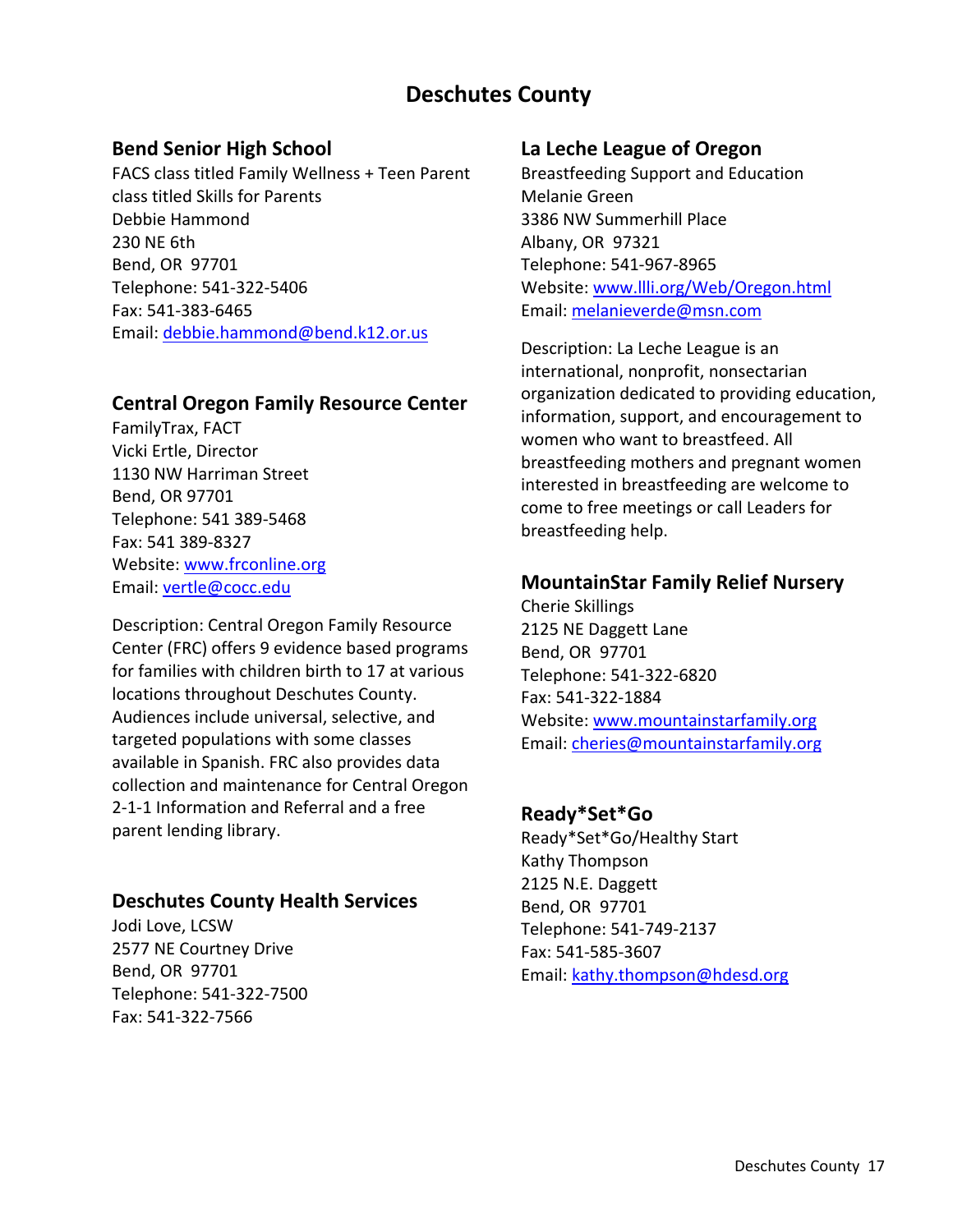#### **Redmond School District**

Teen Parent Program Marilyn Warner – Coordinator Redmond School District 145 SE Salmon Avenue Redmond, OR 97756 Telephone: District 541‐923‐5437 Marilyn Warner 541‐923‐7230 Website: www.redmond.k12.or.us Email: Marilyn.warner@redmond.k12.or.us

Description: School based child‐care and prenatal/parenting curriculum for students in the Redmond School District who are pregnant or parenting.

### **Together For Children**

Edie Jones 2125 NE Daggett Lane Bend, OR 97701 Telephone: 541‐389‐9317 Website: www.together-for-children.org Email: edie@together‐for‐children.org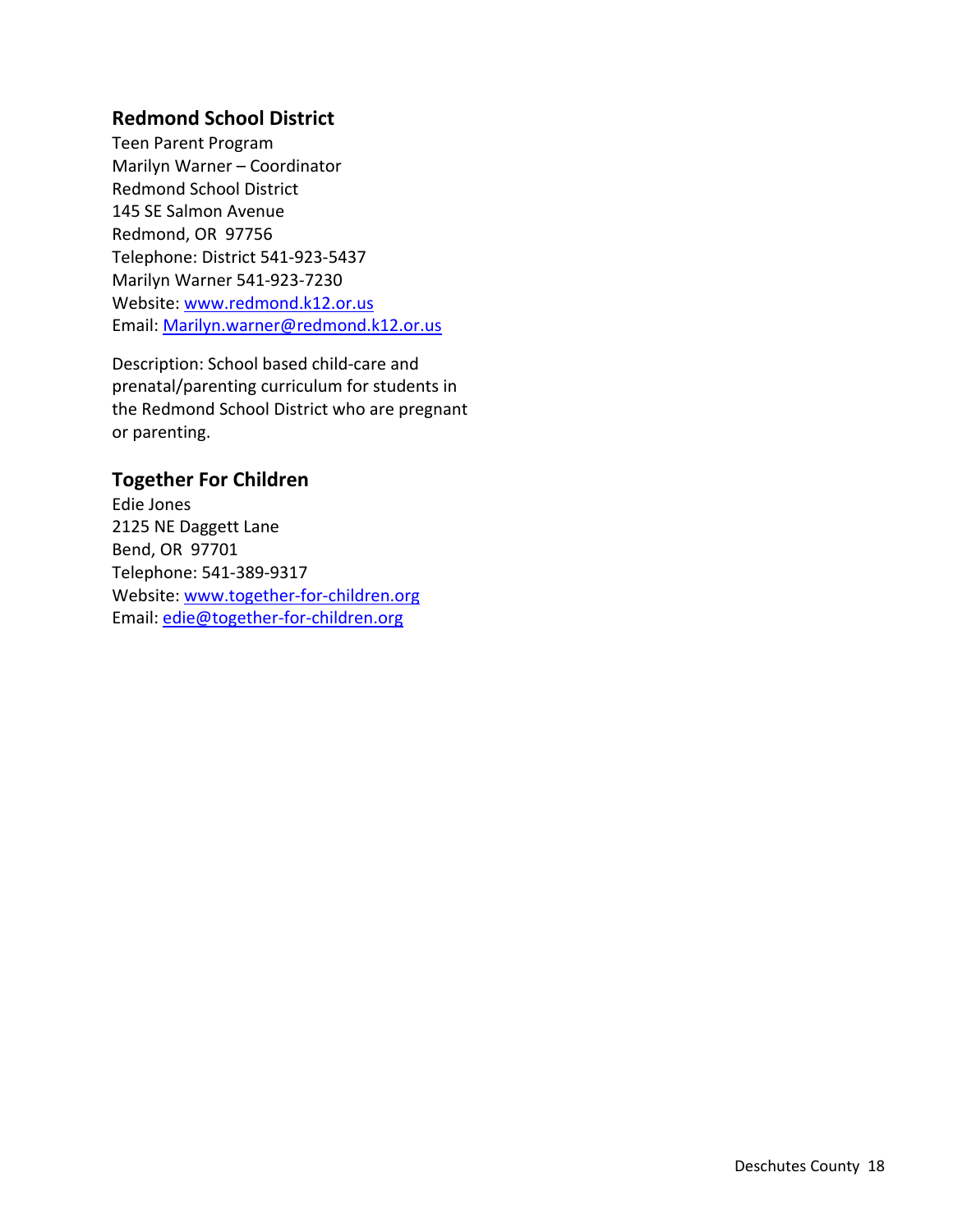# **Douglas County**

### **ADAPT**

Strengthening Families Pauline Martel 548 SE Jackson Street, #3 Roseburg, OR 97470 Telephone: 541‐672‐2691 Fax: 541‐673‐5642 Email: paulinem@adapt‐or.org

### **Coos County Pregnancy Resource Center**

L.I.F.E. (Learning ‐ Incentives For Earning) Program Madge Osborn 490 Commercial Avenue Coos Bay, OR 97420 Telephone: 541‐267‐5204 Fax: 541‐267‐5622 Website: www.possiblypregnant.org Email: pregnancyresourcecenter@live.com

# **Douglas ESD ‐ Douglas County Early Childhood Planning Coalition (DCECPC)**

Parent Education and Training Brokerage Kim Deck 1871 NE Stephens St Roseburg, OR 97470 Telephone: 541‐817‐3119 Website: http://www.parenteducation.org Email: kim.deck@douglasesd.k12.or.us

Description: The DCECPC provides parenting education opportunities for parents of young children (0‐8 years), and offers specialized programming in the Roseburg area for teen parents and Hispanic/Latino parents. Community classes are scheduled in Roseburg, Winston, Sutherlin, Myrtle Creek, Glendale, Glide, Reedsport, and Drain. Programs are free of charge and include onsite childcare and complimentary refreshments. Advance registration for parenting classes and childcare is required.

### **Family Connections of Lane & Douglas**

Choosing Quality Care Digna Colwell 846 SE Pine St Roseburg, OR 97470 Telephone: 541‐672‐7955 Fax: 541‐440‐3498 Email: dcolwelloregonchildcare.org

# **Family Development Center**

FDC Parenting Inside Out ‐ The Community Version Charlene Strasser 300 Jerry's Drive Roseburg, OR 97470 Telephone: 541‐673‐4354 Fax: 541‐229‐0623 Website: http://www.familydevelopment.us Email: charlenes@douglasesd.k12.or.us

Description: Curriculum focuses on child abuse prevention, alleviating high‐risk behaviors, and changing generational cycles. Spaces are based on availability. Families with young children and families enrolled in Family Development Center programs have preference.

# **Family Relief Nursery**

Parent Education Heather Murphy PO Box 1207 720 N. 14th Street Cottage Grove, OR 97424 Telephone: 541‐942‐4835 Fax: 541‐942‐7359 Email: heathermurphy@oip.net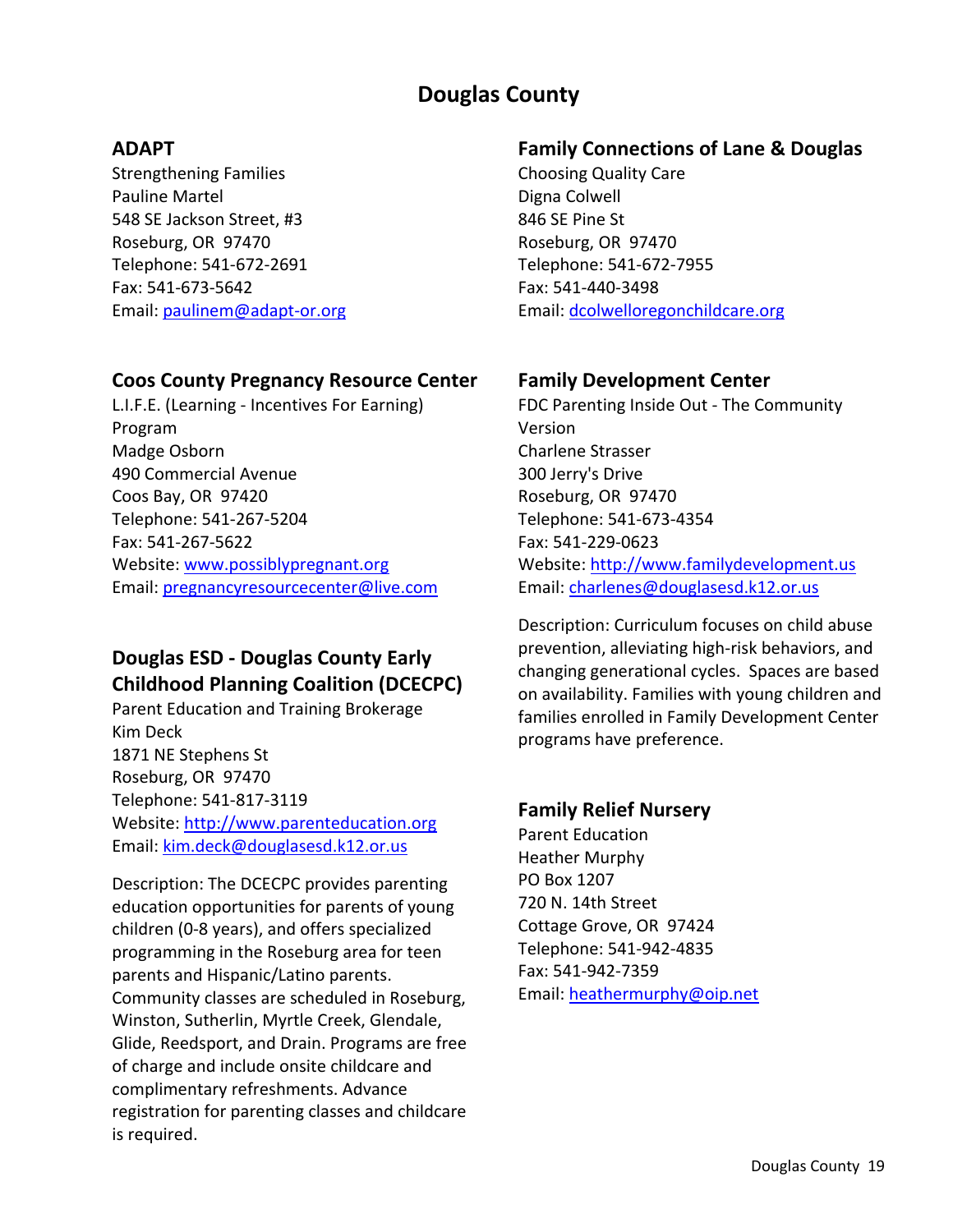### **La Leche League of Oregon**

Breastfeeding Support and Education Melanie Green 3386 NW Summerhill Place Albany, OR 97321 Telephone: 541‐967‐8965 Website: www.llli.org/Web/Oregon.html Email: melanieverde@msn.com

Description: La Leche League is an international, nonprofit, nonsectarian organization dedicated to providing education, information, support, and encouragement to women who want to breastfeed. All breastfeeding mothers and pregnant women interested in breastfeeding are welcome to come to free meetings or call Leaders for breastfeeding help.

#### **Migrant Education Program**

Pilas! Family Literacy Alliscia Niles 1200 Hwy 99 Eugene, OR 97402 Telephone: 541‐461‐8283 Website: http://www.lesd.k12.or.us Email: mep@lesd.k12.or.us

#### **North Douglas PTA**

Future of Families Lisa Neely PO Box 338 100 N. School Street Drain, OR 97435 Telephone: 541‐942‐3821

# **Options Counseling Services of Oregon,**

#### **Inc.**

Options for Parenting, Make Parenting a Pleasure Kelli McKnight, M.Ed. 1255 Pearl St, Suite 102 Eugene, OR 97401 Telephone: 541‐687‐6983 Fax: 541‐697‐2063 Website: www.options.org Email: kellim@options.org

# **ORCCA Great Afternoons/Reedsport School District Partner**

Nurturing Parenting Chris Marsh 2260 Longwood Drive Reedsport, OR 97467 Telephone: 541‐271‐3926 Fax: 541‐271‐2143 Website: www.orcca.gov Email: chrstnmarsh@reedsport.k12.or.us

# **Planned Parenthood of Southwestern Oregon**

Mary Gossart, VP of Education 360 East 10th Avenue, Suite 104 Eugene, OR 97401 Telephone: 541‐344‐1611, ext. 13 Fax: 541‐342‐6088 Website: www.noplacelikehome.org; www.ppsworegon.org Email: education@pphsso.org

#### **Roseburg High School**

Roseburg High School Early Childhood Education & Teen Parent Program Dina Marschall 400 W. Harvard Avenue Roseburg, OR 97470 Telephone: 541‐440‐4142, ext. 4427 Fax: 541‐440‐8296 Email: dmarschall@roseburg.k12.or.us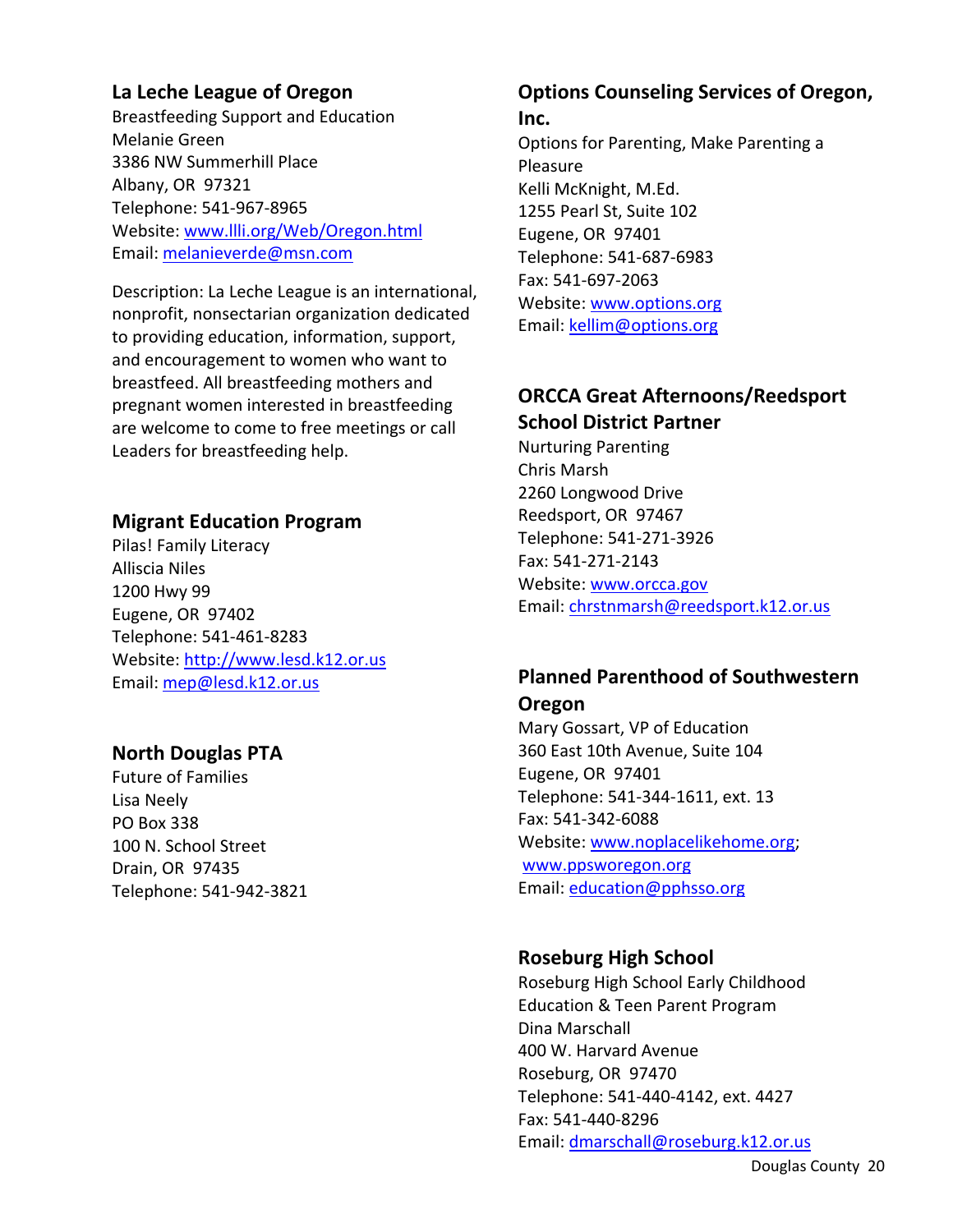# **Gilliam County**

#### **Eastern Oregon Alcoholism Foundation**

EOAF Parents Program Cathy McDonald 216 S. W. Hailey Avenue Pendleton, OR 97801 Telephone: 541‐276‐3518, ext. 212 Fax: 541‐276‐4189 Website: www.eoaf.org Email: cmcdonald@eoaf.org

Description: EOAF is a residential drug and alcohol program that serves both men and women with children. Some of the parents have young children in treatment with them, but all parents are offered parenting classes.

#### **Gilliam County Library**

Every Child Ready to Read at your Library Kathy Street PO Box 34 310 S Main Street Condon, OR 97823 Telephone: 541‐384‐6052 Fax: 541‐384‐6052 Website: www.gilliam.plinkit.org Email: gilliamlib@gmail.com

#### **Mt. Emily Safe Center**

Make Parenting a Pleasure, Healthy Start Sandra Leavitt PO Box 146 2107 3rd Street La Grande, OR 97850 Telephone: 541‐963‐0602 Fax: 541‐962‐0345 Website: www.mtemilysafecenter.com Email: director@mtemilysafecenter.com

Description: Mt. Emily Safe Center is a Child Abuse Intervention Center whose mission is to provide a multidisciplinary approach to the assessment of child abuse, ensure children and youth have access to prevention services, and to promote safe and healthy environments for families.

# **North Central ESD Early Education**

Head Start & Healthy Start Kim Williams P O Box 951 135 Main Condon, OR 97823 Telephone: 541‐384‐3808 Fax: 541‐384‐3809 Email: williams@ncesd.k12.or.us

Description: North Central ESD provides home visiting, and educational programs serving families with children birth to age five.

#### **Umatilla‐Morrow County Head Start, Inc.**

Head Start, Early Head Start, WIC, CCR&R, Family Support & Connections, CASA Sue Aikens, Training Coordinator 110 NE 4th Street Hermiston, OR 97838 Telephone: 541‐564‐6878 Toll Free: 1‐800‐559‐5878 Fax: 541‐564‐6879 Website: www.umchs.org Email: saikens@umchs.org

Description: A variety of parent education curricula and topics including: Nutrition Education (WIC), Incredible Years (parenting 3‐ 8), Infant/Toddler Incredible Years (0‐2), Four Cornerstones to Financial Literacy, 1‐2‐3‐4 Parents!, Dr. Dad and Successful Fathering.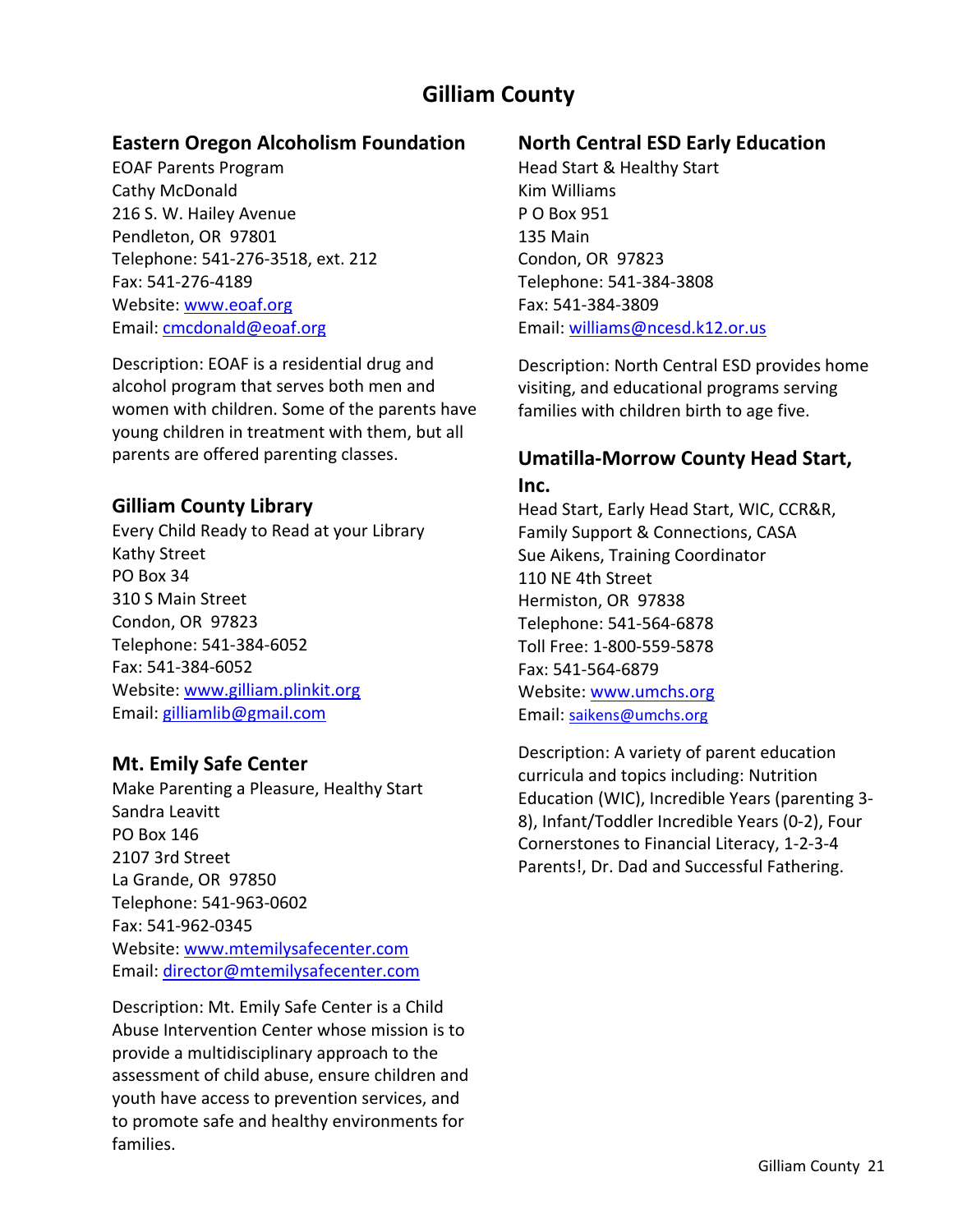# **Grant County**

#### **Child Care Resource & Referral**

Jean Johnson 1916 Island Avenue La Grande, OR 97850 Telephone: 541‐963‐7942 Fax: 541‐963‐8458 Website: www.trainingemployment.org Email: johnj@tecteam.org

#### **Eastern Oregon Alcoholism Foundation**

EOAF Parents Program Cathy McDonald 216 S. W. Hailey Avenue Pendleton, OR 97801 Telephone: 541‐276‐3518, ext. 212 Fax: 541‐276‐4189 Website: www.eoaf.org Email: cmcdonald@eoaf.org

Description: EOAF is a residential drug and alcohol program that serves both men and women with children. Some of the parents have young children in treatment with them, but all parents are offered parenting classes.

#### **Families First of Grant County, Inc.**

Parents as Teachers, Healthy Start, Parenting on Demand, Scheduled Parenting Classes, Children in the Middle Linda Harrington or Teresa Aasness 401 S. Canyon Blvd. John Day, OR 97845 Telephone: 541‐575‐1006 Fax: 541‐575‐5754 Website: www.orgsites.com/or/familiesfirst/ Email: familiesfirst@centurytel.net

#### **Mt. Emily Safe Center**

Make Parenting a Pleasure, Healthy Start Sandra Leavitt PO Box 146 2107 3rd Street La Grande, OR 97850 Telephone: 541‐963‐0602 Fax: 541‐962‐0345 Website: www.mtemilysafecenter.com Email: director@mtemilysafecenter.com

Description: Mt. Emily Safe Center is a Child Abuse Intervention Center whose mission is to provide a multidisciplinary approach to the assessment of child abuse, ensure children and youth have access to prevention services, and to promote safe and healthy environments for families.

# **Umatilla‐Morrow County Head Start, Inc.**

Head Start, Early Head Start, WIC, CCR&R, Family Support & Connections, CASA Sue Aikens, Training Coordinator 110 NE 4th Street Hermiston, OR 97838 Telephone: 541‐564‐6878 Toll Free: 1‐800‐559‐5878 Fax: 541‐564‐6879 Website: www.umchs.org Email: saikens@umchs.org

Description: A variety of parent education curricula and topics including: Nutrition Education (WIC), Incredible Years (parenting 3‐ 8), Infant/Toddler Incredible Years (0‐2), Four Cornerstones to Financial Literacy, 1‐2‐3‐4 Parents!, Dr. Dad and Successful Fathering.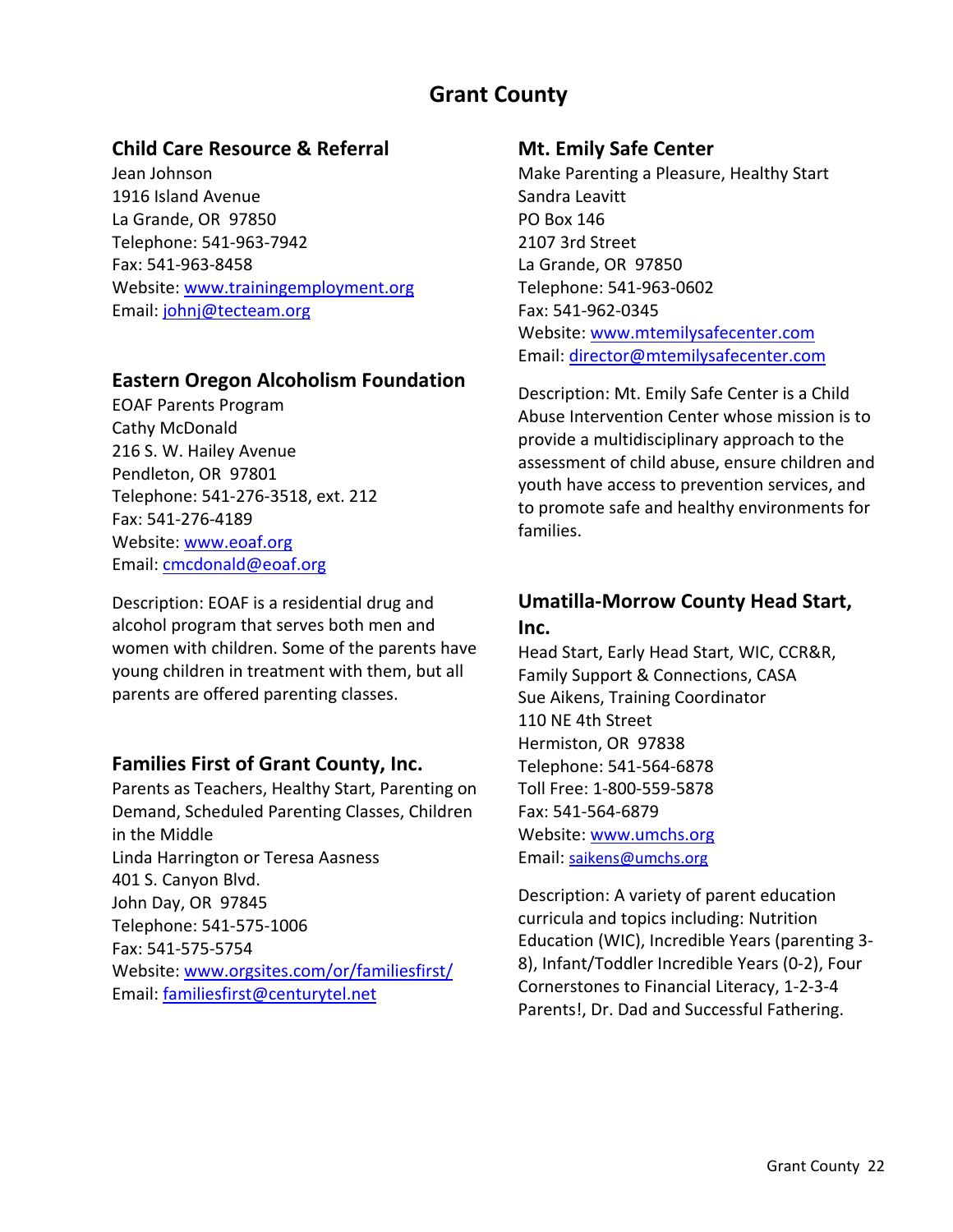# **Harney County**

#### **Child Care Resource & Referral**

Jean Johnson 1916 Island Avenue La Grande, OR 97850 Telephone: 541‐963‐7942 Fax: 541‐963‐8458 Website: www.trainingemployment.org Email: johnj@tecteam.org

#### **Eastern Oregon Alcoholism Foundation**

EOAF Parents Program Cathy McDonald 216 S. W. Hailey Avenue Pendleton, OR 97801 Telephone: 541‐276‐3518, ext. 212 Fax: 541‐276‐4189 Website: www.eoaf.org Email: cmcdonald@eoaf.org

Description: EOAF is a residential drug and alcohol program that serves both men and women with children. Some of the parents have young children in treatment with them, but all parents are offered parenting classes.

#### **Harney County Commission on Children and Families**

Harney Partners Parent Education Program Patty Dorroh 450 N. Buena Vista #5 24 Fairview Heights Loop Road Burns, OR 97720 Telephone: 541‐573‐3350 Fax: 541‐573‐8387 Email: dorrohmp@hughes.net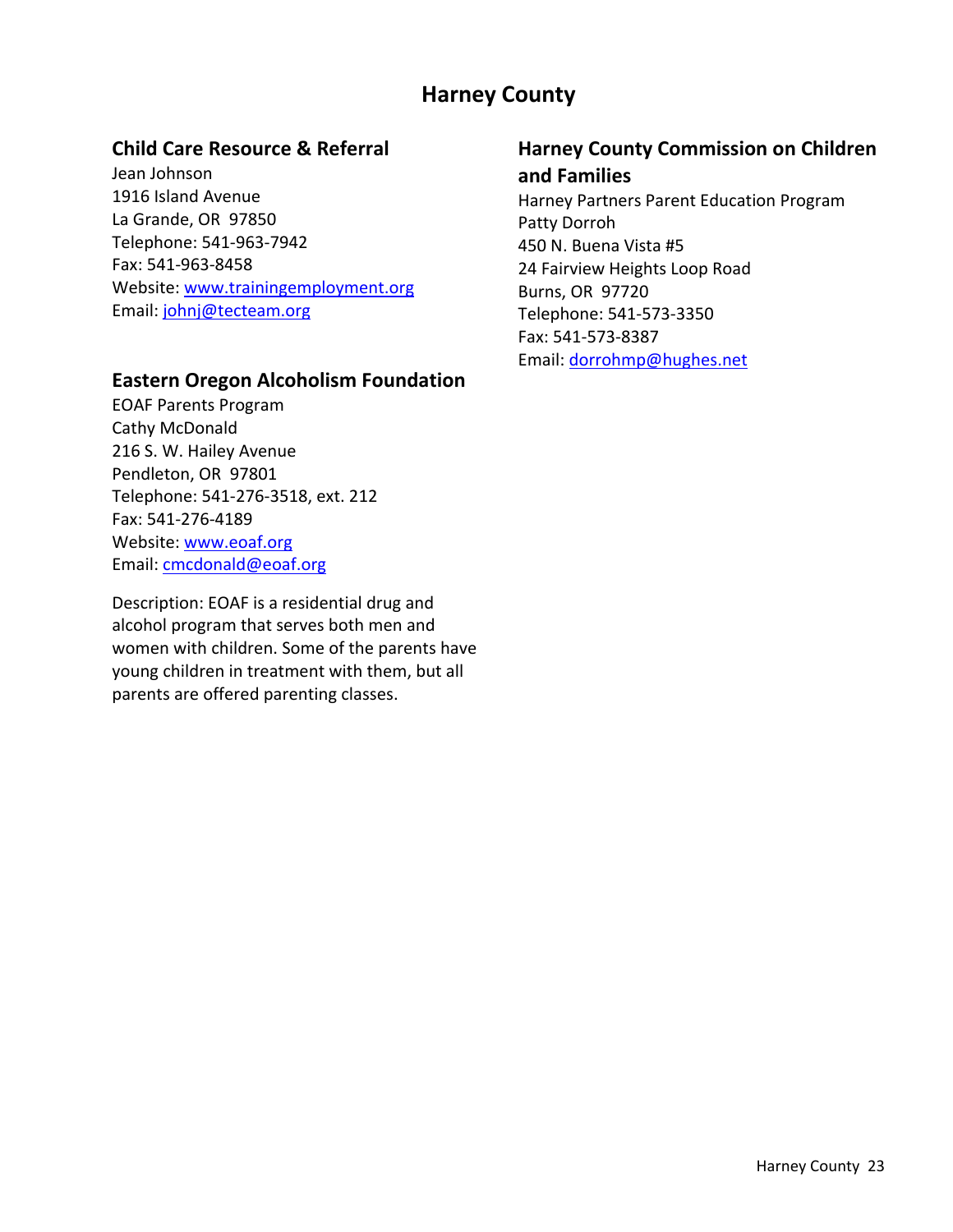# **Hood River County**

#### **Eastern Oregon Alcoholism Foundation**

EOAF Parents Program Cathy McDonald 216 S. W. Hailey Avenue Pendleton, OR 97801 Telephone: 541‐276‐3518, ext. 212 Fax: 541‐276‐4189 Website: www.eoaf.org Email: cmcdonald@eoaf.org

Description: EOAF is a residential drug and alcohol program that serves both men and women with children. Some of the parents have young children in treatment with them, but all parents are offered parenting classes.

#### **Essential Insights**

Active Parenting Program Laurie Van‐Si, MS.Ed 7421 SE Eldorado Street Milwaukie, OR 97267 Telephone: 503‐722‐7733 Website: www.essentialinsights.org Email: lvansi@comcast.net

Description: Parenting classes are individually tailored to unique needs/concerns, specifically designed for families with special needs children, i.e. ADD/HD and children with other learning challenges.

# **Hood River County School District, Hood River Valley High School**

Early Childhood Education and Child Psychology courses Barbara Hughes 1220 Indian Creek Road Hood River, OR 97031 Telephone: 541‐386‐4500, ext. 4546 Email: bhughes@hoodriver.k12.or.us

#### **Mid‐Columbia Children's Council**

John Mendez 1100 East Marina Way, Suite 215 Hood River, OR 97031 Telephone: 541‐386‐2010 Website: www.mcccheadstart.org Email: mcccjmendez@gorge.net

#### **The Next Door, Inc.**

Parenting Education Program Nancy Johanson Paul PO Box 661 212 2nd Street Hood River, OR 97031 Telephone: 541‐308‐2236 Fax: 541‐386‐5440 Website: www.nextdoorinc.org Email: nancyp@nextdoorinc.org

Description: We offer an array of parenting classes throughout Hood River County for parents of children ages 10‐14: Make Parenting a Pleasure (10 weeks) for parents with children ages 1‐8; Strengthening Families (7 weeks) for parents and their children ages 10‐14; and occasionally Incredible Years and Positive Discipline. Free childcare and meals are provided as well as incentives for completing the class series. Open to ALL families!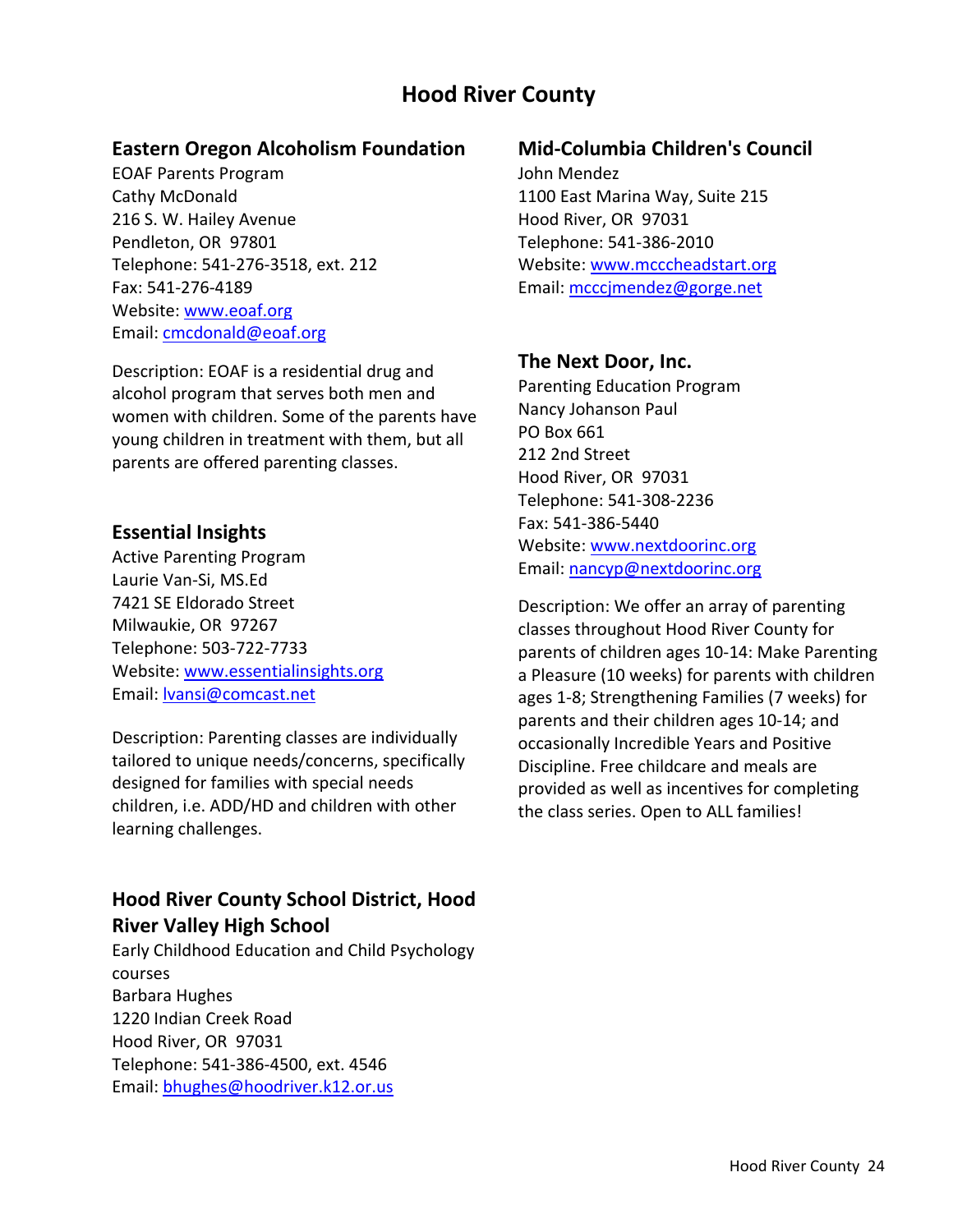# **Jackson County**

#### **Child Care Resource Network**

Parenting Now Rene Wold 673 Market Street Medford, OR 97504 Telephone: 541‐842‐2593 Fax: 541‐776‐5125 Website: www.jobcouncil.org Email: renew@jobcouncil.org

### **Eagle Point High School**

EPHS Teen Parenting Program Cristi Remick PO Box 198 203 North Platt Eagle Point, OR 97524 Telephone: 541‐830‐6720 Fax: 541‐826‐4872 Website: www.eaglepnt.k12.or.us Email: remickc@eaglepnt.k12.or.us

#### **Jackson County Library Services**

Denise Galarraga Jackson County Library Services, Medford Branch 205 S. Central Medford, OR 97501 Telephone: 541‐774‐6401 Fax: 541‐774‐6408 Website: www.jcls.org Email: dgalarraga@jcls.org

Description: Babies in the Library is a storytime and literacy program for prewalking babies and a caring adult. Program presenters use rhymes, fingerplays, songs, and toys to teach literacy skills. The program is offered in the branches across Jackson County. Programs are presented in English and Spanish. A new Wobblers program, for walking babies not yet ready for preschool storytime, is being offered at some branches.

#### **La Leche League of Oregon**

Breastfeeding Support and Education Melanie Green 3386 NW Summerhill Place Albany, OR 97321 Telephone: 541‐967‐8965 Website: www.llli.org/Web/Oregon.html Email: melanieverde@msn.com

Description: La Leche League is an international, nonprofit, nonsectarian organization dedicated to providing education, information, support, and encouragement to women who want to breastfeed. All breastfeeding mothers and pregnant women interested in breastfeeding are welcome to come to free meetings or call Leaders for breastfeeding help.

### **Medford School District**

Teen Parent Program Debra Johnson 1900 N Keene Way Dr Medford, OR 97501 Telephone: 541‐842‐1289 Fax: 541‐842‐5206 Website: medford.k12.or.us Email: debbie.johnson@medford.k12.or.us

Description: The Medford School District 549C provides an on‐site Teen Parent and Child Development Program at North Medford High School. The Teen Parent Program serves all enrolled teen parents and their children (including transfer students) and community children, when space is available. Services offered include: on‐site childcare, transportation, USDA food program, parent and prenatal education, career and college information, mentors, on‐site mental health support group and case management.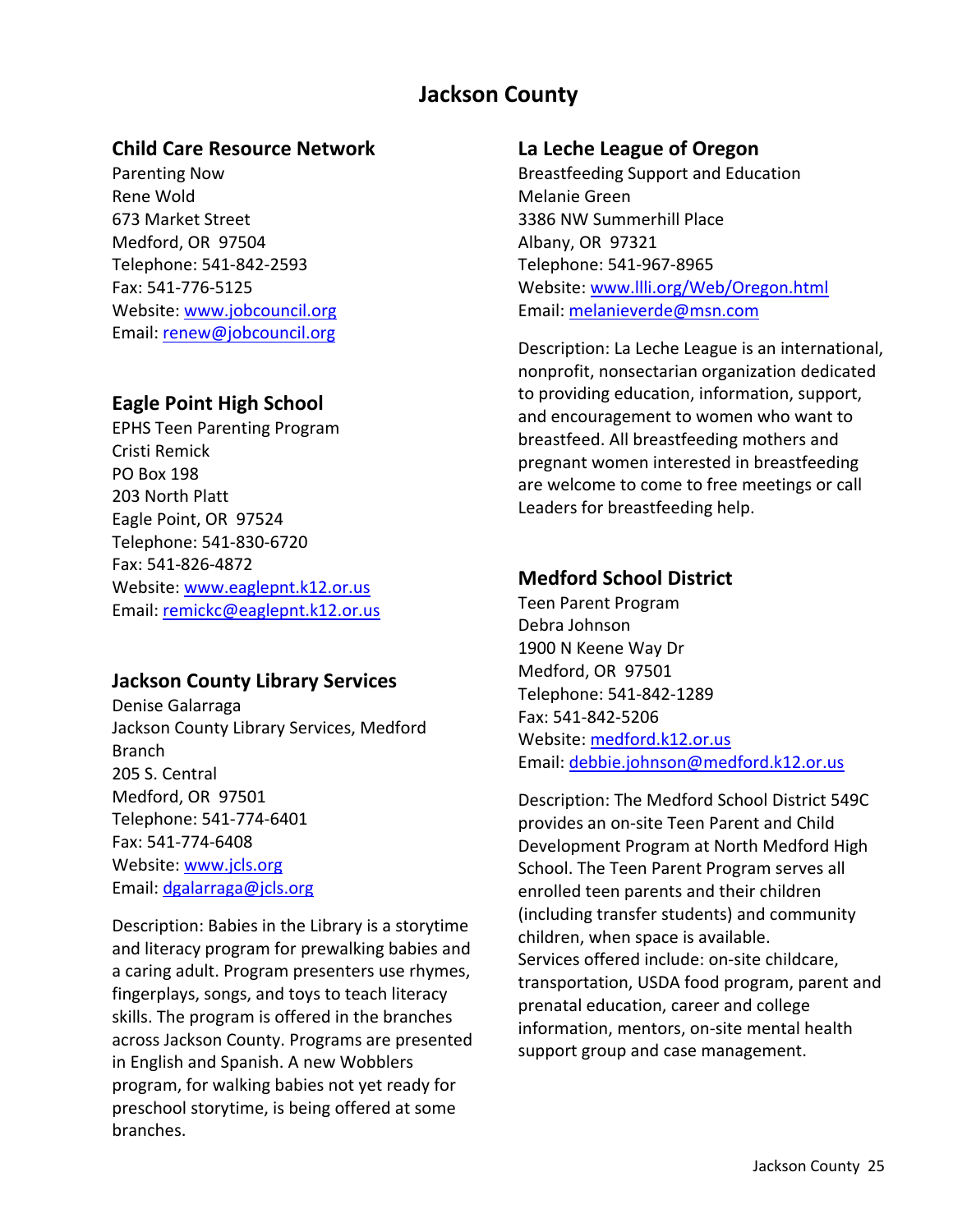# **New Beginnings, Parenting Enhancement Program: LLC**

David M. Bones PO Box 441 350 Cambridge Ashland, OR 97520 Telephone: 541‐944‐4872 Fax: 541‐776‐6063 (DHS Fax in Medford) Email: davidmbones@aol.com

# **OnTrack**

Nurturing Parent Program Rita Sullivan 221 W. Main Street Medford, OR 97501 Telephone: 541‐779‐5093 Fax: 541‐734‐2410 Website: ontrack@ontrackrecovery.org Email: rontrack@cybernetisp.net

# **Planned Parenthood of Southwestern Oregon**

Mary Gossart, VP of Education 360 East 10th Avenue, Suite 104 Eugene, OR 97401 Telephone: 541‐344‐1611, ext. 13 Fax: 541‐342‐6088 Website: www.noplacelikehome.org; www.ppsworegon.org Email: education@pphsso.org

# **Southern Oregon Child and Family Council, Inc.**

Early Head Start Blair Johnson PO Box 3697 1001 Beall Lane Central Point, OR 97502 Telephone: 541‐734‐5150 Fax: 541‐608‐0268 Website: www.socfc.org Email: blair.johnson@socfc.org

### **Southern Oregon Education Service District**

Migrant Parent Advisory Committee Charlie Bauer 5465 S. Pacific Highway Phoenix, OR 97535 Telephone: 541‐245‐4595 Fax: 541‐535‐2460

Description: The Migrant Parent Advisory Committee evaluates and guides the Migrant Programs in our region. Listo is a family literacy program.

# **Southern Oregon Head Start**

Family Advocates ‐ Families At Risk Felicity Elworthy PO Box 3697 1001 Beall Lane Central Point, OR 97502 Telephone: 541‐734‐5150 Fax: 541‐734‐2279 Website: www.socfc.org Email: felworthy@socfc.org

# **Southern Oregon Goodwill Industries**

Steps to Success Family Strengthening Program 11 E Jackson Street Medford, Oregon 97501 Telephone: 541‐772‐3300 Fax: 541‐772‐6158 Website: www.sogoodwill.org Email: linda.durbrow@sogoodwill.org

Description: Steps to Success focuses on parents with children between the ages 0‐17 who would like support developing their parenting, financial, and employment skills. You can choose which mode of support you prefer, do you like learning by attending classes or if you rather you can get support by meeting within your own home where the support can be customized directly towards your needs.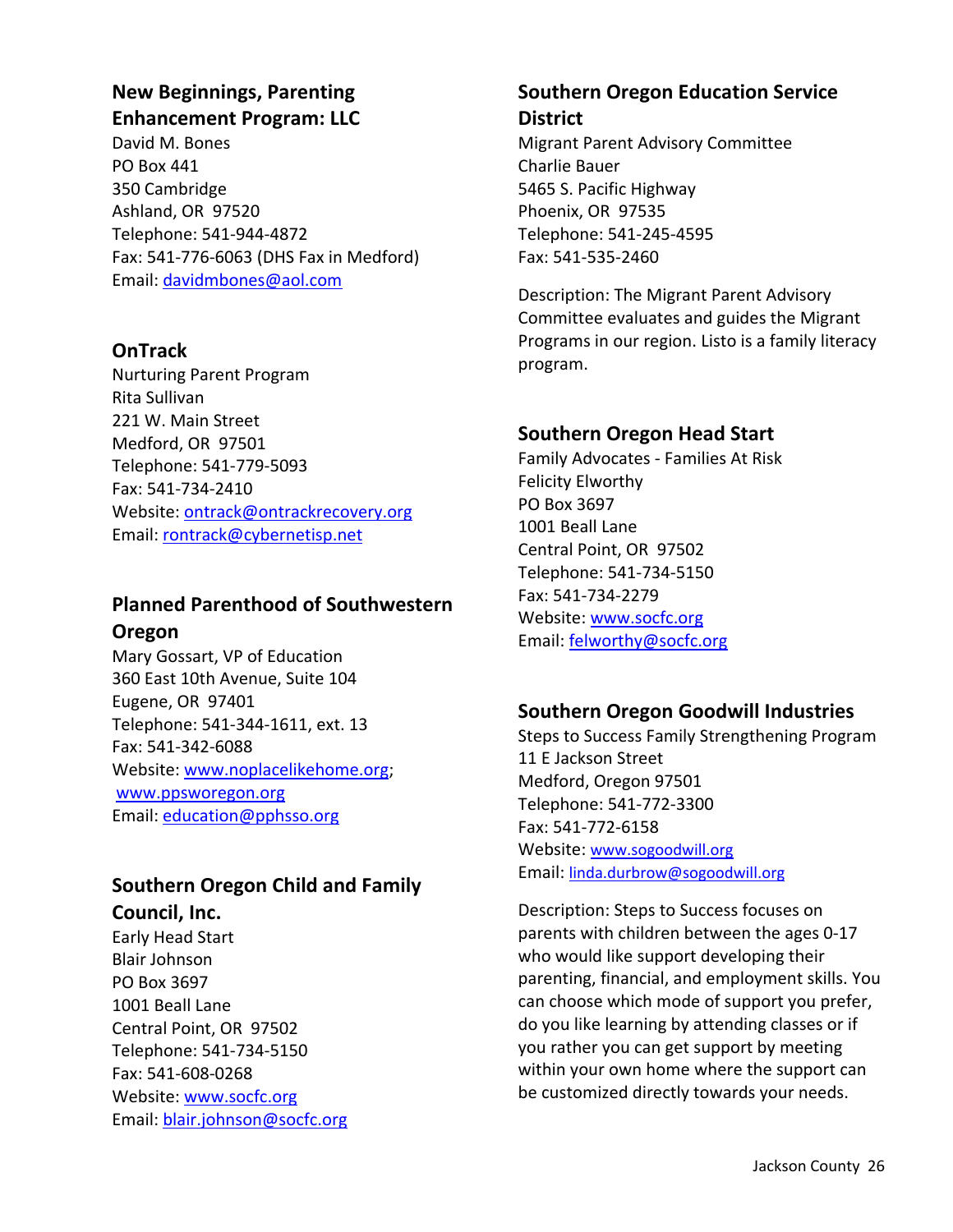# **The Family Nurturing Center, Jackson County Children's Relief Nursery**

Parents as Teacher, The Nurturing Program Mary‐Curtis Gramley 212 North Oakdale Avenue Medford, OR 97501 Telephone: 541‐779‐5242 Fax: 541‐779‐2523 Website: www.familynurturingcenter.net Email: mcgramley@familynurturingcenter.net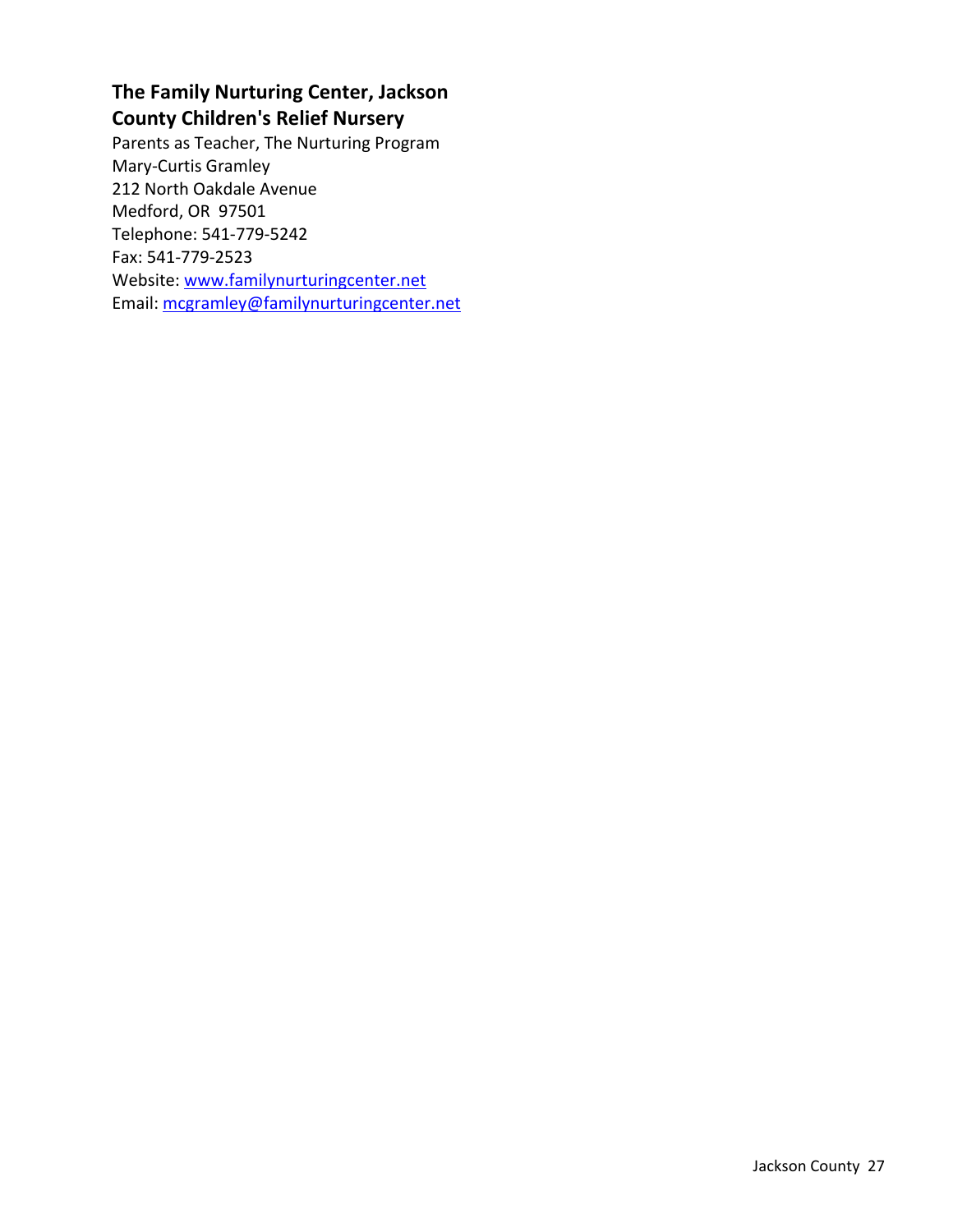# **Jefferson County**

#### **Best Care Treatment Services Inc**

Steps Systematic Training for Effective Parenting (English Speaking), Los Ninos (Spanish Speaking) Bob Jackson 125 SW C Street Madras, OR 97741 Telephone: 541‐475‐6575

#### **Central Oregon Family Resource Center**

FamilyTrax, FACT Vicki Ertle, Director 1130 NW Harriman Street Bend, OR 97701 Telephone: 541 389‐5468 Fax: 541 389‐8327 Website: www.frconline.org Email: vertle@cocc.edu

Description: Central Oregon Family Resource Center (FRC) offers 9 evidence based programs for families with children birth to 17 at various locations. Audiences include universal, selective, and targeted populations with some classes available in Spanish. FRC also provides data collection and maintenance for Central Oregon 2‐1‐1 Information and Referral and a free parent lending library.

#### **Eastern Oregon Alcoholism Foundation**

EOAF Parents Program Cathy McDonald 216 S. W. Hailey Avenue Pendleton, OR 97801 Telephone: 541‐276‐3518, ext. 212 Fax: 541‐276‐4189 Website: www.eoaf.org Email: cmcdonald@eoaf.org

Description: EOAF is a residential drug and alcohol program that serves both men and women, who have children. Some of the parents have young children in treatment with them, but all parents are offered parenting classes.

### **Mid‐Columbia Children's Council**

John Mendez 1100 East Marina Way, Suite 215 Hood River, OR 97031 Telephone: 541‐386‐2010 Website: www.mcccheadstart.org Email: mcccjmendez@gorge.net

#### **Rad Nannies**

Kate Denny 414 Boone St. Salem, OR 97306 Telephone: 503‐365‐1988 Email: kkzks@wvi.com

#### **Ready\*Set\*Go**

Ready\*Set\*Go/Healthy Start Kathy Thompson 2125 N.E. Daggett Bend, OR 97701 Telephone: 541‐749‐2137 Fax: 541‐585‐3607 Email: kathy.thompson@hdesd.org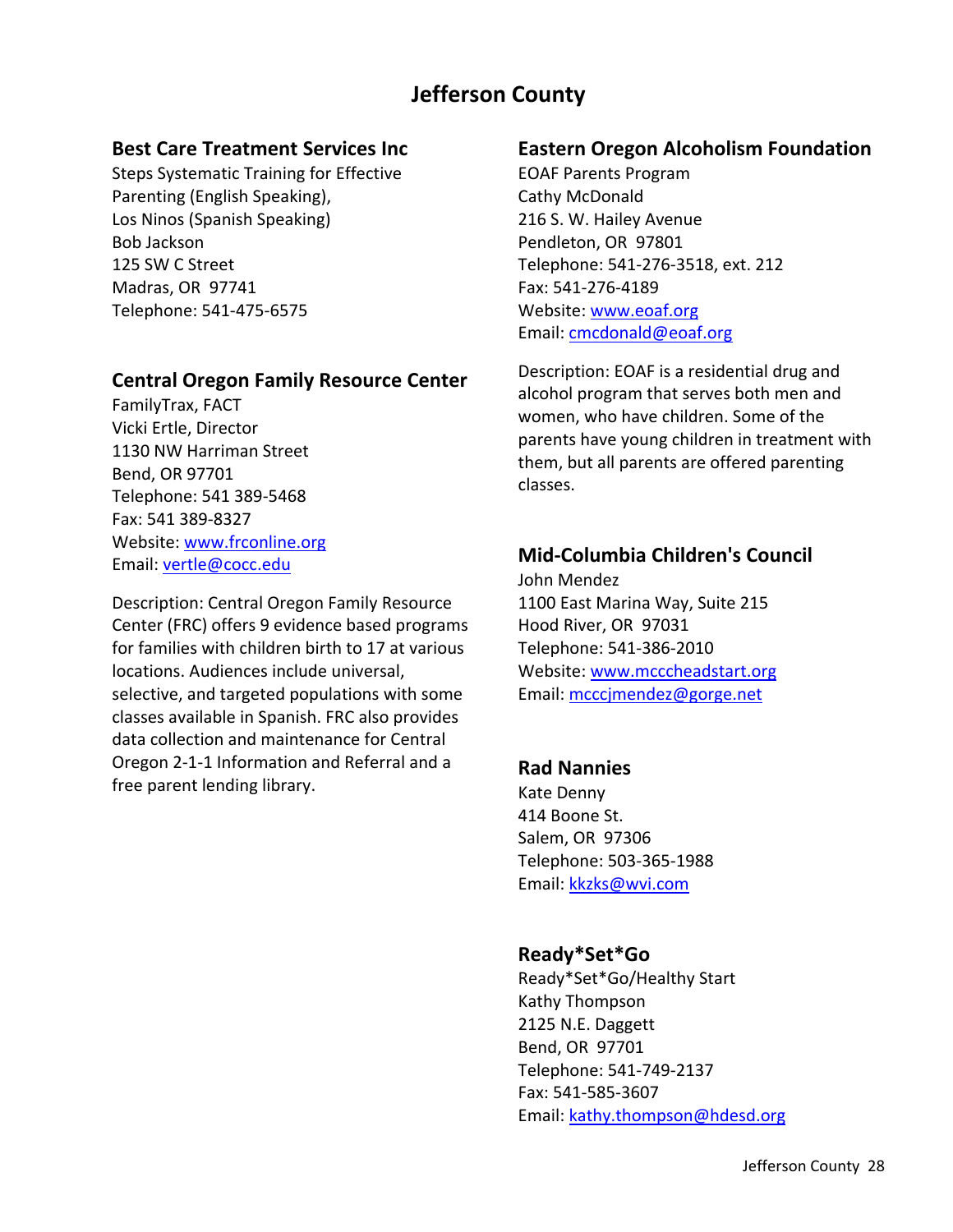# **Josephine County**

#### **Child Care Resource Network**

Parenting Now Rene Wold 673 Market Street Medford, OR 97504 Telephone: 541‐842‐2593 Fax: 541‐776‐5125 Website: www.jobcouncil.org Email: renew@jobcouncil.org

#### **Grants Pass Family YMCA**

Love and Logic Parenting Classes Shauna Bland PO Box 5439 1000 Redwood Avenue Grants Pass, OR 97527 Telephone: 541‐474‐0001 Fax: 541‐474‐0087 Website: www.grantspassymca.org Email: sbland@grantspassymca.net

#### **Grants Pass High School**

Child Development classes, Teen Parent Seminar Kim Bennett 830 NE 9th Street Grants Pass, OR 97526 Telephone: 541‐474‐5710 Email: kbennett@grantspass.k12.or.us

#### **La Leche League of Oregon**

Breastfeeding Support and Education Melanie Green 3386 NW Summerhill Place Albany, OR 97321 Telephone: 541‐967‐8965 Website: www.llli.org/Web/Oregon.html Email: melanieverde@msn.com

Description: La Leche League is an international, nonprofit, nonsectarian organization dedicated to providing education, information, support, and encouragement to women who want to breastfeed. All breastfeeding mothers and pregnant women interested in breastfeeding are welcome to come to free meetings or call Leaders for breastfeeding help.

# **New Beginnings, Parenting**

**Enhancement Program: LLC** David M. Bones PO Box 441 350 Cambridge Ashland, OR 97520 Telephone: 541‐944‐4872 Fax: 541‐776‐6063 (DHS Fax in Medford) Email: davidmbones@aol.com

#### **Options for Southern Oregon**

Children's Resource Team Donna Lipparelli 1181 Ramsey Avenue Grants Pass, OR 97527 Telephone: 541‐476‐2373 Fax: 541‐479‐2450 Website: www.optionsonline.org Email: dlipparelli@optionsonline.org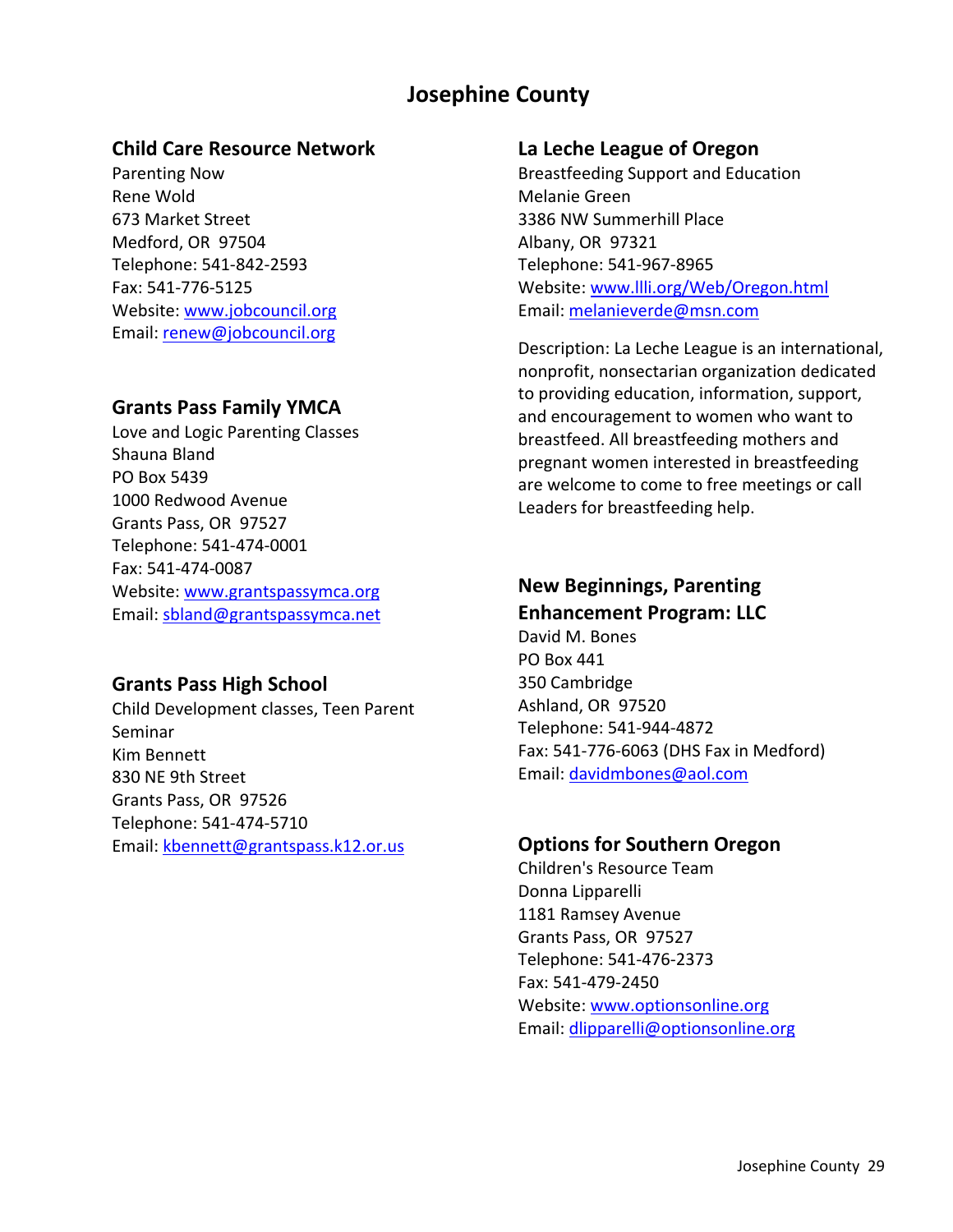# **Planned Parenthood of Southwestern**

#### **Oregon**

Mary Gossart, VP of Education 360 East 10th Avenue, Suite 104 Eugene, OR 97401 Telephone: 541‐344‐1611, ext. 13 Fax: 541‐342‐6088 Website: www.noplacelikehome.org; www.ppsworegon.org Email: education@pphsso.org

# **Siskiyou Community Health Center**

Project Baby Check and Ready Set Go Jacque Doney 125 NE Manzanita Grants Pass, OR 97526 Telephone: 541‐471‐3455 Fax: 541‐471‐1439 Email: jdoney@siskiyouhealthcenter.com

Description: Home visits are offered to families with children from the  $3<sup>rd</sup>$  trimester of pregnancy to 5 years of age. Information on nutrition, literacy, child development, parenting and community resources are provided. Parent Group Meetings are offered on a monthly basis to provide education, socialization and peer support. Programs are voluntary and free of charge.

# **Southern Oregon Child and Family Council, Inc.**

Early Head Start Blair Johnson PO Box 3697 1001 Beall Lane Central Point, OR 97502 Telephone: 541‐734‐5150 Fax: 541‐608‐0268 Website: www.socfc.org Email: blair.johnson@socfc.org

### **Southern Oregon Education Service District**

Migrant Parent Advisory Committee Charlie Bauer 5465 S. Pacific Highway Phoenix, OR 97535 Telephone: 541‐245‐4595 Fax: 541‐535‐2460

Description: The Migrant Parent Advisory Committee evaluates and guides the Migrant Programs in our region. Listo is a family literacy program.

# **Southern Oregon Goodwill Industries**

Steps to Success Family Strengthening Program Breanna Fain 735 SW 5th Street Grants Pass, OR 97526 Telephone: 541‐955‐5253 Fax: 541‐955‐5175 Website: www.sogoodwill.org Email: breanna.Fain@sogoodwill.org

Description: Steps to Success focuses on parents with children between the ages 0‐17 who would like support developing their parenting, financial, and employment skills. You can choose which mode of support you prefer, do you like learning by attending classes or if you rather you can get support by meeting within your own home where the support can be customized directly towards your needs.

# **Southern Oregon Head Start**

Family Advocates ‐ Families At Risk Felicity Elworthy PO Box 3697 1001 Beall Lane Central Point, OR 97502 Telephone: 541‐734‐5150 Fax: 541‐734‐2279 Website: www.socfc.org Email: felworthy@socfc.org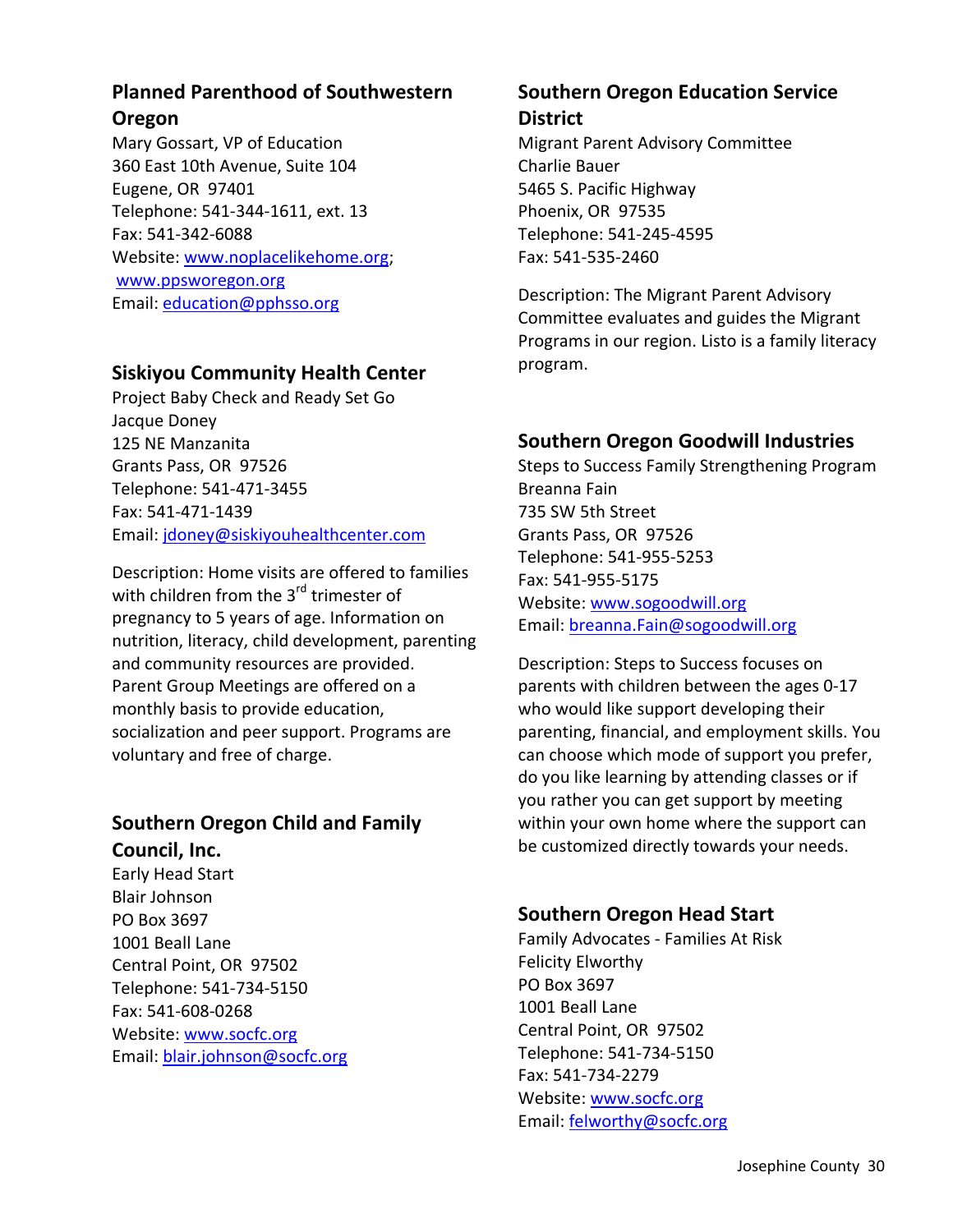# **Klamath County**

### **Williamson River Indian Mission United Methodist Church**

Positive Indian Parenting, Finding Your North Star Rachel Chavez 32231 Modoc Point Road Chiloquin, OR 97624 Telephone: 541‐810‐1308 Email: pftrfchavez7@aol.com

#### **Klamath Falls City Schools**

ODE Parenthood Education Curriculum Joanie Rote 1300 Monclaire Street Klamath Falls, OR 97601 Telephone: 541‐885‐4274 Email: rotej@kfalls.k12.or.us

# **Klamath Falls City Schools Early Childhood Intervention Program**

Early Intervention Services Bill Sigars 2858 Eberlein Street Klamath Falls, OR 97603 Telephone: 541‐883‐4748 Fax: 541‐850‐2770 Website:www.kfalls.k12.or.us/departments/eci /eci.htm Email: sigarsb@kfalls.k12.or.us

#### **Klamath Family Head Start**

Make Parenting a Pleasure Melinda Gomez 1940 S 6th Street Klamath Falls, OR 97601 Telephone: 541‐882‐5988 Email: megomez@kfhs4kids.org

#### **Klamath Youth Development Center**

123 Magic, Common Sense Parenting Robert Urlacher, Ph.D., LMFT 2210 Eldorado Avenue Klamath Falls, OR 97601 Telephone: 541‐883‐1030 Fax: 541‐884‐2338 Website: www.klamathyouth.com Email: rurlacher@klamathyouth.org

Description: 123 Magic is for parents of children aged 3 to 8. Common Sense Parenting is for parents of children aged 8 to 17.

#### **Lutheran Community Services**

Family Life Skills Teresa Stroup 2545 N. Eldorado Klamath Falls, OR 97601 Telephone: 541‐883‐3471 Fax: 541‐883‐3624 Website: www.LutheranCommunityServices.org Email: tstroup@lcsnw.org

Description: Lutheran Community Services provides a dynamic family life skills program that focuses on parent skill building and family supportive services. The Family Life Skills program includes parenting classes which utilize the Nurturing Parenting Program curriculum, In‐ Home visits, Anger Management and Life Skills classes.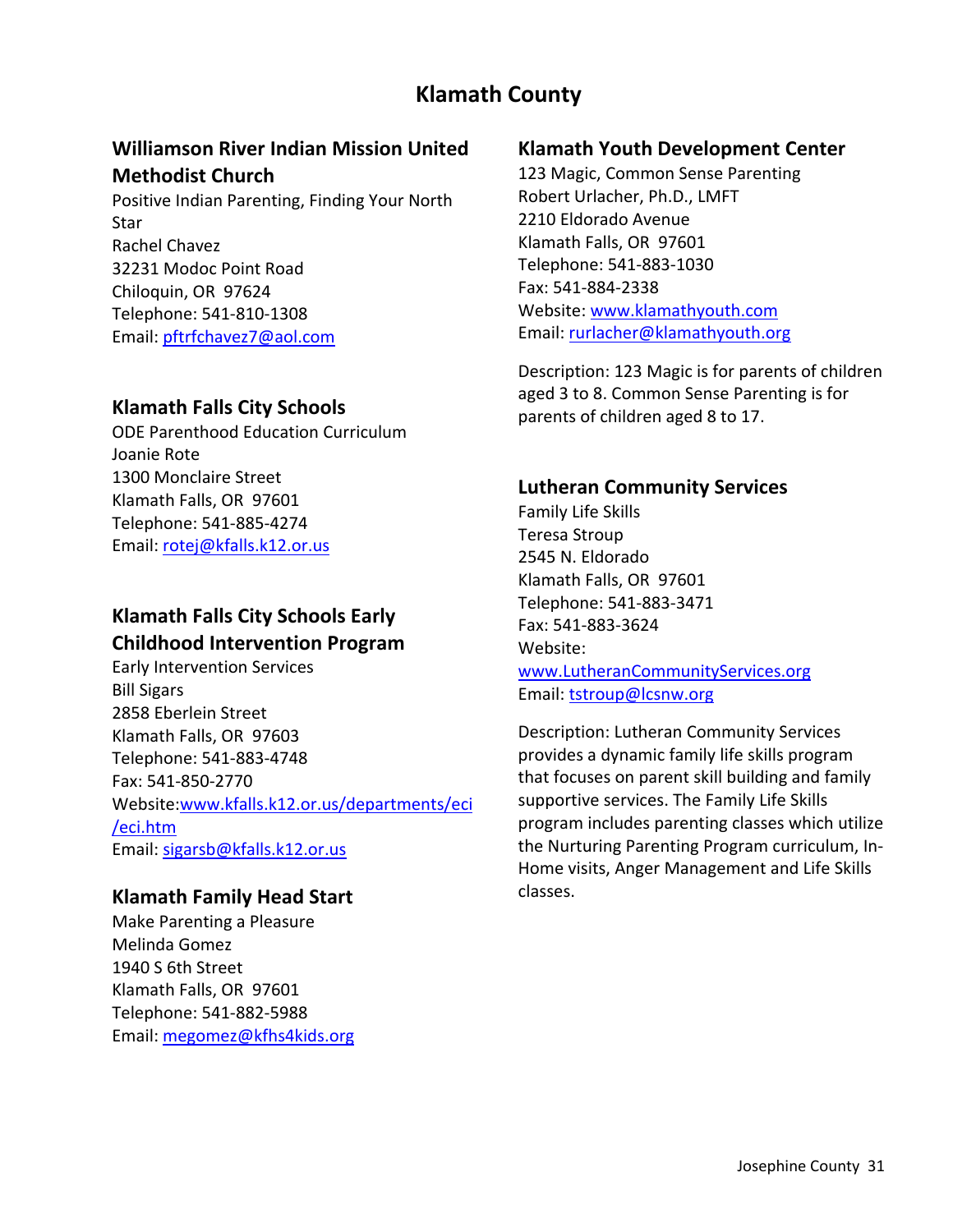# **Southern Oregon Education Service District**

Migrant Parent Advisory Committee Charlie Bauer 5465 S. Pacific Highway Phoenix, OR 97535 Telephone: 541‐245‐4595 Fax: 541‐535‐2460

Description: The Migrant Parent Advisory Committee evaluates and guides the Migrant Programs in our region. Listo is a family literacy program.

#### **SPOKES Unlimited**

SPARK Supported Parenting and Resources of Klamath Wendy Howard 415 Main St Klamath Falls, OR 97601 Telephone: 541‐883‐7547 Fax: 541‐885‐2469 Website: www.spokesunlimited.org Email: wendy.howard@spokesunlimited.org

# **The Hope Center Family Resource**

Earn While You Learn Penny Hansen 731 Main Street, Suite 202 Klamath Falls, OR 97601 Telephone: 541‐883‐4357 Fax: 541‐883‐4036 Email: director@hopecenter.kfalls.org

#### **Together For Children**

Edie Jones 2125 NE Daggett Lane Bend, OR 97701 Telephone: 541‐389‐9317 Website: www.together-for-children.org Email: edie@together‐for‐children.org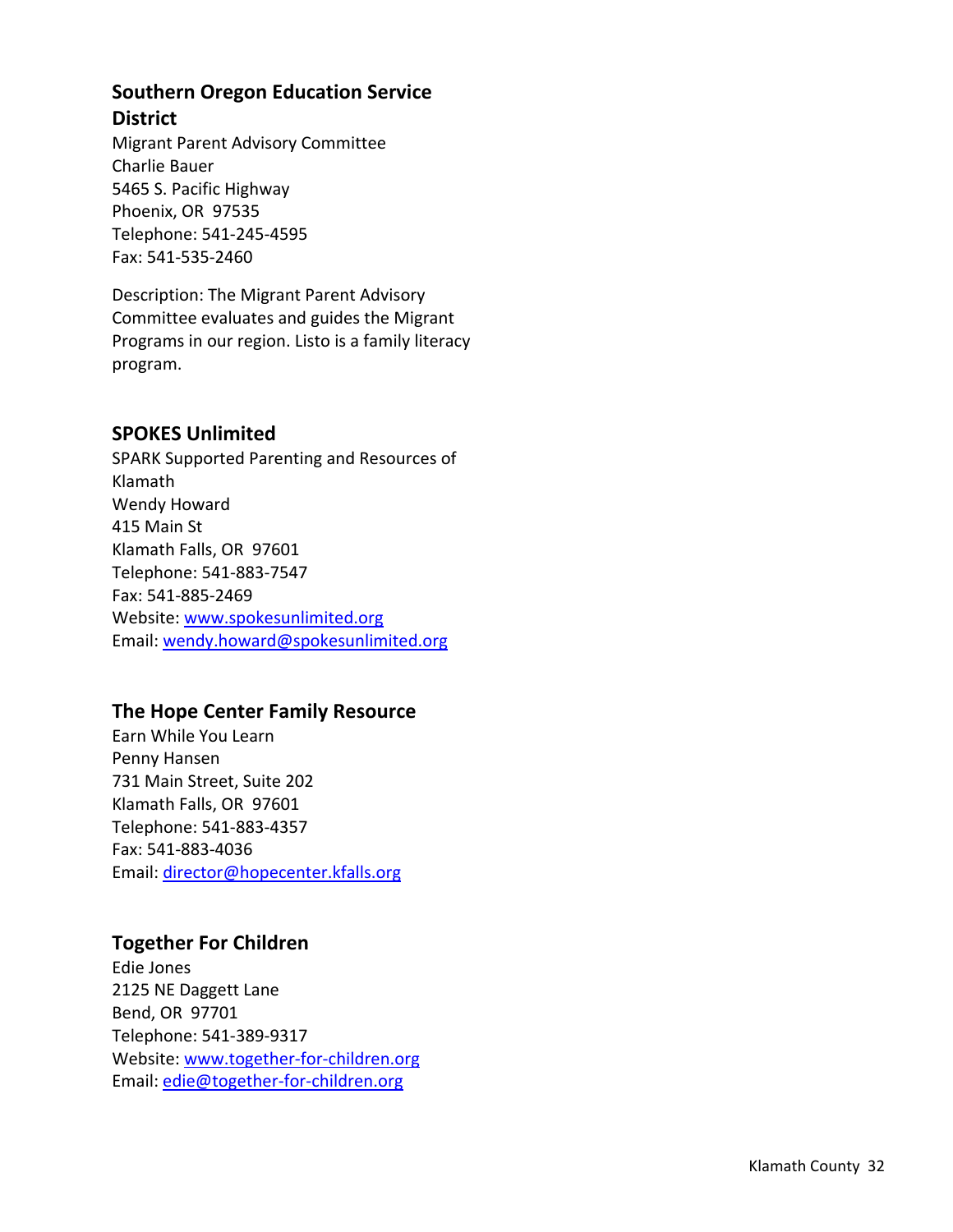# **Lake County**

### **Klamath Family Head Start**

Make Parenting a Pleasure Melinda Gomez 1940 S 6th Street Klamath Falls, OR 97601 Telephone: 541‐882‐5988 Email: megomez@kfhs4kids.org

#### **SPOKES Unlimited**

SPARK Supported Parenting And Resources of Klamath Wendy Howard 415 Main St Klamath Falls, OR 97601 Telephone: 541‐883‐7547 Fax: 541‐885‐2469 Website: www.spokesunlimited.org Email: wendy.howard@spokesunlimited.org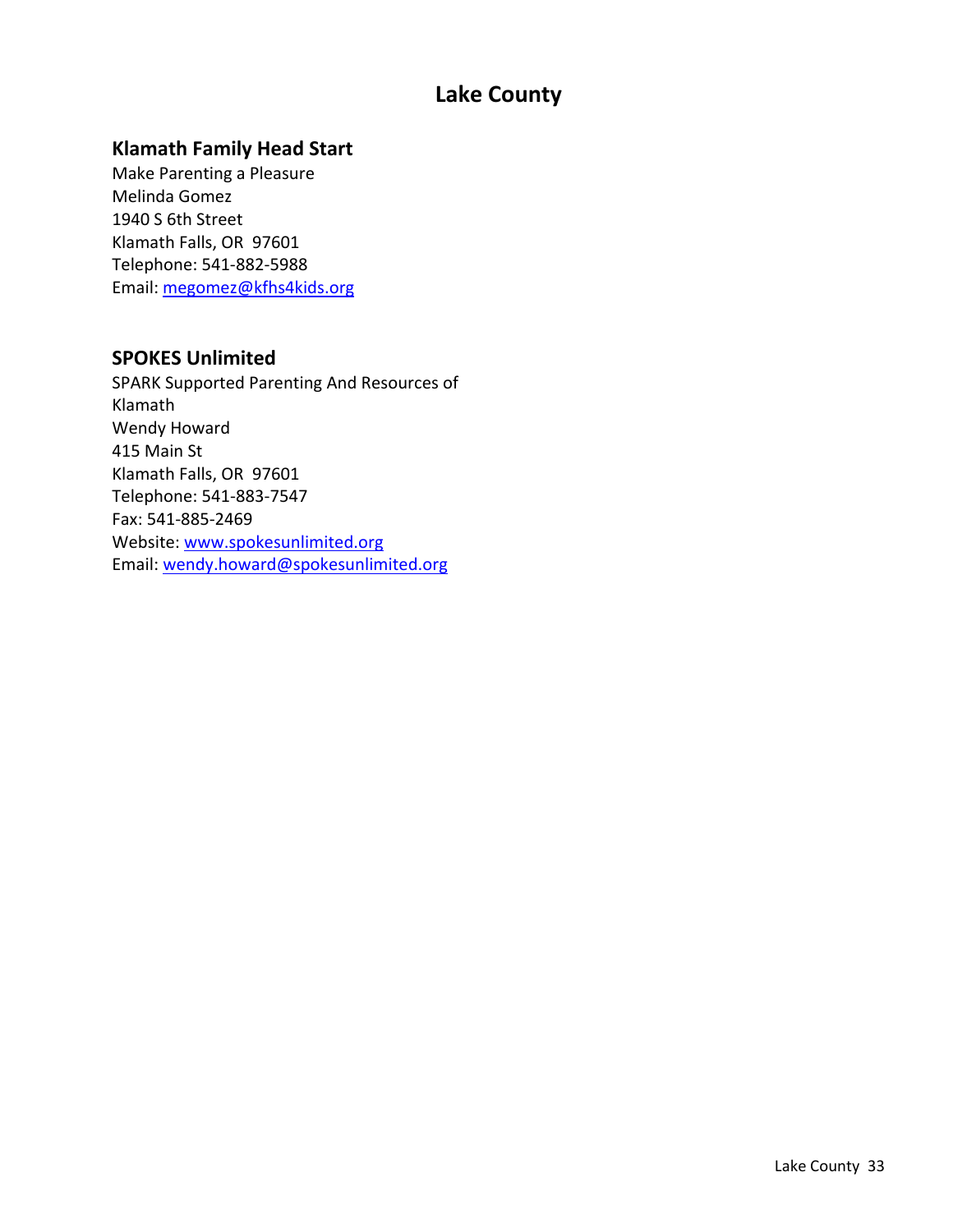# **Lane County**

#### **4J Family Resource Center**

Alicia Longoria 120 West Hilliard Lane Eugene, OR 97404 Telephone: 541‐687‐3307 Fax: 541‐334‐4733 Website: schools.4j.lane.edu/river‐road/ Email: longoria@4j.lane.edu

Description: School‐based site that focuses on the parent involvement aspect of school. Family activities based on academic curriculum. The target audience is families with elementary age children.

#### **4J School District**

The Incredible Years Rebecca Cohen 1500 Queens Way Eugene, OR 97405 Telephone: 541‐687‐3368 Website: www.4j.lane.edu Email: cohen\_r@4j.lane.edu

#### **A Primary Connection**

Make Parenting A Pleasure Peggy Lintula 721 S. R Street Cottage Grove, OR 97424 Telephone: 541‐942‐4967 Fax: 541‐767‐5958 Email: plintula@lane.k12.or.u

#### **Adoption Mosaic**

Astrid Dabbeni PO Box 18102 Portland, OR 97215 Telephone: 971‐533‐0102 Website: www.adoptionmosaic.org Email: info@adoptionmosaic.org

#### **appreciativepossibilities.com**

Appreciative Family Rebecca Heckman 1173 Charnelton Alley Eugene, OR 97401 Telephone: 541‐554‐6772 Website: www.appreciativepossibilities.com Email: rah48@comcast.net

### **Birth To Three**

86 Centennial Loop Eugene, OR 97401 Telephone: 541‐484‐5316 Fax: 541‐484‐1449 Website: www.birthto3.org Email: msinger@birthto3.org

Description: Birth To Three brings parents together to share their parenting experiences, increase their knowledge of early childhood development, learn about community resources and create support networks among themselves. Services include group based parenting programs, a Parent HelpLine, and home visiting. Birth To Three's services are for all families in our community who have infants and young children, regardless of ability to pay and are available in English and Spanish.

# **Catholic Community Services of Lane County**

Young Fathers Program, Murane Mutual Home, Teen Housing Mira Gattis 1025 G Street Springfield, OR 97477 Telephone: 541‐345‐3628, ext. 312 Fax: 541‐744‐2272 Website: www.ccslc.org Email: mgattis@ccslc.org or azamudio@ccslc.org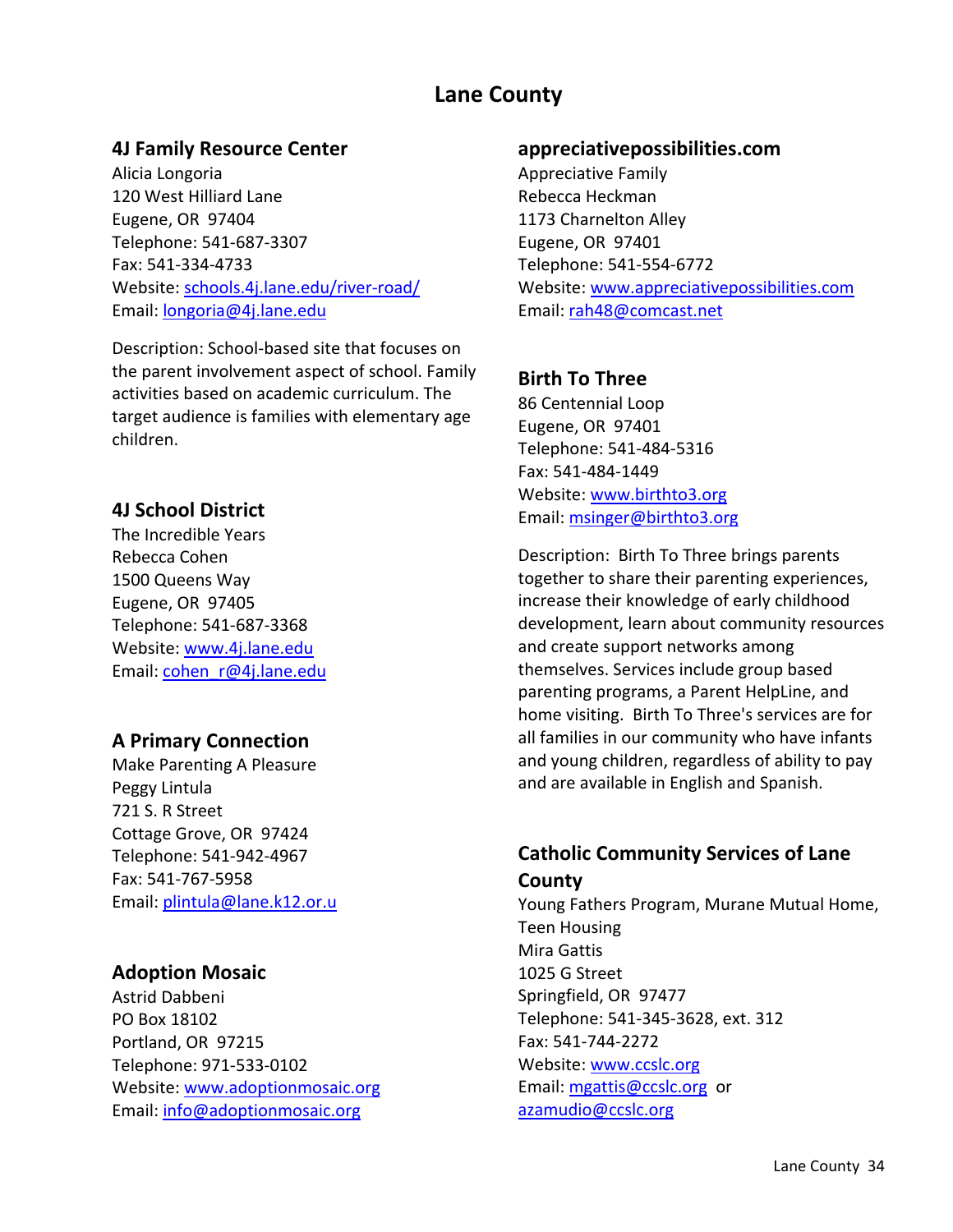### **Center for Community Counseling**

Nurturing Parent and Anger Management Classes Nancy Weisel 1465 Coburg Road Eugene, OR 97401 Telephone: 541‐344‐0620 Fax: 541‐345‐1103 Website: www.ccceugene.org Email: nancy@ccceugene.org

#### **Centro Latino Americano**

Familias Unidas Jorge Navarro 944 W 5th Avenue Eugene, OR 97402 Telephone: 541‐687‐2667 Fax: 541‐284‐2139 Website: www.cla1.org Email: jorge@cla1.org

#### **Churchville High School**

Health and Family Class, Teen Parent Program Julie Johnson ‐ Director of Childcare and Teen Parent Programs 1850 Bailey Hill Road Eugene, OR 97405 Telephone: 541‐687‐3414 Website: www2.chs.lane.edu Email: johnson\_jul@4j.lane.edu

# **EC CARES /University of Oregon ‐ the EI/ECSE Program for Region 7**

Judy Newman 299 E. 18th Avenue Eugene, OR 97401 Telephone: 541‐346‐2639 Fax: 541‐346‐6189 Website: eccares.uoregon.edu Email: jrtn@uoregon.edu

#### **Eugene Public Library**

Read for Joy/El Gozo de Leer Mary Ginnane 100 W. 10th Avenue Eugene, OR 97401 Telephone: 541‐682‐8315 Fax: 541‐682‐5898 Website: www.eugene‐or.gov/library Email: mary.j.ginnane@ci.eugene.or.us

Description: Read for Joy/El Gozo de Leer delivers early literacy parent education at service provider group sites. In the library early literacy services include free weekly storytimes for babies, toddlers, and preschoolers and weekly Family Music Time. Periodically parent and caregiver workshops are scheduled, and for kids of all ages the library provides summer reading programs, books, films, Internet access, Live Homework Help and more!

### **Family Relief Nursery**

Parent Education Heather Murphy PO Box 1207 720 N. 14th Street Cottage Grove, OR 97424 Telephone: 541‐942‐4835 Fax: 541‐942‐7359 Email: heathermurphy@oip.net

#### **First Place Family Development Center**

Parent Chat Jake Spavins 1995 Amazon Parkway Eugene, OR 97405 Telephone: 541‐342‐7728 Fax: 541‐485‐1731 Website: www.svdp.us Email: jspavins@svdp.us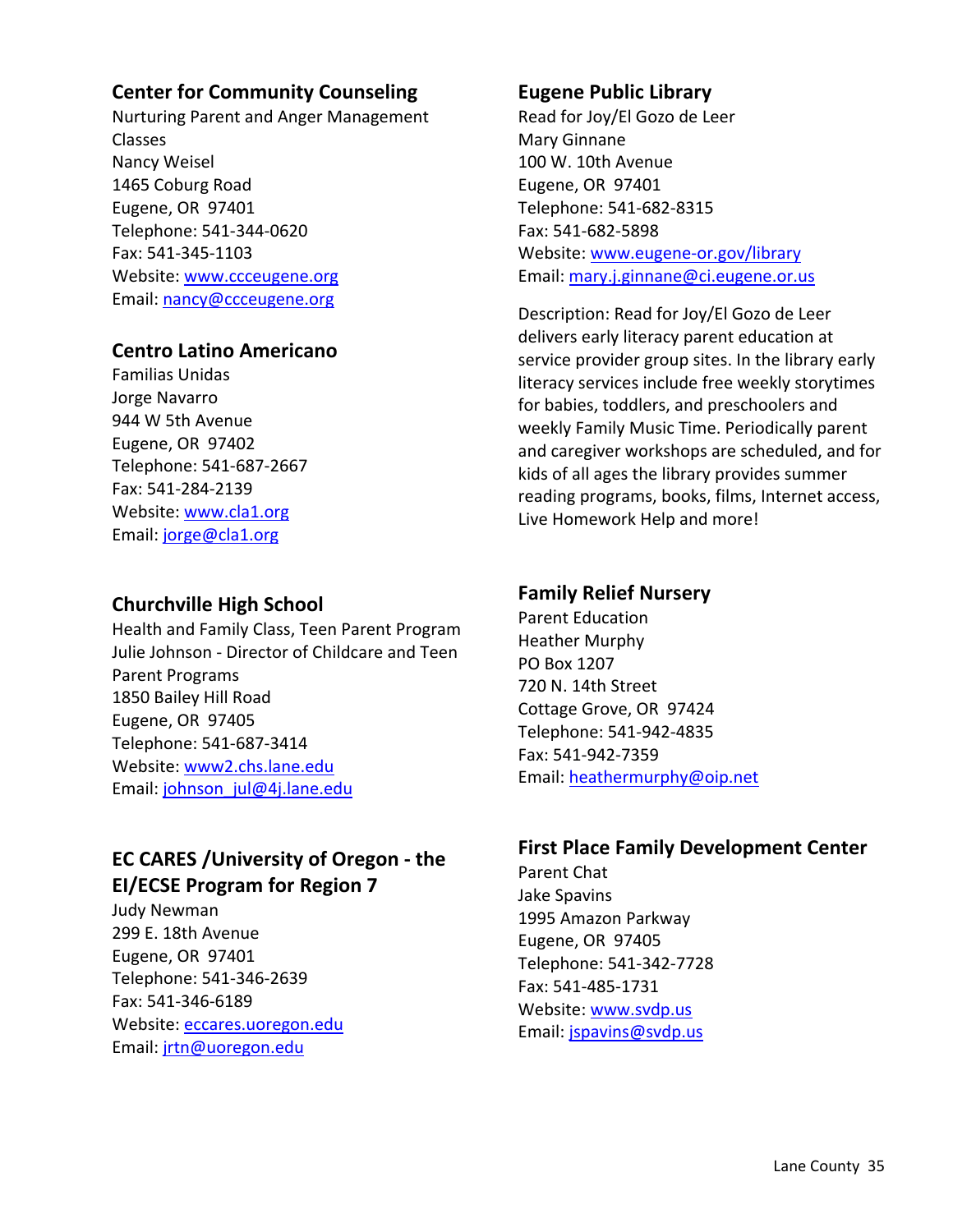### **Head Start of Lane County**

Albertine Mitchell 221 B Street Springfield, OR 97404 Telephone: 541‐747‐2425 Fax: 541‐747‐6648 Website: www.head‐start.lane.or.us Email: amitchell@hsolc.org

### **JC Connections**

Make Parenting a Pleasure Earnest Jenkins 1401 Laurel Street Junction City, OR 97448 Telephone: 541‐998‐2386, ext. 497 Email: ejenkins@junctioncity.k12.or.us

#### **La Leche League of Oregon**

Breastfeeding Support and Education Melanie Green 3386 NW Summerhill Place Albany, OR 97321 Telephone: 541‐967‐8965 Website: www.llli.org/Web/Oregon.html Email: melanieverde@msn.com

Description: La Leche League is an international, nonprofit, nonsectarian organization dedicated to providing education, information, support, and encouragement to women who want to breastfeed. All breastfeeding mothers and pregnant women interested in breastfeeding are welcome to come to free meetings or call Leaders for breastfeeding help.

### **Lane County Commission on Children and Families**

Lane County Network of Family Resource **Centers** 125 E. 8th Avenue Eugene, OR 97401 Telephone: 541‐682‐4671 Fax: 541‐682‐7494 Website: www.co.lane.or.us/CCF/default.htm

Description: Family Resource Centers offer a variety of activities that are flexible enough to meet the needs of the communities in which they are located yet are required to have minimum criteria to build in consistency across the county. Most sites offer at least one or more of the following Best Practices and promising practices in parent education: Make Parenting a Pleasure, Second Steps‐ violence prevention, Families and Schools Together (FAST‐substance abuse prevention), Parenting Wisely (computer based program), First Steps, Incredible Years, and Parenting Now! FRC's may be contacted directly for specific information on what is currently being offered in their community.

#### **McKenzie School District**

McKenzie Family Resource Center Elaine Bryson 51187 Blue River Dr Finn Rock, OR 97488 Telephone: 541‐822‐1108 or 541‐822‐1110 Fax: 541‐822‐8014 Email: elaineb@mckenzie.k12.or.us or robinr@mckenzie.k12.or.us

Description: McKenzie Family Resource Center is located at McKenzie schools. We serve all families with children who reside in the district boundaries. We provide: Parent/toddler groups, Parenting classes for families with children 0‐15, Family activities, Pre‐school, Afterschool programs, Referrals to local services.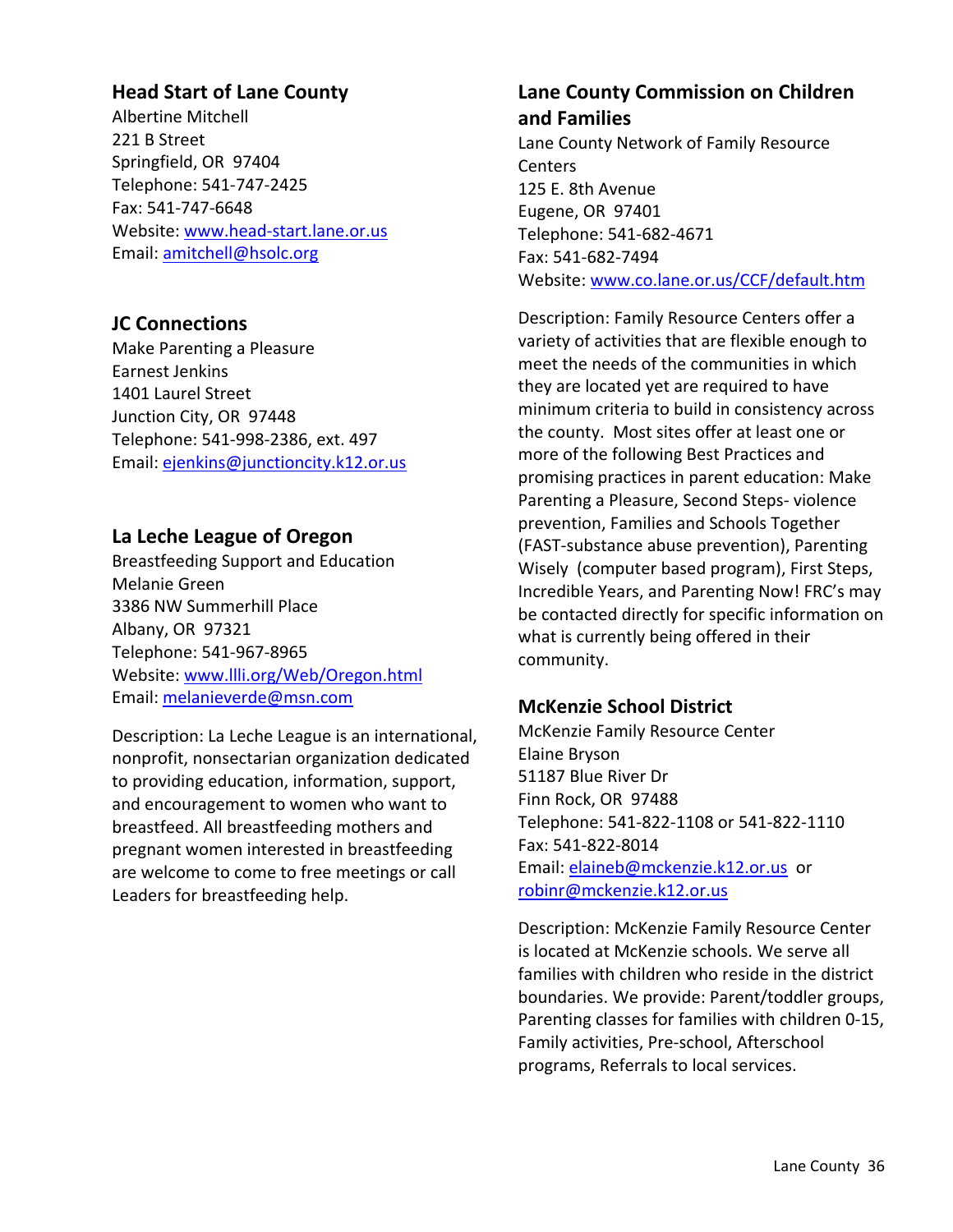# **Migrant Education Program**

Pilas! Family Literacy Alliscia Niles 1200 Hwy 99 Eugene, OR 97402 Telephone: 541‐461‐8283 Website: www.lesd.k12.or.us Email: mep@lesd.k12.or.us

# **North Eugene High School**

Child Development Renee Stacey 200 Silver Lane Eugene, OR 97404 Telephone: 541‐687‐4563 Fax: 541‐687‐3683 Website: www.nehs.lane.edu Email: stacey@4j.lane.edu

# **Oakridge‐Westfir Family Resource Center**

Make Parenting A Pleasure, Parenting Now, Incredible Years, PAWS, FAST, Strengthening Families 10‐14 Shelley Miller 76499 Rose Street Oakridge, OR 97463 Telephone: 541‐782‐3281 Fax: 541‐782‐3122 Website: www.oakridge.k12.or.us/clubsorgs/documents/ frc.pdf Email: smiller2@lane.k12.or.us

Description: The Oakridge‐Westfir Family Resource Center is open to all ages. We welcome parents to visit our center to learn technology, do craft activities with their families, attend workshops and parenting classes, participate in our 0‐5 year playgroup, and enroll their children in our after school activities and summer programs. Our staff is trained to work with families or individuals with resources and referrals to help meet their needs.

# **Opportunity Center**

Young Parent Program Mindy Rimbey 3411‐B Willamette Street Eugene, OR 97405 Telephone: 541‐687‐3488 Fax: 541‐687‐3694 Email: rimbey\_m@4j.lane.edu

# **Options Counseling Services of Oregon**

Options for Parenting Kelli McKnight, M.Ed. 1255 Pearl St, Suite 102 Eugene, OR 97401 Telephone: 541‐687‐6983 Fax: 541‐697‐2063 Website: www.options.org Email: kellim@options.org

# **OSLC Community Programs**

Parent Management Training ‐ Oregon Model Peter Sprengelmeyer 315 West Broadway Eugene, OR 97401 Telephone: 541‐743‐4340 Fax: 541‐743‐4369 Email: peters@oslccp.org

Description: OCP provides a variety of empirically‐supported outpatient and treatment foster care services. Parent Education services focus on the use of the Parent Management Training – Oregon Model programs that can be adapted to the needs of the family and children. Referrals can be sent to: referrals@oslccp.org.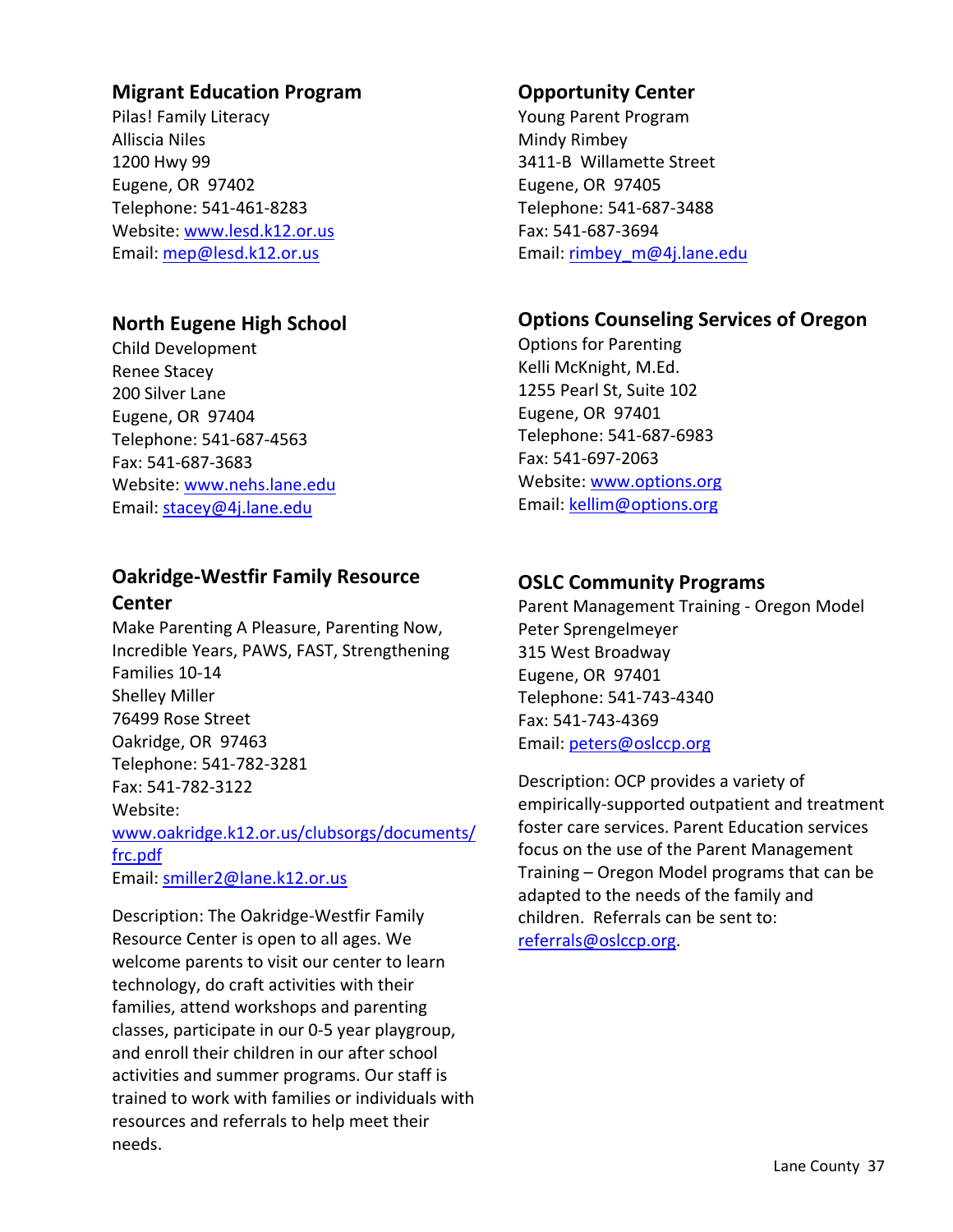## **Parents Anonymous of Oregon**

Parent Support Group, Children's Programs, Parent Leadership Development and Training and Parent Mentoring Services Ruth Taylor 4945 N.E. 7th Avenue Portland, OR 97211 Telephone: 503‐258‐4568 Fax: 503‐493‐2656 Email: ruth.taylor@morrisonkids.org

## **Pearl Buck Center Incorporated**

Families With Special Needs Program Jan Aho 3690 W. 1st Avenue Eugene, OR 97402 Telephone: 541‐484‐4666 Fax: 541‐345‐0327 Website: www.pearlbuckcenter.com Email: jan.aho@pearlbuckcenter.com

Description: The target population for Parent Support Services is parents with cognitive challenges who live in the Eugene/Springfield metro area. The services are provided by an experienced parent educator in the home of parents with children birth to 5 attending or waiting to enter the Families With Special Needs preschool. Other parents with cognitive challenges who are DHS clients are seen on a contract basis.

# **Planned Parenthood of Southwestern Oregon**

Mary Gossart, VP of Education 360 East 10th Avenue, Suite 104 Eugene, OR 97401 Telephone: 541‐344‐1611, ext. 13 Fax: 541‐342‐6088 Website: www.noplacelikehome.org; www.ppsworegon.org Email: education@pphsso.org

# **Sacred Heart Medical Center RiverBend**

Pregnancy and Parenting Education Jill Burrell, Manager 3333 Riverbend Drive Springfield, OR 97477 Telephone: 541‐222‐5606 Website: www.peacehealth.org Email: Jburrell@peacehealth.org

# **South Lane School District**

Teen Parent Program and Early Childhood Development Brandi Baker Rudicel or Sina Kiilsgaard PO Box 160 1375 South River Road Cottage Grove, OR 97424 Telephone: 541‐942‐3391, ext. 111 Fax: 541‐942‐7492 Website: www2.slane.k12.or.us/cgh/ or www.slane.k12.or.us/schools/al‐kennedy‐ alternative‐high‐school Email: bbaker@lane.k12.or.us

# **Springfield School District #19/Gateways High School**

Young Parent Program Judi Mayo 665 Main Street Springfield, OR 97477 Telephone: 541‐744‐8862 Fax: 541‐744‐8863 Website: www.sps.lane.edu Email: jmayo@sps.lane.edu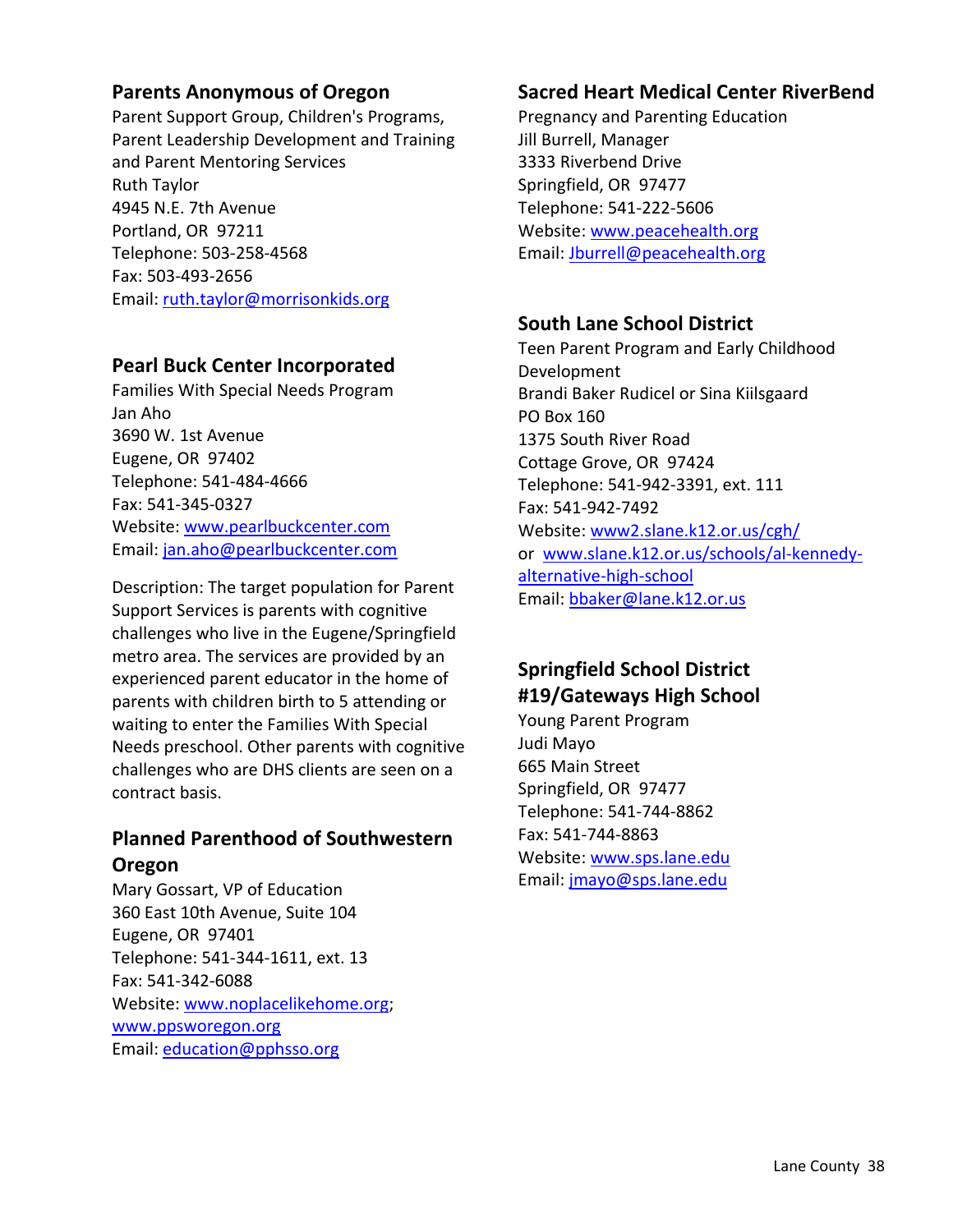# **The Child Center**

Corey Jackson 3995 Marcola Road Springfield, OR 97477 Telephone: 541‐726‐1465 Fax: 541‐726‐5085 Website: www.thechildcenter.org Email: corey.crisisprogram@yahoo.com

Description: Living Better with Challenging Children, Collaborative Problem Solving Parenting Group, Individualized Family Therapy through Intensive Day Treatment Services, Intensive Community Treatment Services, and Outpatient Treatment (including parenting training).

## **The Healing of Hearts Program**

Grief and Loss Education for Families/Individuals Dan Field 420 E 41st Avenue Eugene, OR 97405 Telephone: 541‐334‐4987 Email: dan17ny17@yahoo.com

#### **The Relief Nursery Inc.**

Families Together Program Gretchen Dubie 1720 West 25th Avenue Eugene, OR 97405 Telephone: 541‐343‐9706 Fax: 541‐683‐3748 Website: www.reliefnursery.org Email: gretchdu@reliefnursery.org

Description: The Families Together Program is for state mandated families whose children are in foster care, or at risk of removal to foster care and who have been referred by their DHS caseworker. The Relief Nursery also offers weekly parenting classes for their families and community members.

# **Vivian Olum Child Development Center**

Carol Snead, Director 5222 University of Oregon 1650 Columbia Street Eugene, OR 97403‐5222 Telephone: 541‐346‐8107 Fax: 541‐346‐5786 Website: olum.uoregon.edu/ Email: snead@uoregon.edu

Description: The mission of the Vivian Olum Child Development Center is to provide comprehensive high quality care and education for the children of University of Oregon faculty and staff. Community families are enrolled when there is space available. In doing so, our goals are to provide a foundation of experiences that foster the growth and development of children and to offer a safe and nurturing environment for children (infants through school age) and their families. The center also provides UO faculty and students with opportunities for research and experience in early childhood education.

# **WellMama Pregnancy and Postpartum Support Inc.**

Csilla Andor or Amy‐Rose White 6282 SW Grand Oaks Dr. Corvallis, OR 97333 Client Support: 800‐896‐0410 Administrative: 541‐231‐4343 Fax: 503‐764‐1467 Website: www.WellMama.org Email: info@WellMama.org

Description: Serving women during and after pregnancy who experience stress, emotional or mental health difficulties, such as depression or anxiety. Services are available to partners or support persons as well. Free support groups and for‐fee counseling in Eugene and Corvallis. Free phone & email support throughout state.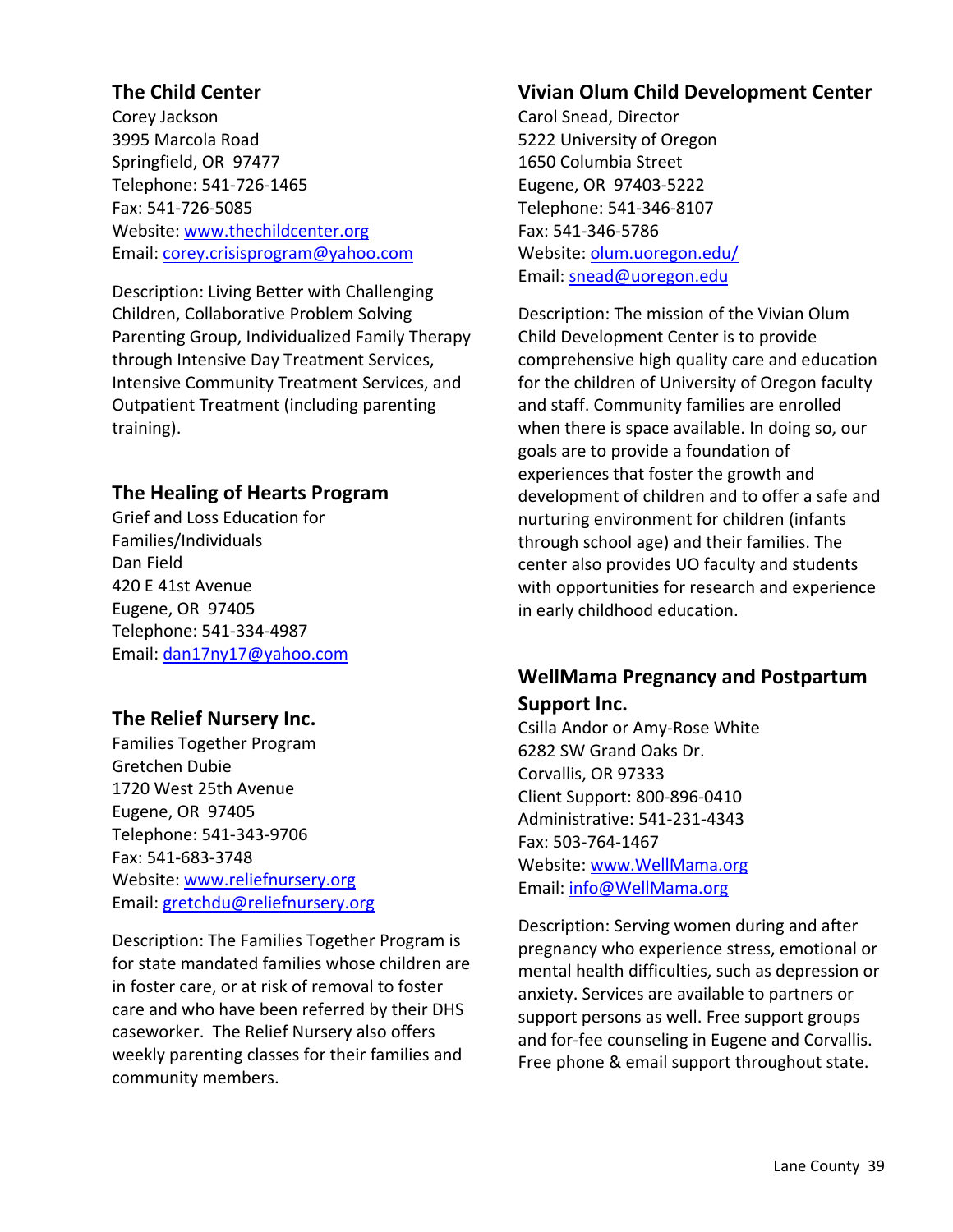# **Willamette Family**

Make Parenting a Pleasure & Play Therapy Edith Bamrgrat 687 Cheshire Eugene, OR 97404 Telephone: 541‐343‐2993 Fax: 541‐343‐2338 Website: www.wftf.org Email: edithy@wftf.org

#### **Willamette Infant Toddler Center**

Willamette High School Teen Parent Program Crystal Persi 1801 Echo Hollow Road Eugene, OR 97402 Telephone: 541‐461‐6401, ext. 4143 Fax: 541‐689‐7119 Email: cpersi@bethel.k12.or.us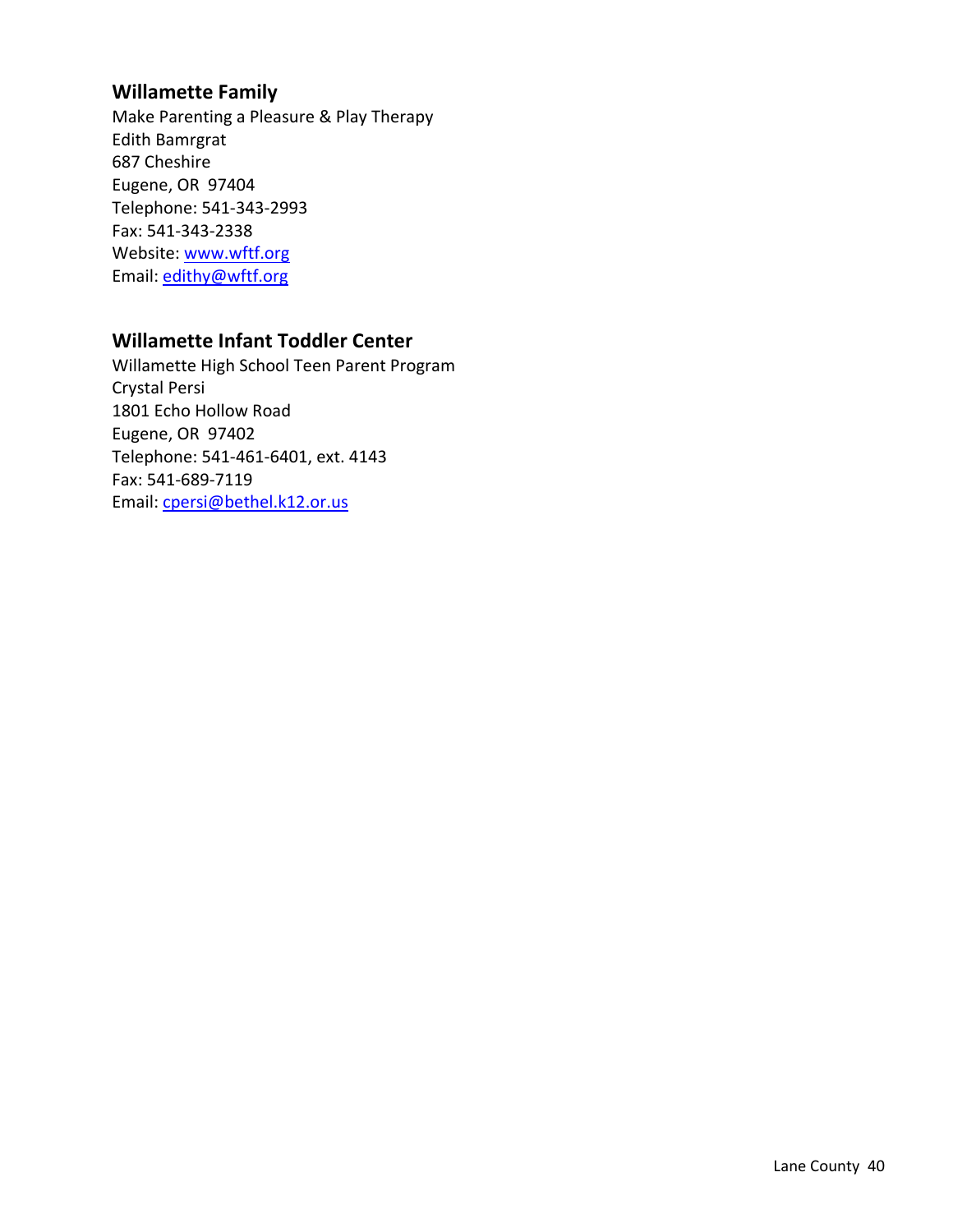# **Lincoln County**

### **Community Services Consortium**

Head Start Nancy Perin 545 SW 2nd Street, Suite 2 Corvallis, OR 97333 Telephone: 541‐758‐2778 Fax: 541‐758‐2348 Website: www.csc.gen.or.us Email: nperin@csc.gen.or.us

# **Family Literacy and Resource Center‐ Lincoln County School District**

Charla Guiwits 4040 High School Drive Lincoln City, OR 97367 Telephone: 541‐996‐4878 Fax: 541‐996‐4335 Website: www.lincoln.k12.or.us Email: Charla.Guiwits@lincoln.k12.or.us

Description: Parenting workshops, adult basic education, family preschool classes, K‐12 tutoring, reading programs, ESL family classes, volunteer opportunities, GED tutoring, and community resources and referrals.

# **Lincoln County Children's Advocacy Center**

Parents Anonymous Leslie Wagner PO Box 707 158 NE 6th Street Newport, OR 97365 Telephone: 541‐574‐1588 Fax: 541‐574‐0808 Email: lwprevention@peak.org

Description: Parents Anonymous is a parent support group. Parents and children enjoy pizza dinner together and then the parents meet and the children participate in activities with childcare providers.

# **Lincoln County Health and Human Services**

Shelley Paeth 36 SW Nye Newport, OR 97365 Telephone: 541‐265‐6611, ext. 2257 Fax: 541‐265‐4113 Email: spaeth@co.lincoln.or.us

Description: Family Home Visiting is an intensive home visiting program to first time parents to increase parent child interaction, decrease child abuse and connect parents to services in the local area. Home visits are weekly for the first 6 months and then are every other week to a month thereafter. Home visits are for the first 3 years of the child's life.

# **Olalla Center for Children & Families**

Zann Johnson 805 NE Reservoir Lane Toledo, OR 97391 Telephone: 541‐336‐2254 Fax: 541‐336‐2254 Website: www.olallacenter.org Email: olallaoffice@earthlink.net

Description: Parenting with Love & Logic, 123 Magic, How To Talk So Kids Will Listen & Listen So Kids Will Talk, Love & Logic Birth to age 6, Strengthening Families Program

# **Options Counseling Services of Oregon,**

#### **Inc.**

Options for Parenting Kelli McKnight, M.Ed. 1255 Pearl St, Suite 102 Eugene, OR 97401 Telephone: 541‐687‐6983 Fax: 541‐697‐2063 Website: www.options.org Email: kellim@options.org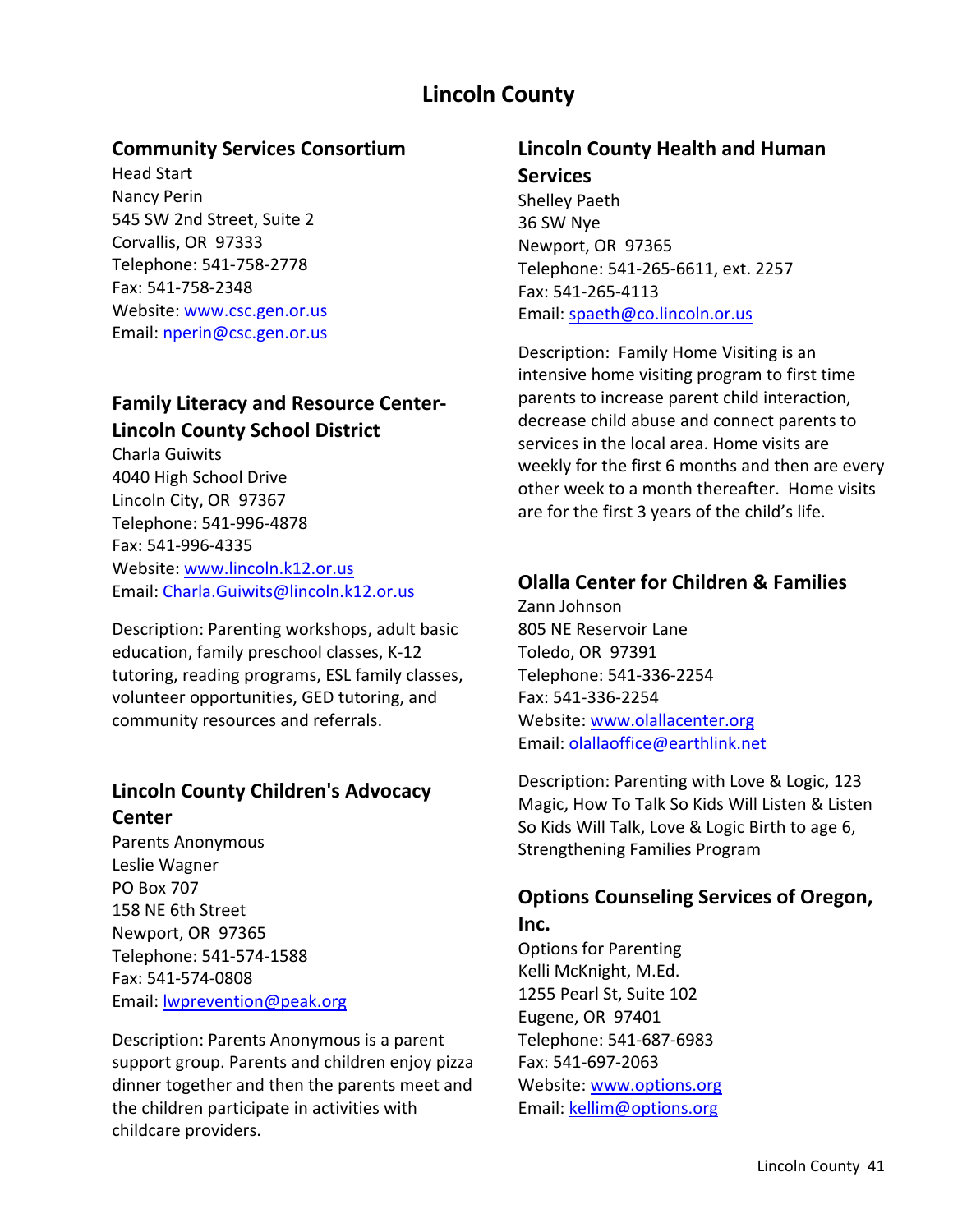# **Planned Parenthood of Southwestern**

### **Oregon**

Mary Gossart, VP of Education 360 East 10th Avenue, Suite 104 Eugene, OR 97401 Telephone: 541‐344‐1611, ext. 13 Fax: 541‐342‐6088 Website: www.noplacelikehome.org; www.ppsworegon.org Email: education@pphsso.org

# **Yachats Youth & Family Activities**

## **Program**

Love & Logic Debbie Jackson PO Box 151 441 N Highway 101 Yachats, OR 97498 Telephone: 541‐547‐4599 Website: www.yachatsyouth.org Email: yapkids@peak.org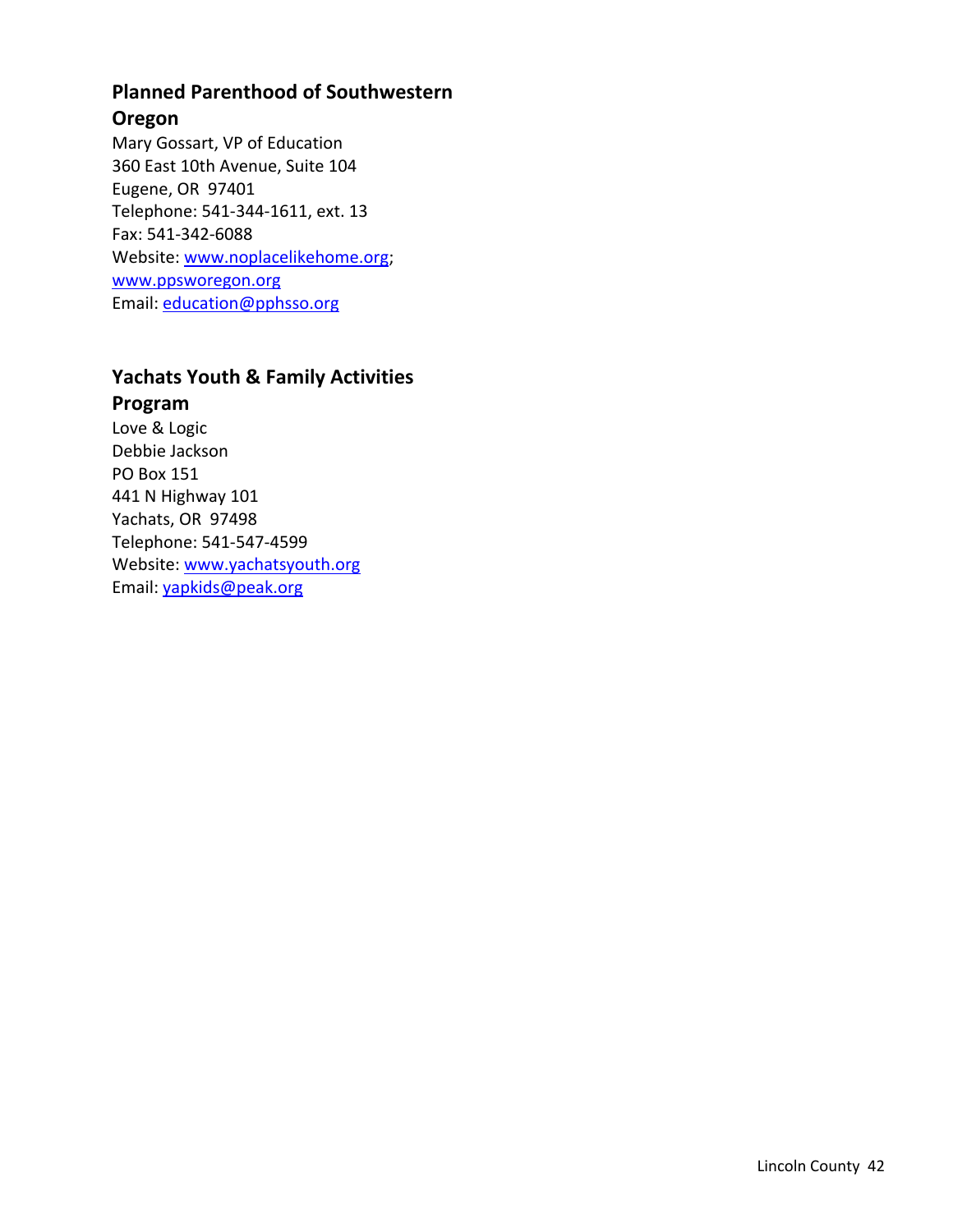# **Linn County**

# **Albany Public Library**

Scott Keeney 2450 14th Avenue SE Albany, OR 97321 Telephone: 541‐917‐7591 Fax: 541‐917‐7586 Website: library.cityofalbany.net Email: scott.keeney@cityofalbany.net

Description: We offer a wide assortment of materials in all formats, programs for all ages, and welcoming gathering areas for all citizens, with rich collections of children's literature, parenting resources, and audiovisual materials.

#### **appreciativepossibilities.com**

Appreciative Family Rebecca Heckman 1173 Charnelton Alley Eugene, OR 97401 Telephone: 541‐554‐6772 Website: www.appreciativepossibilities.com Email: rah48@comcast.net

## **Family Tree Relief Nursery**

Renee Smith PO Box 844 1100 SE Jackson Street Albany, OR 97321 Telephone: 541‐967‐6580 Fax: 541‐926‐1091 Email: rsmith.familytreern@qwestoffice.net

# **Kids and Co. of Linn Co.**

Wendy Hoffman 300 Market Street Suite 200 Lebanon, OR 97355 Telephone: 541‐451‐1581 Fax: 541‐259‐1581 Website: www.kidcoheadstart.org Email: whoffman@kidcoheadstart.org

#### **La Leche League of Oregon**

Breastfeeding Support and Education Melanie Green 3386 NW Summerhill Place Albany, OR 97321 Telephone: 541‐967‐8965 Website: www.llli.org/Web/Oregon.html Email: melanieverde@msn.com

Description: La Leche League is an international, nonprofit, nonsectarian organization dedicated to providing education, information, support, and encouragement to women who want to breastfeed. All breastfeeding mothers and pregnant women interested in breastfeeding are welcome to come to free meetings or call Leaders for breastfeeding help.

# **Lebanon High School**

The Teen Parent Program Amy Woodruff 1700 South 5th Street Lebanon, OR 97355 Telephone: 541‐451‐8555, ext. 1107 Fax: 541‐451‐8550 Website: www.lebanon.or.schoolwebpages.com Email: amy.woodruff@lebanon.k12.or.us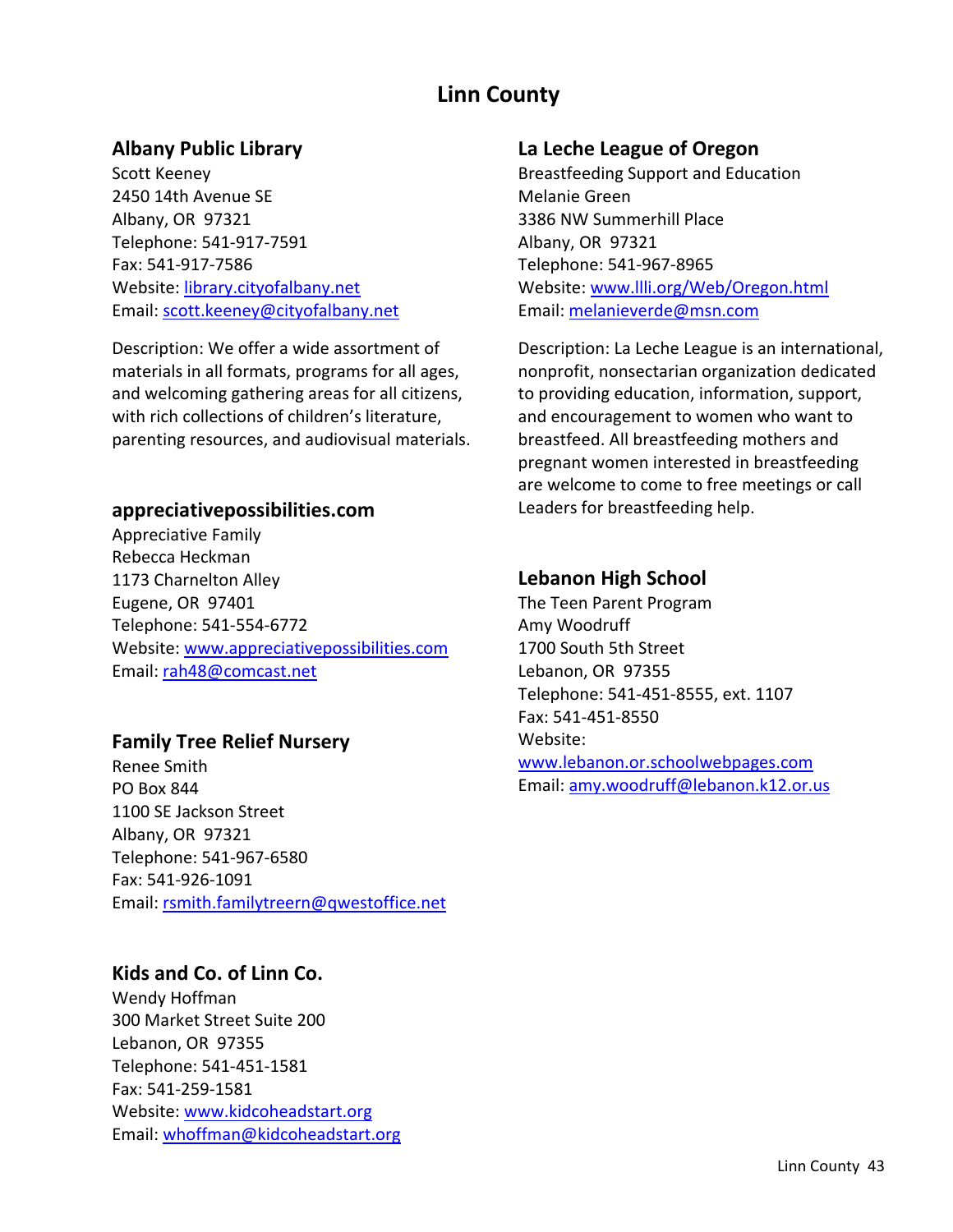# **Linn County Department of Health Services Public Health Programs ‐ Maternal Child Health**

Judy Treanor, RN, MS, Supervising Public Health Nurse PO Box 100 315 4th Street ‐ The Courthouse Annex Albany, OR 97321 Telephone: 541‐967‐3888, ext. 2676 Fax: 541‐926‐8903 Email: jtreanor@co.linn.or.us

Description: Parents As Teachers Born to Learn Curriculum ‐ Birth to 3‐years

## **Linn‐Benton Community College**

Parenting Education Department Jerri Wolfe 6500 Pacific Blvd SW Albany, OR 97321 Telephone: 541‐917‐4891 Fax: 541‐917‐4270 Website: www.linnbenton.edu/go/parenting‐ education Email: jerri.wolfe@linnbenton.edu

Description: The department promotes the development of positive parenting skills through classes, workshops and individual mentoring offered directly through LBCC and in collaboration with other agencies. Using best practices and evidence‐based curricula the general population as well as at‐risk families are served. The department offers continuing education and the Parent Educator Connector (PEC) listserv for parent educators.

# **Planned Parenthood of Southwestern**

#### **Oregon**

Mary Gossart, VP of Education 360 East 10th Avenue, Suite 104 Eugene, OR 97401 Telephone: 541‐344‐1611, ext. 13 Fax: 541‐342‐6088 Website: www.noplacelikehome.org; www.ppsworegon.org Email: education@pphsso.org

# **Pregnancy Alternatives Center**

Parenting Education Classes Becky Van Atta, Client Programs Director 136 West Vine St Lebanon, OR 97355 Telephone: 541‐258‐3500 Fax: 541‐258‐3530 Website: www.pregnancyalternatives.org Email: bvanatta@pregnancyalternatives.org

Description: The Pregnancy Center teaches many different aspects of parenting, maternity thru 5 years with concepts that will help parents for a life time. The Center also offers mentoring and a Dad's only group. Call the Center for times and dates of upcoming classes.

# **Rad Nannies**

Kate Denny 414 Boone St. Salem, OR 97306 Telephone: 503‐365‐1988 Email: kkzks@wvi.com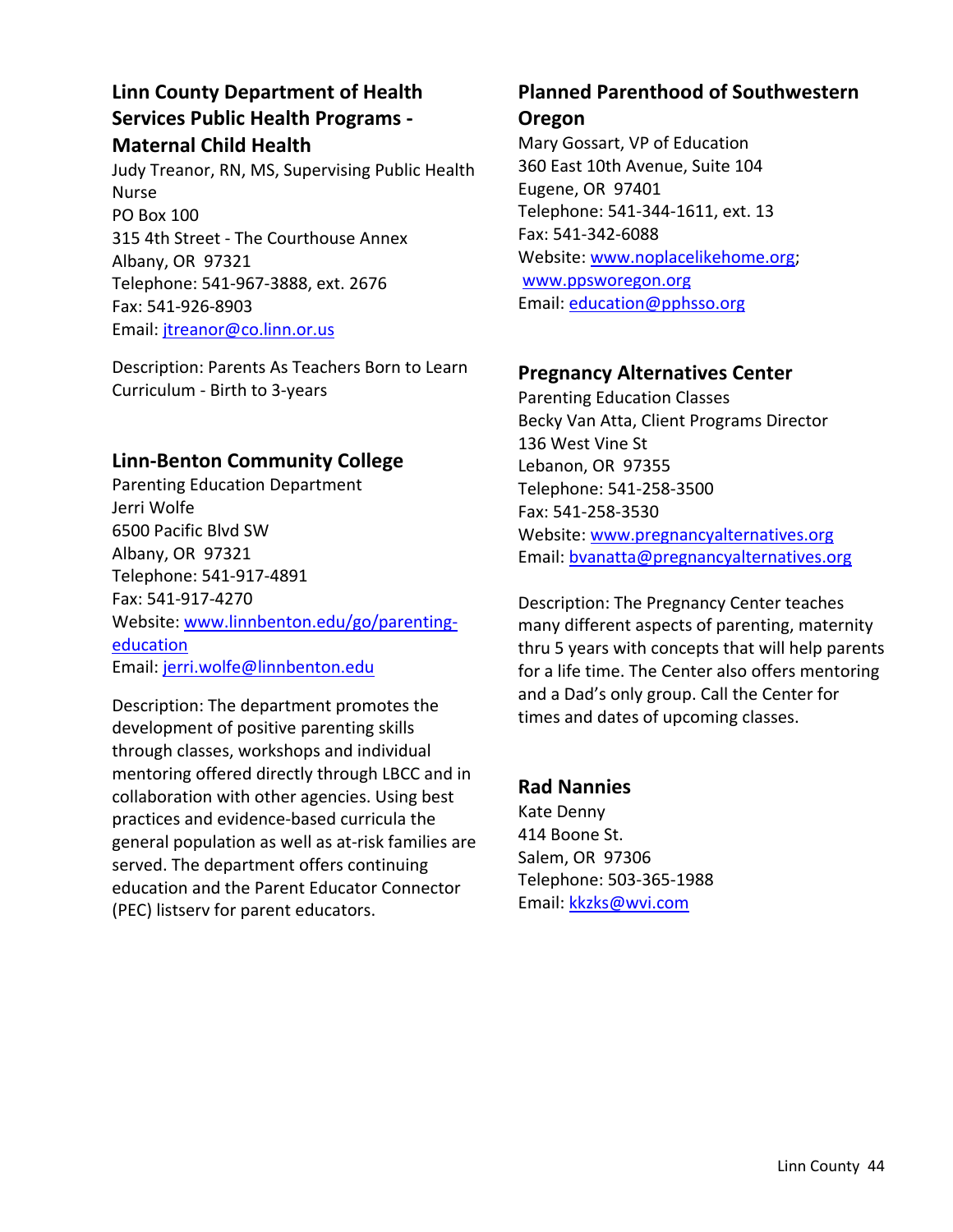# **Malheur County**

## **Child Care Resource & Referral**

Jean Johnson 1916 Island Avenue La Grande, OR 97850 Telephone: 541‐963‐7942 Fax: 541‐963‐8458 Website: www.trainingemployment.org Email: johnj@tecteam.org

#### **Eastern Oregon Alcoholism Foundation**

EOAF Parents Program Cathy McDonald 216 S. W. Hailey Avenue Pendleton, OR 97801 Telephone: 541‐276‐3518, ext. 212 Fax: 541‐276‐4189 Website: www.eoaf.org Email: cmcdonald@eoaf.org

Description: EOAF is a residential drug and alcohol program that serves both men and women with children. Some of the parents have young children in treatment with them, but all parents are offered parenting classes.

# **Malheur County Child Development Center**

Active Parenting Now Vicky Espinoza 790 SW 7th Place Ontario, OR 97914 Telephone: 541‐889‐2393 Fax: 541‐889‐7137 Website: www.mccdc.org Email: vespinoza@mccdc.org

# **Oregon Child Development Coalition (OCDC)**

Lori Clark, Program Director Malheur County 482 SE 3rd Street Ontario, OR 97914 Telephone: 541‐889‐5325 Fax: 541‐889‐6281 Website: www.ocdc.net Email: Lori.Clark@ocdc.net

Description: Malheur County Child Development Coalition provides Head Start services for low‐income migrant and seasonal farm workers. Children receive comprehensive educational services as well as health, mental health, disability, and nutrition services. Supportive and referral services are provided to families as needed. Our program in Malheur County has been recognized nationally as a Program of Excellence.

# **Pathfinders of Oregon**

Parenting Inside Out Cathy Calvin PO Box 19742 7800 SW Barbur Blvd Portland, OR 97219 Telephone: 503‐910‐1219 Fax: 503‐245‐4022 Website: www.pathfindersoforegon.org Email: ccalvin@pathfindersoforegon.org

## **The Family Place**

Parenting Inside Out & Make Parenting A Pleasure Onalee Mansor PO Box V 390 NE 2nd Street Ontario, OR 97914 Telephone: 541‐889‐1050 Fax: 541‐889‐6524 Email: thefamilyplace@fmtc.com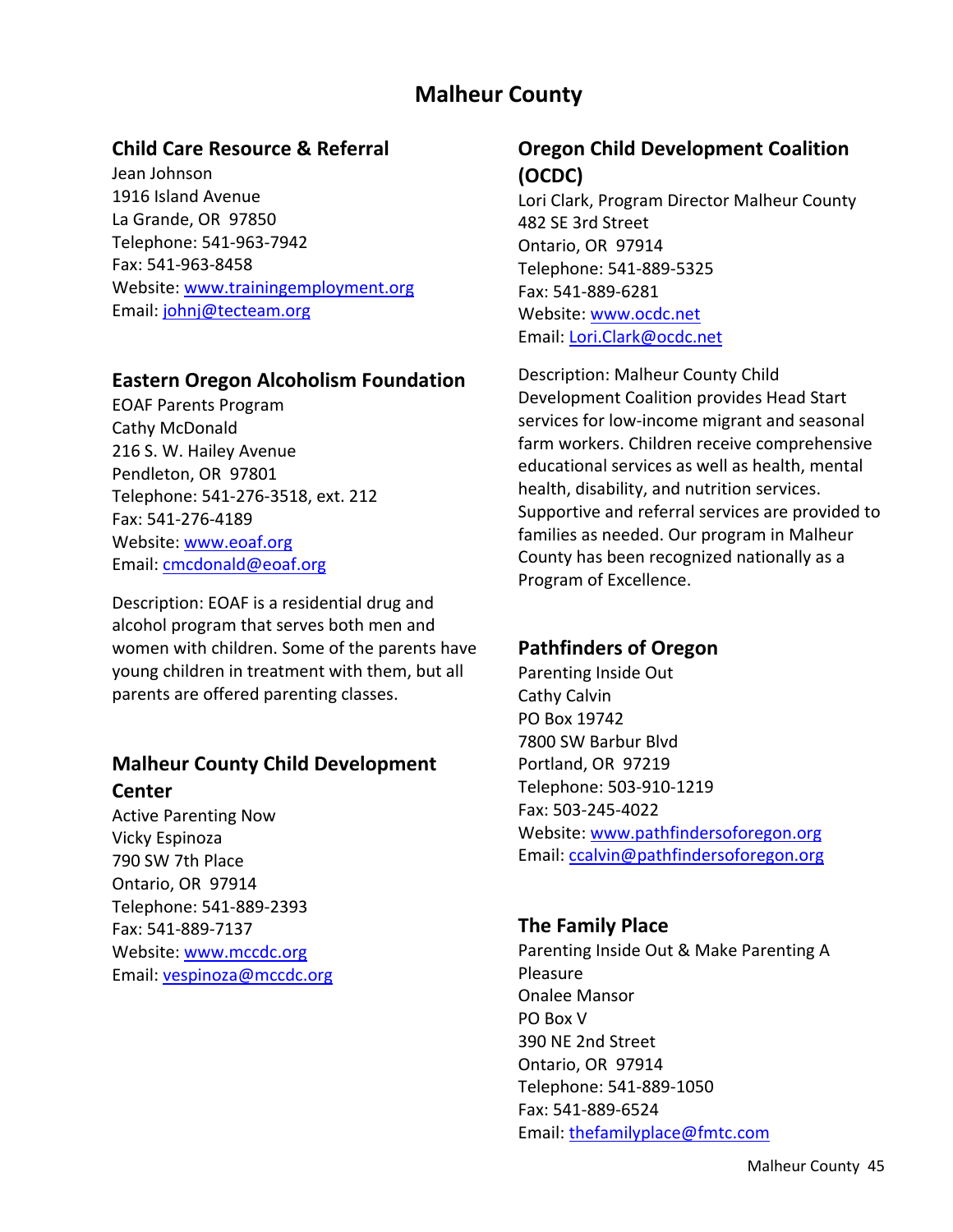# **Marion County**

## **Cascade School District**

Cascade Opportunity Program for Teen Parents Jan Kessell, Teacher 11206 Marion Road SE 541 N. 11th Street Turner, OR 97392 Telephone: 503‐749‐8479 Fax: 503‐749‐8480 Website: www.cascade.k12.or.us Email: jkessell@cascade.k12.or.us

## **Chemeketa Community College**

Effective Parenting Amber McMurray Chemeketa Community College Salem, OR 97305 Telephone: 503‐399‐6562 Email: amcmurray@chemeketa.edu

Description: Classes for all age children, using the Love & Logic curriculum. Classes for children newborn to age 6, using the Parenting Now! curriculum.

## **Children's Justice Alliance**

Parenting Inside Out, Centers for Family Success, Pathfinder Academy Lauren Booth or Mindy Clark 7800 SW Barbur Blvd., Suite 2 Portland, OR 97219 Telephone: 503‐977‐6399 Fax: 503‐245‐4022 Website: www.childrensjusticealliance.org Email: lauren@childrensjusticealliance.org

### **Easter Seals Healthy Start**

Make Parenting a Pleasure Kathy Gibbs PO Box 5193 290 Moyer Lane NW Salem, OR 97304 Telephone: 503‐485‐2185 Fax: 503‐363‐4214 Email: kgibbs@or.easterseals.com

# **Essential Insights**

Active Parenting Program Laurie Van‐Si, MS.Ed 7421 SE Eldorado Street Milwaukie, OR 97267 Telephone: 503‐722‐7733 Website: www.essentialinsights.org Email: lvansi@comcast.net

Description: Parenting classes are individually tailored to unique needs/concerns, specifically designed for families with special needs children, i.e. ADD/HD and children with other learning challenges.

# **Family Building Blocks**

Project BOND and Parenting Connection Tanya Hamilton 2425 Lancaster Drive NE Salem, OR 97305 Telephone: 503‐566‐2132 Fax: 503‐566‐2134 Website: www.familybuildingblocks.org Email: thamilton@hotmail.com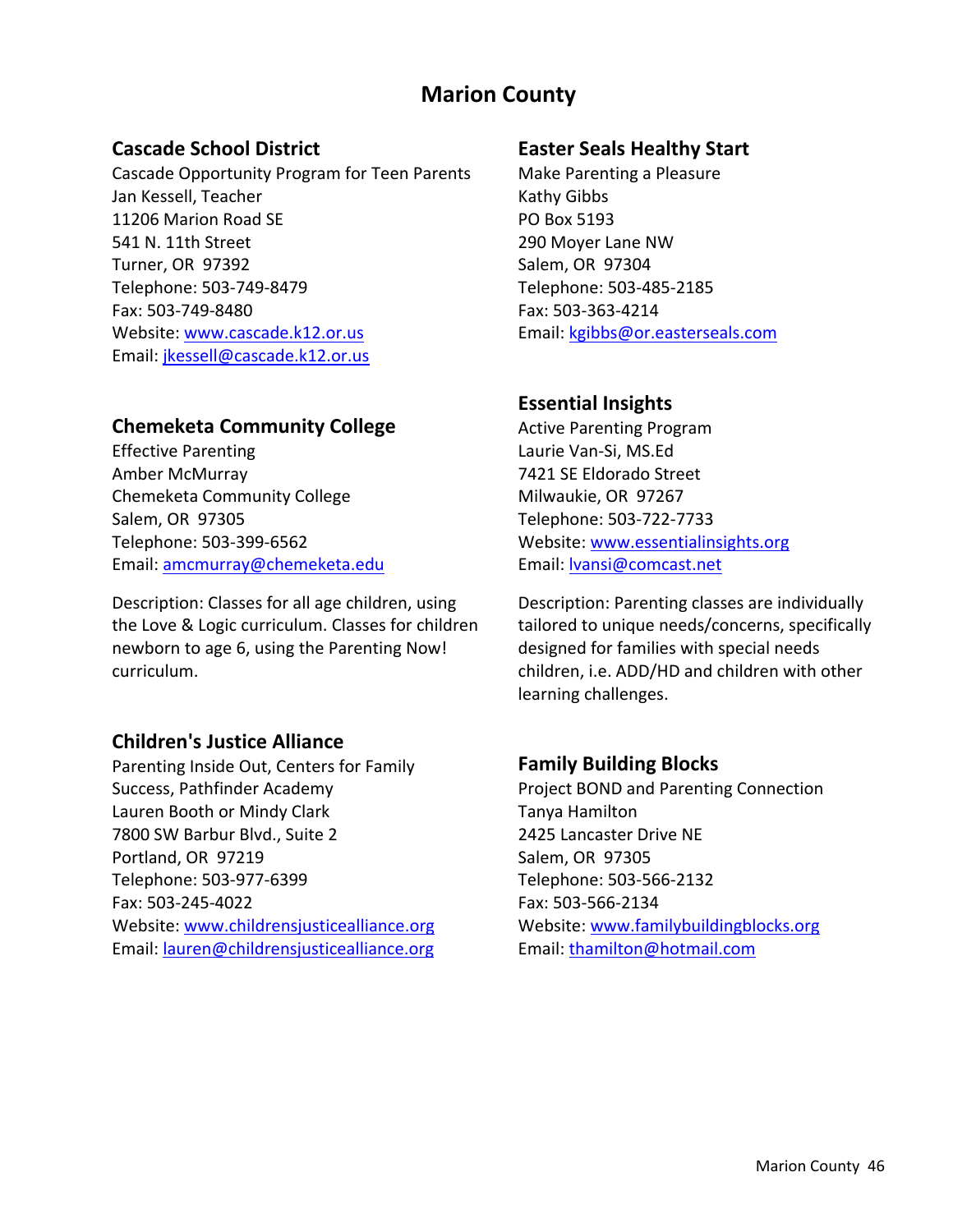# **Kids and Co. of Linn Co.**

Wendy Hoffman 300 Market Street Suite 200 Lebanon, OR 97355 Telephone: 541‐451‐1581 Fax: 541‐259‐1581 Website: www.kidcoheadstart.org Email: whoffman@kidcoheadstart.org

## **La Leche League of Oregon**

Breastfeeding Support and Education Melanie Green 3386 NW Summerhill Place Albany, OR 97321 Telephone: 541‐967‐8965 Website: www.llli.org/Web/Oregon.html Email: melanieverde@msn.com

Description: La Leche League is an international, nonprofit, nonsectarian organization dedicated to providing education, information, support, and encouragement to women who want to breastfeed. All breastfeeding mothers and pregnant women interested in breastfeeding are welcome to come to free meetings or call Leaders for breastfeeding help.

## **Options Counseling Services**

Make Parenting A Pleasure Jeff Thompson 3000 Market Street NE Salem, OR 97301 Telephone: 503‐390‐5637 Fax: 503‐393‐3135 Website: www.options.org Email: jefft@options.org

Kelli McKnight Telephone: 541‐687‐6983 Email: kellim@options.org

## **Oregon Child Development Coalition**

Tracee Hranac PO Box 263 1310 Meridian Drive Woodburn, OR 97071 Telephone: 503‐981‐3001 Fax: 503‐981‐0851 Website: www.ocdc.net

## **Pathfinders of Oregon**

Parenting Inside Out Cathy Calvin PO Box 19742 7800 SW Barbur Blvd Portland, OR 97219 Telephone: 503‐910‐1219 Fax: 503‐245‐4022 Website: www.pathfindersoforegon.org Email: ccalvin@pathfindersoforegon.org

# **Pathfinders of Oregon, Pathfinder Academy**

Parenting Excellence, Teen Parent program Ely Sanders 8010 N Charleston Portland, OR 97211 Telephone: 503‐307‐2270 Email: esanders@pathfindersoforegon.org

#### **Rad Nannies**

Kate Denny 414 Boone St. Salem, OR 97306 Telephone: 503‐365‐1988 Email: kkzks@wvi.com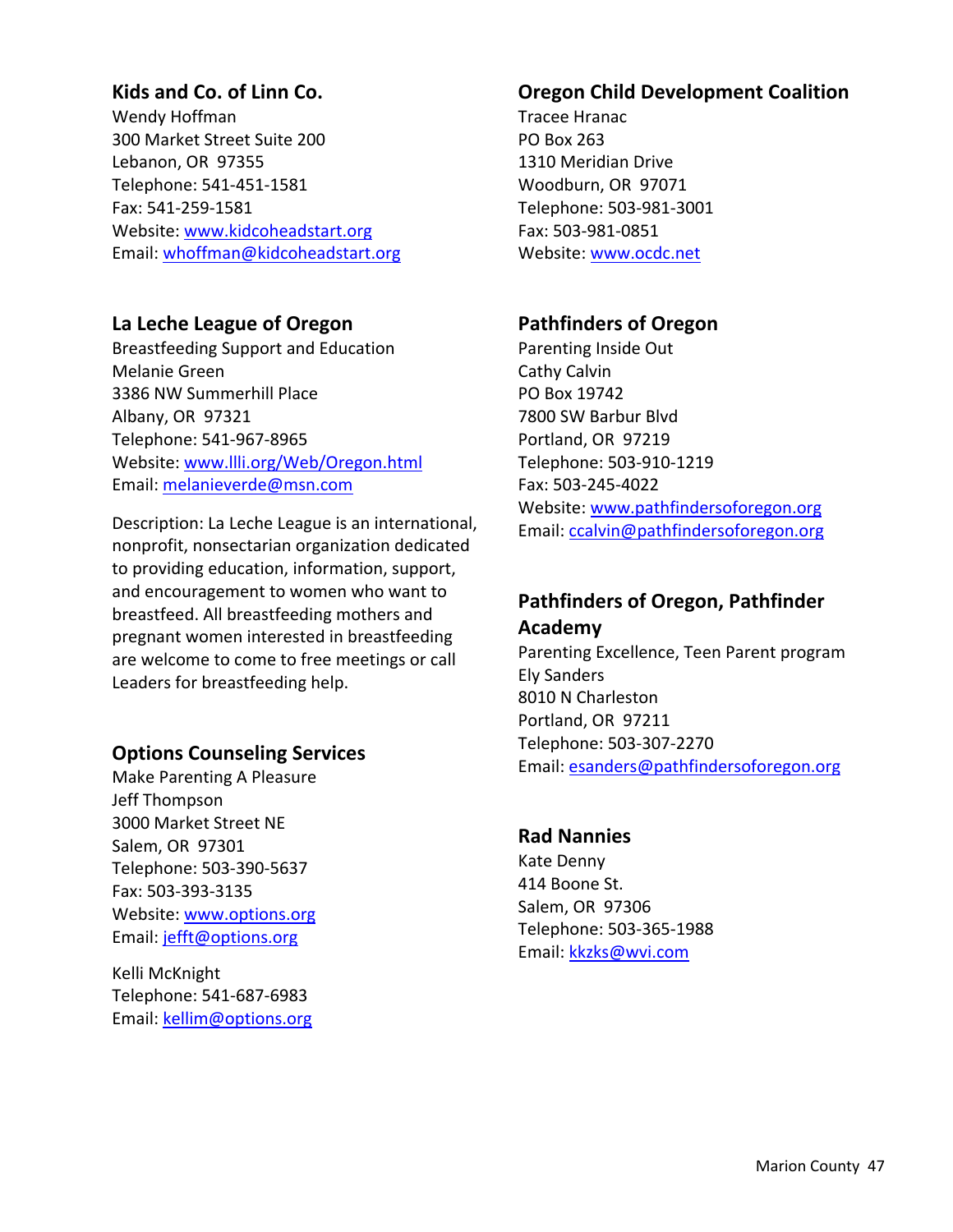#### **Salem Public Library**

BJ Toewe PO Box 14810 585 Liberty Street SE Salem, OR 97301 Telephone: 503‐588‐6088 Fax: 503‐589‐2011 Website: www.salemlibrary.org Email: bjtoewe@cityofsalem.net

Description: Salem Public Library, with its collection of over 630,000 items, provides materials, reference assistance, and programs for people of all ages. Free classes for parents and daycare providers are offered periodically throughout the year.

## **Salem/Keizer Head Start Program**

Make Parenting A Pleasure Stephanie Whetzel 1309 Ferry Street SE Salem, OR 97301 Telephone: 503‐399‐5510 Fax: 503‐375‐7832 Email: whetzel\_stephanie@salkeiz.k12.or.us

## **Silverton Together Inc.**

Silverton Together Parent Education Jan Holowati PO Box 114 421 S. Water Street Silverton, OR 97381 Telephone: 503‐873‐0405 Fax: 503‐873 6452 Website: www.silvertontogether.com Email: holowati\_jan@silverfalls.k12.or.us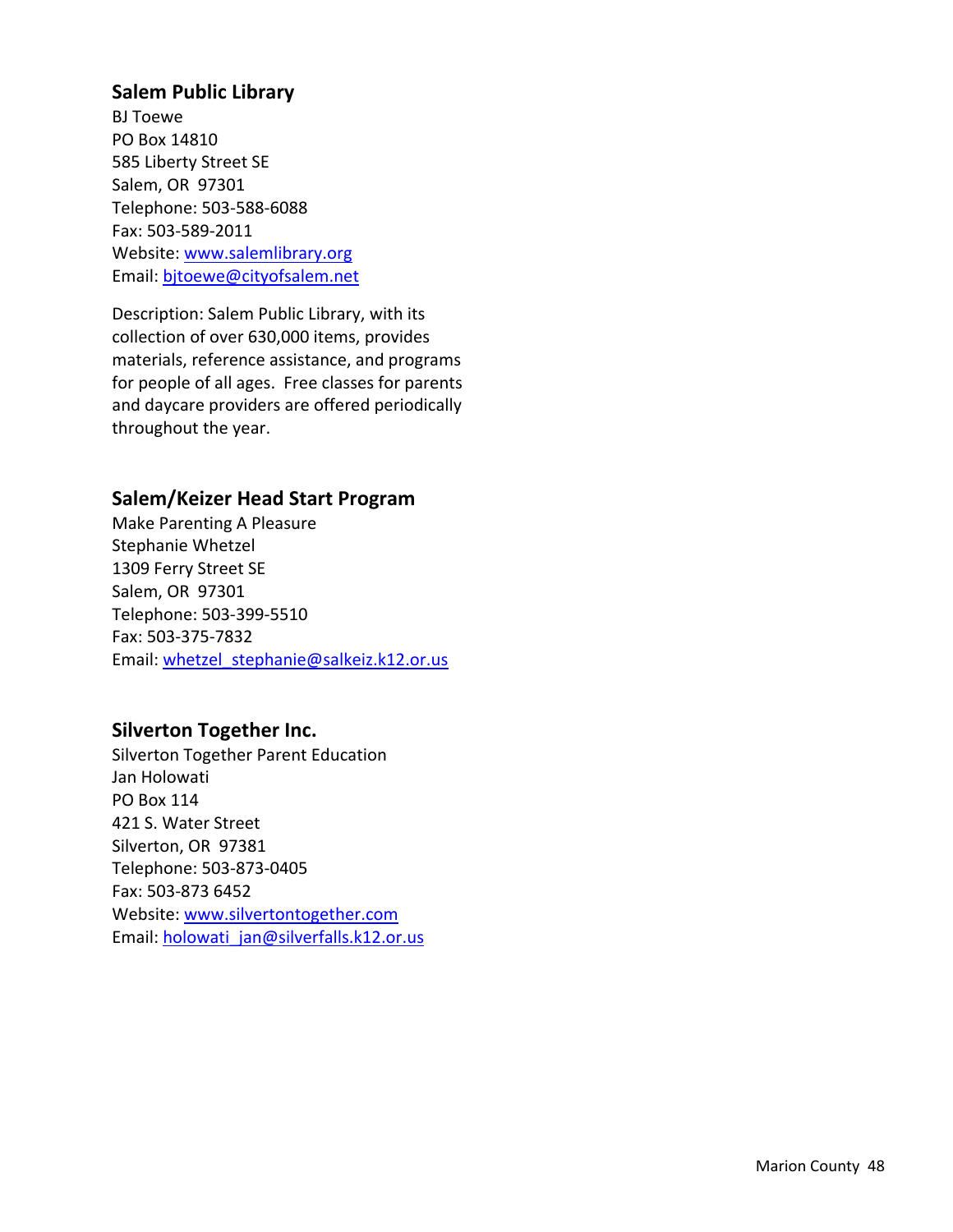# **Morrow County**

# **Eastern Oregon Alcoholism Foundation**

EOAF Parents Program Cathy McDonald 216 S. W. Hailey Avenue Pendleton, OR 97801 Telephone: 541‐276‐3518, ext. 212 Fax: 541‐276‐4189 Website: www.eoaf.org Email: cmcdonald@eoaf.org

Description: EOAF is a residential drug and alcohol program that serves both men and women with children. Some of the parents have young children in treatment with them, but all parents are offered parenting classes.

## **Mt. Emily Safe Center**

Make Parenting a Pleasure, Healthy Start Sandra Leavitt PO Box 146 2107 3rd Street La Grande, OR 97850 Telephone: 541‐963‐0602 Fax: 541‐962‐0345 Website: www.mtemilysafecenter.com Email: director@mtemilysafecenter.com

Description: Mt. Emily Safe Center is a Child Abuse Intervention Center whose mission is to provide a multidisciplinary approach to the assessment of child abuse, ensure children and youth have access to prevention services, and to promote safe and healthy environments for families.

#### **Umatilla‐Morrow County Head Start, Inc.**

Head Start, Early Head Start, WIC, CCR&R, Family Support & Connections, CASA Sue Aikens, Training Coordinator 110 NE 4th Street Hermiston, OR 97838 Telephone: 541‐564‐6878 Toll Free: 1‐800‐559‐5878 Fax: 541‐564‐6879 Website: www.umchs.org Email: saikens@umchs.org

Description: A variety of parent education curricula and topics including: Nutrition Education (WIC), Incredible Years (parenting 3‐ 8), Infant/Toddler Incredible Years (0‐2), Four Cornerstones to Financial Literacy, 1‐2‐3‐4 Parents!, Dr. Dad and Successful Fathering.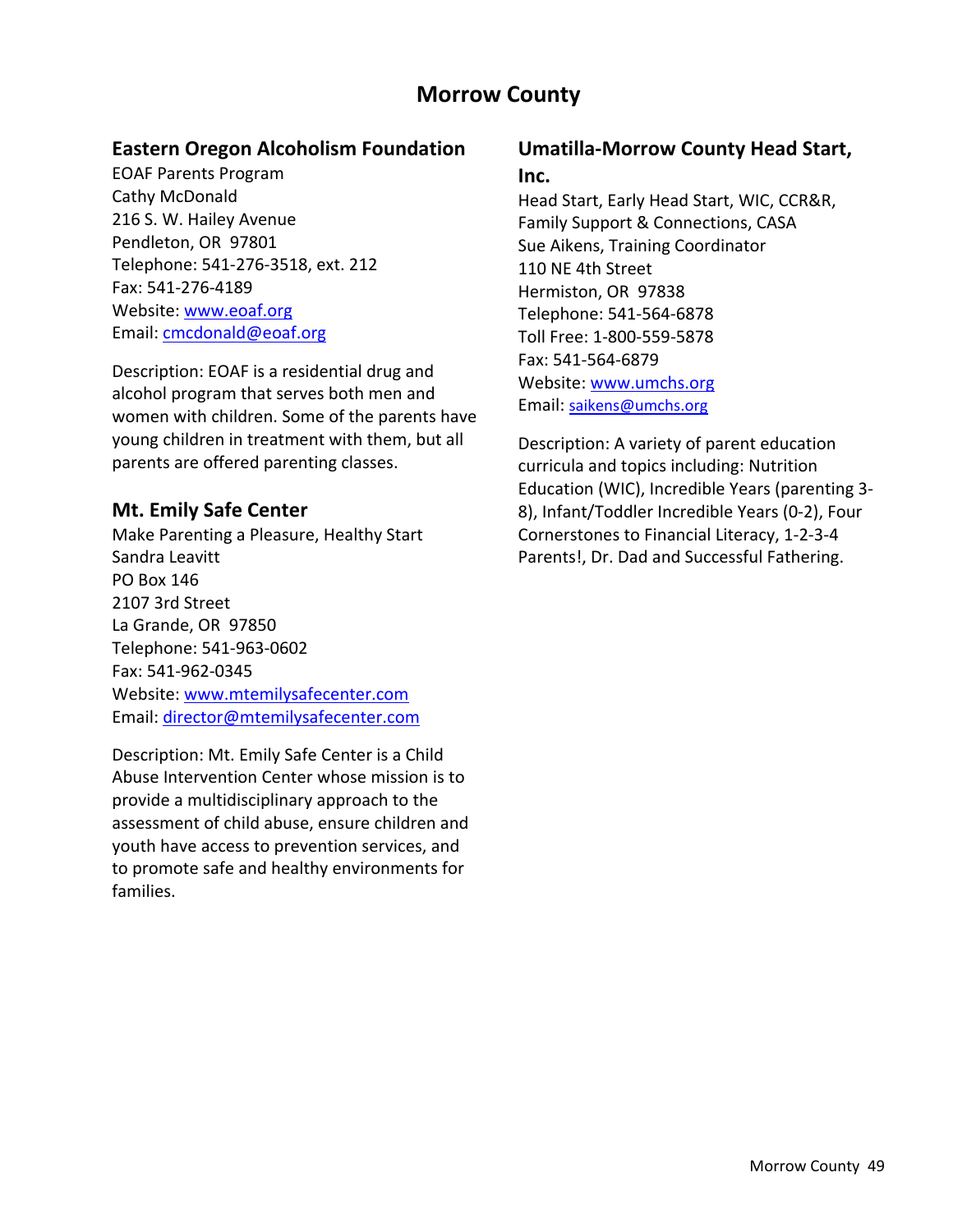# **Multnomah County**

#### **Adoption Mosaic**

Adoption Mosaic Astrid Dabbeni PO Box 18102 Portland, OR 97215 Telephone: 971‐533‐0102 Website: www.adoptionmosaic.org Email: info@adoptionmosaic.org

## **Albina Head Start**

Elaine Harrison 3417 NE 7th Avenue Portland, OR 97212 Telephone: 503‐236‐9389 Fax: 503‐288‐8794 Website: www.albinaheadstart.org Email: elainh@albinaheadstart.org

#### **Boys & Girls Aid**

Special Needs and Infant Pre‐Adoption Preparation, Love and Logic Sally Guyer 018 SW Boundary Ct Portland, OR 97239 Telephone: 877‐932‐2734 Fax: 503‐224‐5960 Website: www.boysandgirlsaid.org Email: sguyer@boysandgirlsaid.org

# **Child Care Resource & Referral of Multnomah County**

Jeanne Lemieux 1006 SE Grand Avenue Suite 100B Portland, OR 97214 Telephone: 503‐548‐4400 Fax: 503‐473‐8429 Website: www.ccrr-mc.org Email: jeanne.lemieux@mhcc.edu

#### **Children's Justice Alliance**

Parenting Inside Out, Centers for Family Success, Pathfinder Academy Lauren Booth or Mindy Clark 7800 SW Barbur Blvd., Suite 2 Portland, OR 97219 Telephone: 503‐977‐6399 Fax: 503‐245‐4022 Website: www.childrensjusticealliance.org Email: lauren@childrensjusticealliance.org

## **Children's Relief Nursery**

Parent Connection (Make Parenting A Pleasure) Karen Carpenter 8425 North Lombard Portland, OR 97203 Telephone: 503‐283‐4776, ext. 117 Fax: 503‐283‐0716 Website: www.crn4kids.org Email: karen@crn4kids.org

# **David Douglas High School**

David Douglas Teen Parent Program Connie Sloan 1400 SE 135th Avenue Portland, OR 97233 Telephone: 503‐261‐8470 Email: connie\_sloan@ddouglas.k12.or.us

Description: David Douglas Teen Parent Program is open to all pregnant/parenting high school students within the David Douglas school district boundaries. Our program includes a Parenthood Education class and child care for high school students while they are attending David Douglas High School or the districts alternative campus, Fir Ridge. David Douglas Child Development Center is licensed and certified by the State of Oregon for children from 6 weeks to 6 years of age.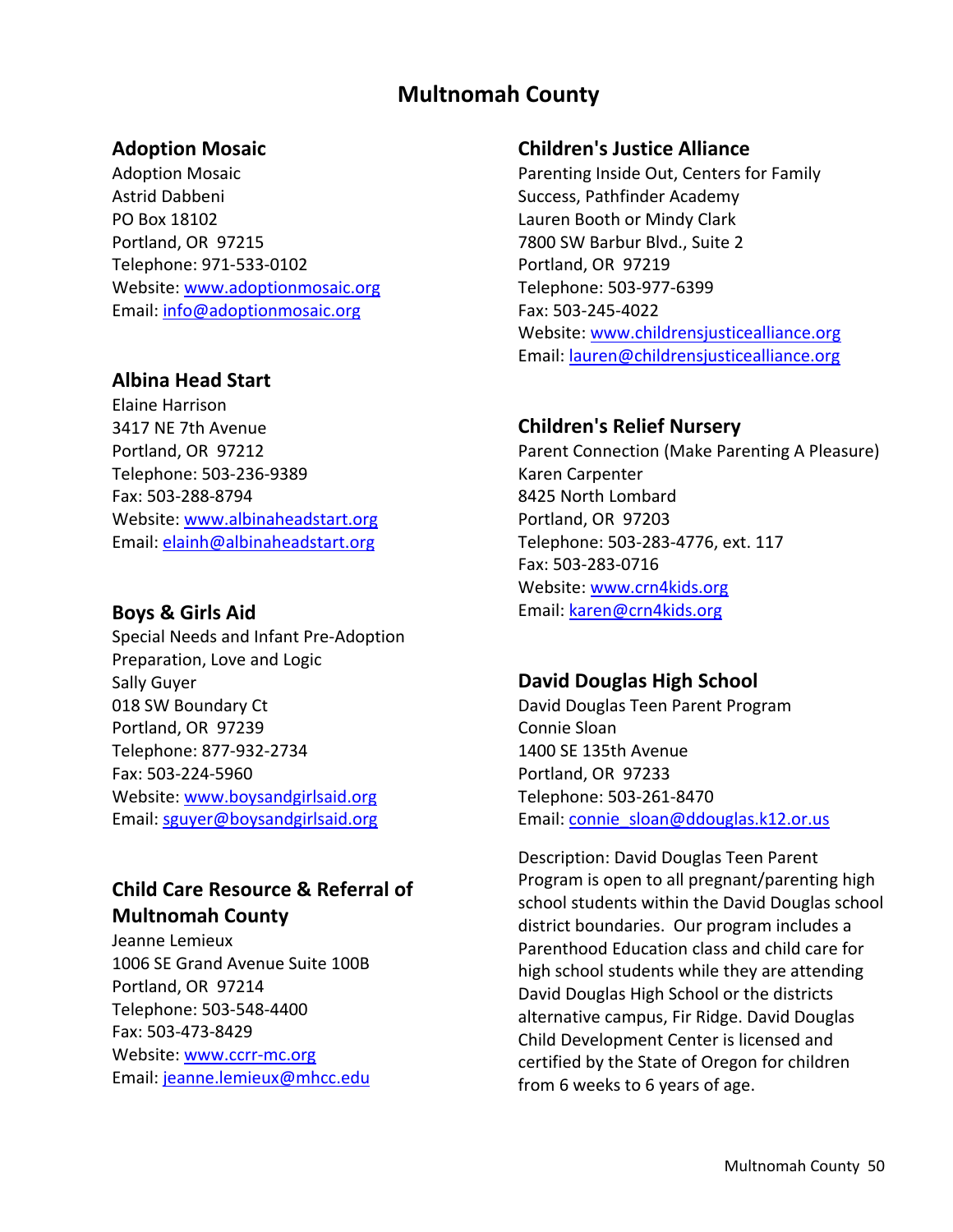# **Essential Insights**

Active Parenting Program Laurie Van‐Si, MS.Ed 7421 SE Eldorado Street Milwaukie, OR 97267 Telephone: 503‐722‐7733 Website: www.essentialinsights.org Email: lvansi@comcast.net

Description: Parenting classes are individually tailored to unique needs/concerns, specifically designed for families with special needs children, i.e. ADD/HD and children with other learning challenges.

# **Family And Community Together, FACT**

Family Support and Information Center Roberta Dunn 619 SW 11th Avenue, Suite 102 Portland, OR 97205 Telephone: 503‐243‐3228 Fax: 503‐227‐0346 Website: www.factoregon.org Email: info@factoregon.org

# **FASCETS ‐ Fetal Alcohol Syndrome Consultation, Education and Training Services**

Diane V. Malbin, MSW 15500‐L NW Ferry Road Portland, OR 97231‐1331 Telephone: 503‐621‐1271 Fax: 503‐621‐1271 Website: www.fascets.org Email: dmalbin@fascets.org

Description: Non‐profit organization providing community education, workshops, seminars, program development, consultation, and professional development. The goal is to increase understanding of Fetal Alcohol Spectrum Disorders as a brain‐based disorder with behavioral symptoms, and to increase effectiveness of parenting and professional support.

# **Gresham High School**

Gresham High Child Development Center Julianne Standish 1200 N Main Street Gresham, OR 97030 Telephone: 503‐674‐5537 Fax: 503‐674‐5549 Website: www.ghs.gresham.k12.or.us Email: julianne standish@gbsd.gresham.k12.or.us

# **Helensview High School**

Parenting Class Jessica Blei 8678 NE Sumner Street Portland, OR 97220 Telephone: 503‐262‐4150 Fax: 503‐255‐1767 Website: mesd.k12.or.us/ae/helensview

## **Insights Teen Parent Program**

Healthy Start & Teen Parent Services Heather Baeckel 711 SE Ankeny, Suite B Portland, OR 97214 Telephone: 503‐239‐6996 Fax: 503‐239‐6040 Website: www.insightstpp.org Email: hbaeckel@insightstpp.org

Description: Insights Teen Parent Program serves teens that are pregnant and/or parenting in Multnomah County. We offer parenting support through home visits and groups, school based programs, housing, counseling for domestic violence or family issues and we have drop‐in hours to access the parent resource center and donation closet. Please feel free to call with any questions or referrals.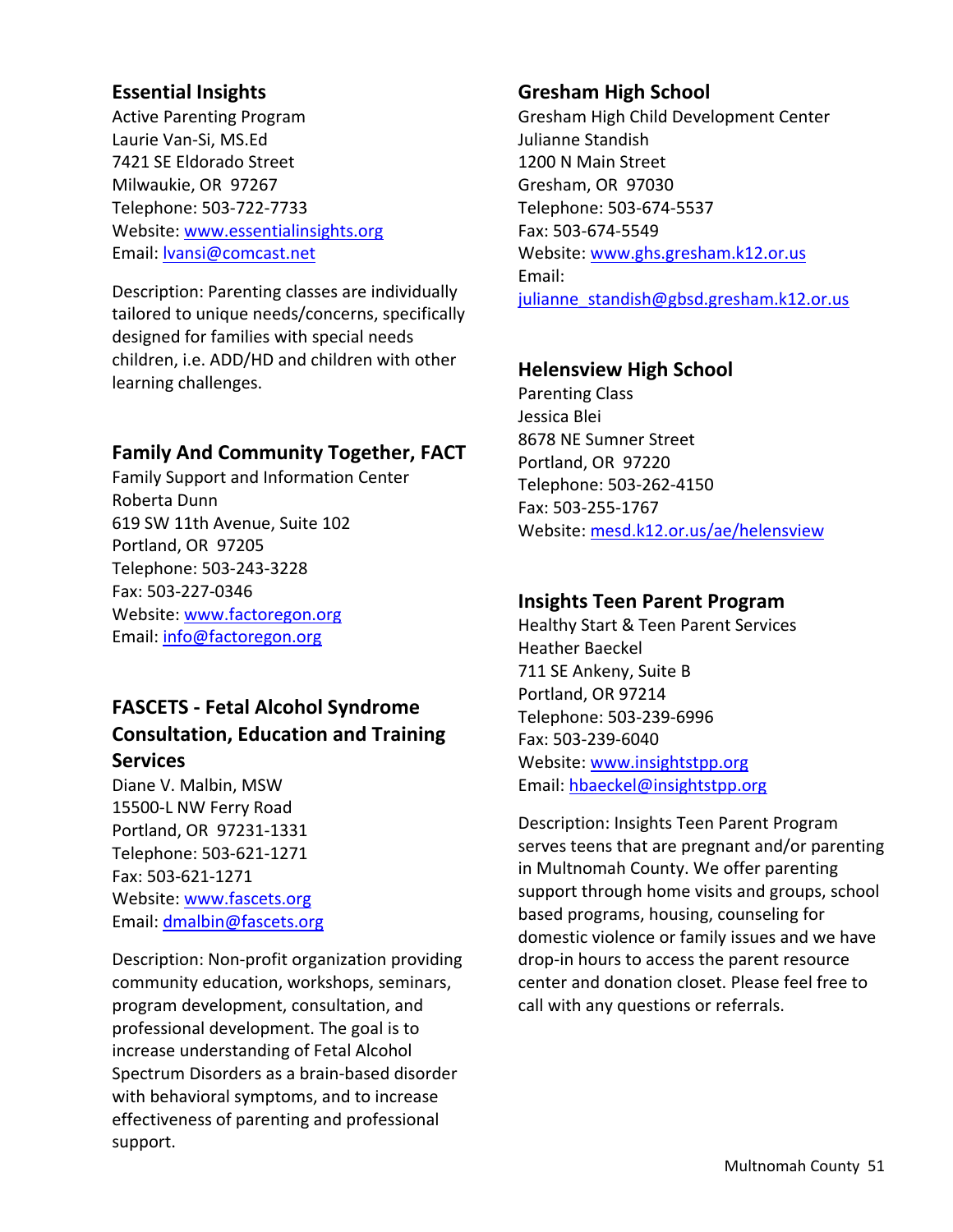# **La Leche League of Oregon**

Breastfeeding Support and Education Melanie Green 3386 NW Summerhill Place Albany, OR 97321 Telephone: 541‐967‐8965 Website: www.llli.org/Web/Oregon.html Email: melanieverde@msn.com

Description: La Leche League is an international, nonprofit, nonsectarian organization dedicated to providing education, information, support, and encouragement to women who want to breastfeed. All breastfeeding mothers and pregnant women interested in breastfeeding are welcome to come to free meetings or call Leaders for breastfeeding help.

## **Latino Network**

Christine Taylor 5123 N Michigan Avenue Portland, OR 97217 Telephone: 503‐283‐6881 or 503‐453‐6034 Email: christineyjuntos@hotmail.com

Description: Juntos Aprendemos/Together We Learn brings Spanish speaking parents and their children ages three to five years old to their neighborhood school once a week for a series of 30 early literacy classes. The project serves immigrant parents who have had limited opportunities for formal education in their home countries and strengthens their skills as their children's first teachers.

## **Legacy Emanuel Children's Hospital**

Lynn Barnes (Community Health Education Services) Good Samaritan Hospital 1042 NW 22nd Avenue, Suite 300 Portland, OR 97210 Telephone: 503‐413‐8792 Fax: 503‐413‐6911 Website: www.legacyhealth.org mail: lbarnes@lhs.org

# **Letty Owings Center (a program of Central City Concern)**

Nancy Anderson 2545 NE Flanders Street Portland, OR 97232 Telephone: 503‐235‐3546 Fax: 503‐235‐3791 Website: www.centralcityconcern.org Email: cbarbour@centralcityconcern.org

Description: Letty Owings Center, a program of Central City Concern, is a residential drug and alcohol treatment program that serves poverty level pregnant women and women with young children. In addition to many treatment groups, a weekly parenting education group, using the Making Parenting a Pleasure curriculum, is required for all clients. Individual parenting and family support is also offered.

#### **LifeWorks NW**

Strengthening Families, Nicasa, PAT, Incredible Years, Love and Logic Linda Sneddon 12350 SW 5th Street, Suite 110 Beaverton, OR 97005 Telephone: 503‐627‐9194, ext. 3726 Fax: 503‐627‐9095 Website: www.lifeworksnw.org Email: lindas@lifeworksnw.org

## **Listen To Kids**

Lisa Chin, LCSW 5135 NW St Helens Road Portland, OR 97210 Telephone: 503‐280‐1388 Fax: 503‐280‐1392 Website: www.listentokids.org

Description: Home‐based child‐parent counseling for families who have lived with domestic violence. The non‐offending parent must not be living with the abuser and have at least one child age 12 or under; services are free. No referral necessary, parent may call directly.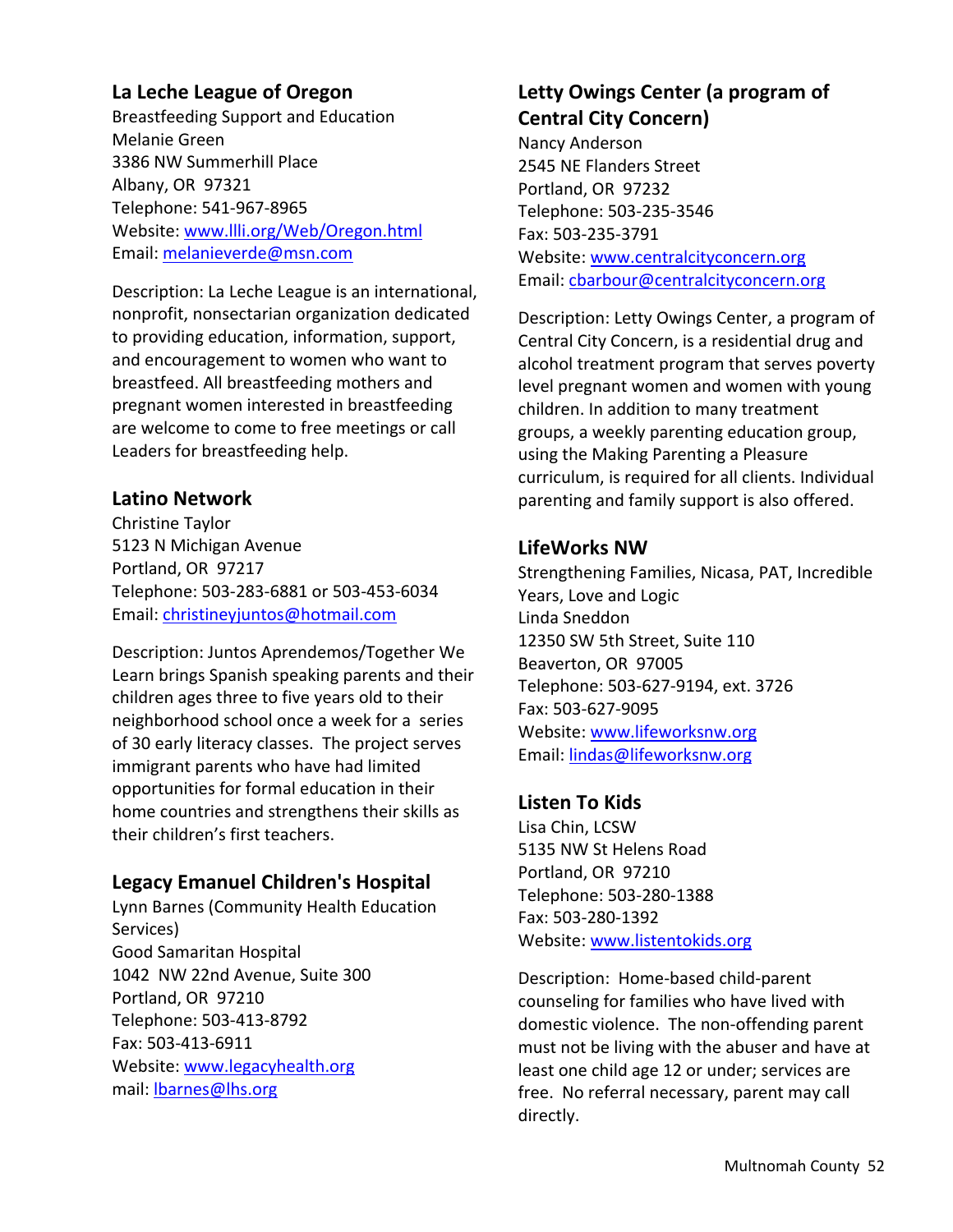#### **Metropolitan Family Service**

Make Parenting a Pleasure and Guiding Good Choices Amy Corbett 1808 SE Belmont Street Portland, OR 97214 Telephone: 503‐232‐0007, ext. 160 Fax: 503‐232‐9178 Website: www.metfamily.org Email: amyc@metfamily.org

Description: MFS Parent Education reaches out to families to promote strong family communication, effective parenting skills, and parent involvement in a child's education offering Make Parenting a Pleasure for parents of children age 0‐8, and Guiding Good Choices for parents of children age 9‐14. MFS uses research based curriculum, facilitating groups in Spanish and English. MFS targets the general parent population and offers special outreach to families with a history of incarceration.

# **Morrison Child and Family Services**

Incredible Years Parent Series Kathryn Falkenstern 4790 N. Lombard Portland, OR 97203 Telephone: 503‐258‐4526 Fax: 503‐286‐3871 Email: kathryn.falkenstern@morrisonkids.org

Description: Research‐based parent education class. Fourteen week series is complemented with dinner and childcare. Group leaders have received specialized training in Incredible Years.

# **Morrison Child and Family Services**

Listos Para Aprender Lucrecia Farias 11456 NE Knott St Portland, OR 97220 Telephone: 503‐736‐6500 Fax: 503‐256‐9601 Website: www.morrisonkids.org Email: lucrecia.farias@morrisonkids.org

Description: Our service are available to families that identify Spanish as their primary language. Our service area is only the city of Portland (Multnomah County). Our target audience is families with children 0‐3 years of age.

## **Mt. Hood Community College**

Parents as Teachers, Early Head Start Kristin Calderon or Jennifer Cahill 10100 NE Prescott Portland, OR 97220 Telephone: 503‐491‐6111 Fax: 503‐491‐6112 Website: Email: kristin.calderon@mhcc.edu or jennifer.cahill@mhcc.edu

## **Multnomah County Health Department**

Early Childhood Services ‐ Healthy Start Elizabeth Carroll 5329 NE MLK Jr Blvd Portland, OR 97211 Telephone: 503‐988‐5055, ext. 29579 Email: elizabeth.carroll@co.multnomah.or.us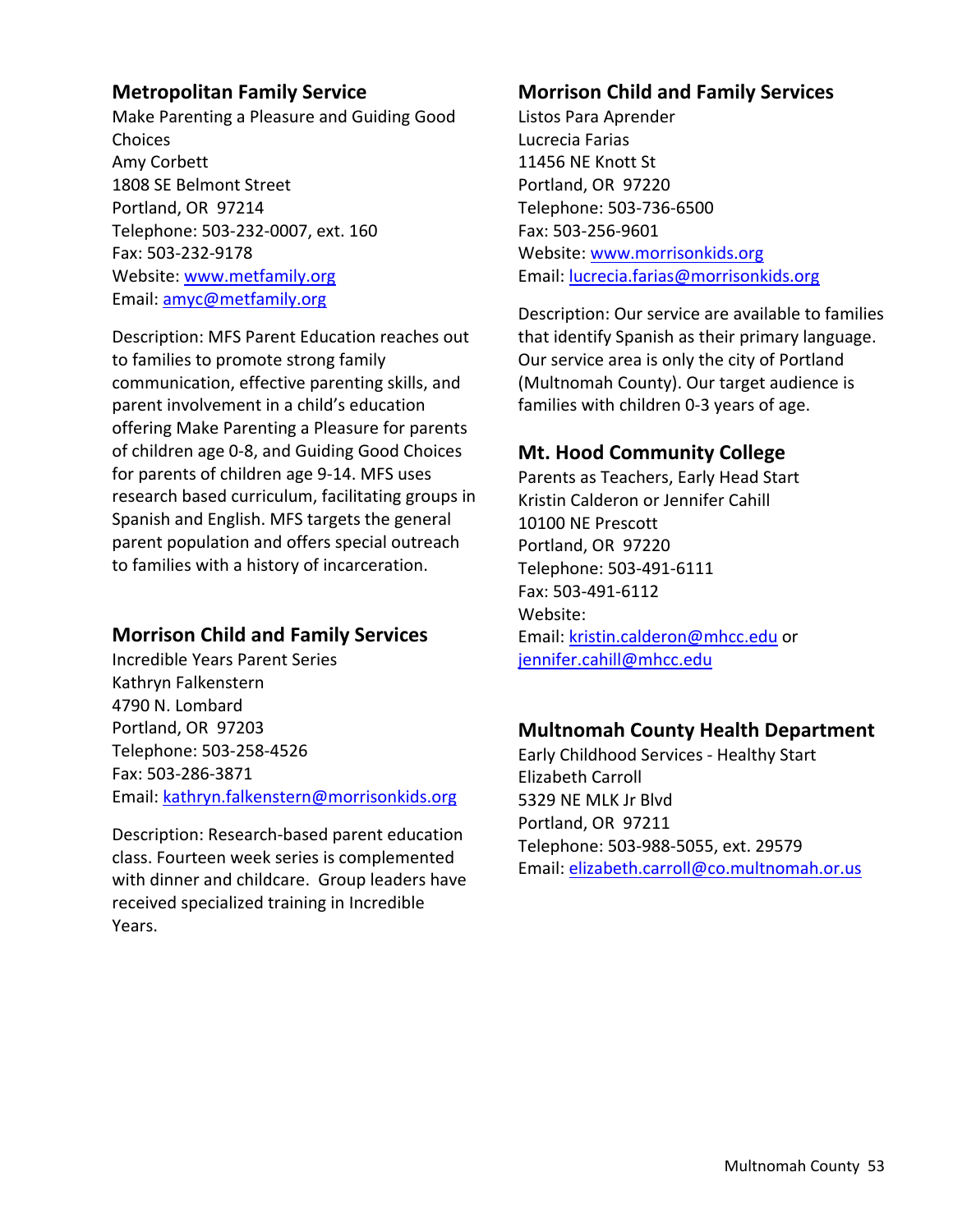# **Multnomah County Library**

Early Childhood Services Renea Arnold 205 NE Russell Street Portland, OR 97212 Telephone: 503‐988‐5458 Fax: 503‐988‐5441 Website: www.multcolib.org Email: reneaa@multcolib.org

Description: Early Childhood Services of Multnomah County Library helps children begin kindergarten with the skills they need for learning to read by teaching their parents how to nurture early literacy skills through everyday conversation and reading together.

## **Options Counseling Services of Oregon, Inc.**

Options for Parenting Kelli McKnight, M.Ed. 1255 Pearl St, Suite 102 Eugene, OR 97401 Telephone: 541‐687‐6983 Fax: 541‐697‐2063 Website: www.options.org Email: kellim@options.org

## **Oregon Partnership**

Parenting Classes and Workshops Emily Moser 6443 SW Beaverton Hillsdale Hwy, Suite 200 Portland, OR 97221 Telephone: 503‐244‐5211 Fax: 503‐244‐5506 Website: www.orpartnership.org Email: emoser@orpartnership.org

#### **Parents Anonymous of Oregon**

Ruth Taylor 4945 N.E 7th Avenue Portland, OR 97211 Telephone: 503‐258‐4568 Fax: 503‐493‐2656 Email: ruth.taylor@morrisonkids.org

Description: Parent Support Group, Children's Programs, Parent Leadership Development and Training and Parent Mentoring Services

#### **Parrott Creek Child and Family Services**

The Parent Training Program Amy Jackson 1001 Molalla Avenue, Suite #209 Oregon City, OR 97045 Telephone: 503‐546‐6530 Fax: 503‐655‐8908 Website: www.pcreek.org Email: ajackson@pcreek.org

#### **Pathfinders of Oregon**

Parenting Inside Out Cathy Calvin PO Box 19742 7800 SW Barbur Blvd Portland, OR 97219 Telephone: 503‐910‐1219 Fax: 503‐245‐4022 Website: www.pathfindersoforegon.org Email: ccalvin@pathfindersoforegon.org

# **Pathfinders of Oregon, Pathfinder Academy**

Parenting Excellence, Teen Parent program Ely Sanders 8010 N Charleston Portland, OR 97211 Telephone: 503‐307‐2270 Email: esanders@pathfindersoforegon.org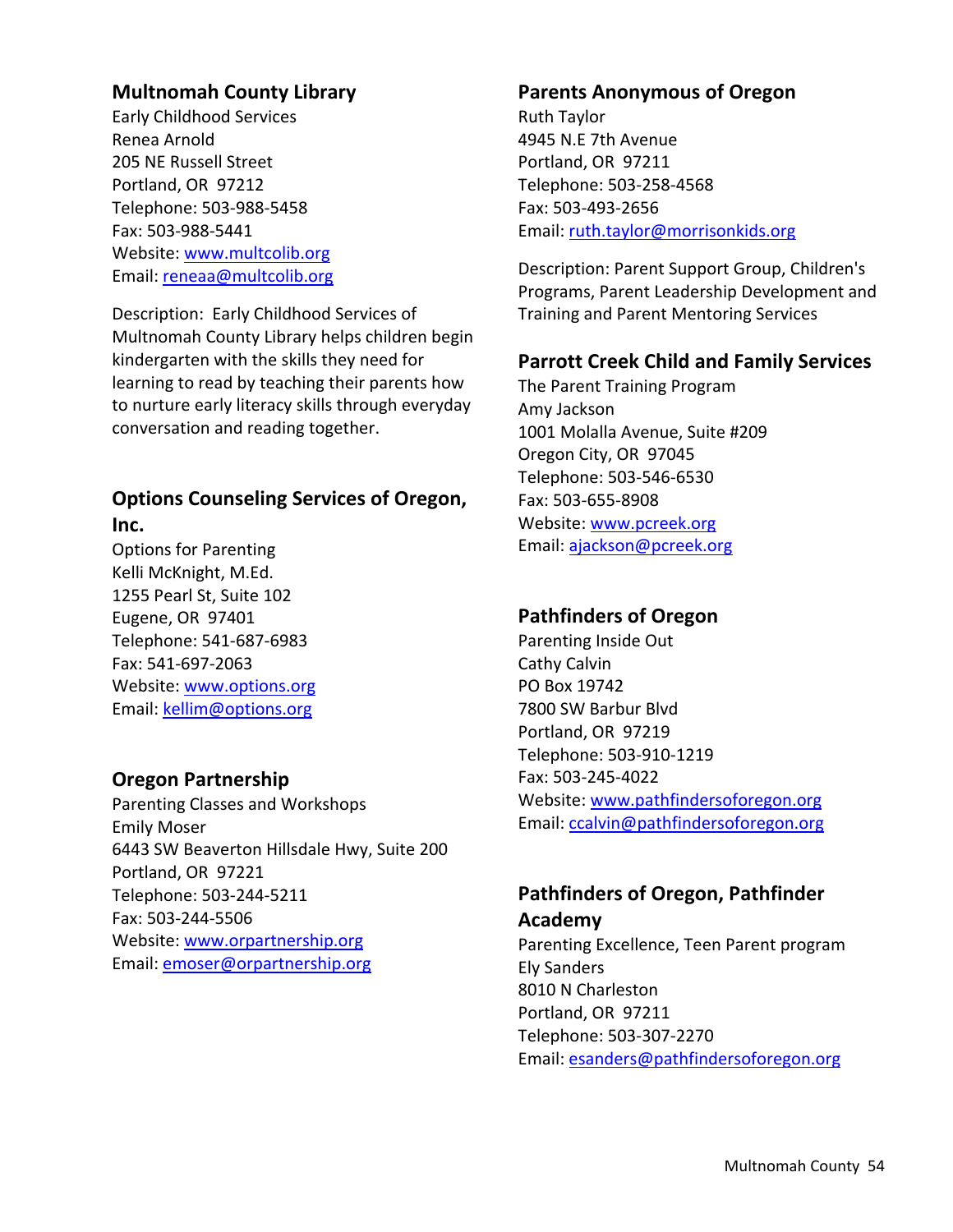## **Portland Community College**

Department of Early Education & Family Studies Andrew Forshee, Ph.D. 12000 SW 49th Avenue, HT 318 Portland, OR 97219 Telephone: 503‐977‐4027 Website: www.pcc.edu Email: andrew.forshee15@pcc.edu

# **Portland OIC‐ Rosemary Anderson High School**

Teen Parent Program Kim Filla 717 N. Killingsworth Court Portland, OR 97217 Telephone: 503‐797‐7228 Fax: 503‐285‐4415 Website: www.rosemaryanderson.org Email: kfilla@poicrahs.org

## **Rad Nannies**

Kate Denny 414 Boone St. Salem, OR 97306 Telephone: 503‐365‐1988 Email: kkzks@wvi.com

#### **Sam Barlow High School**

Bruin Buddies Preschool Lorena DuPuis 5105 SE 302nd Avenue Gresham, OR Telephone: 503‐674‐5690 Fax: 503‐674‐5645 Email: lorena\_dupuis@gbsd.gresham.k12.or.us

# **Volunteers of America Family Relief**

#### **Nursery**

234 SE 7th Avenue Portland, OR 97214 Telephone: 503‐236‐8492 Fax: 503‐238‐8127 Website: www.voaor.org Email: bfroese@voaor.org

#### **Volunteers of America Oregon**

Volunteers of America Parenting Program Susan Gano, MSW 217 SE 8th Avenue Portland, OR 97214 Telephone: 503‐236‐3033 Fax: 503‐236‐3028 Website: www.voaor.org Email: sgano@voaor.org

Description: Volunteers of America serves clients who are DHS involved and have been mandated to complete parenting courses. We offer group classes, individual services and group visitation. We also serve Spanish speaking clients, families who are parenting teens and developmentally delayed parents.

# **YMCA of Columbia‐Willamette**

Incredible Years, Love and Logic, and Strengthening Families YMCA Child Care Division 9500 SW Barbur Blvd, Suite 240 Portland, OR 97219 Telephone: 503‐327‐0007 Fax: 503‐946‐5009 Website: www.ymca‐portland.org Email: ychildcare@ymca‐portland.org

Description: The YMCA of Columbia‐Willamette Child Care Division currently operates 42 Before and After School programs, 16 Child Development Centers, and a Family Resource Center. These programs serve over 2500 families on a daily basis providing quality affordable care and services for all. Financial assistance for programs is available.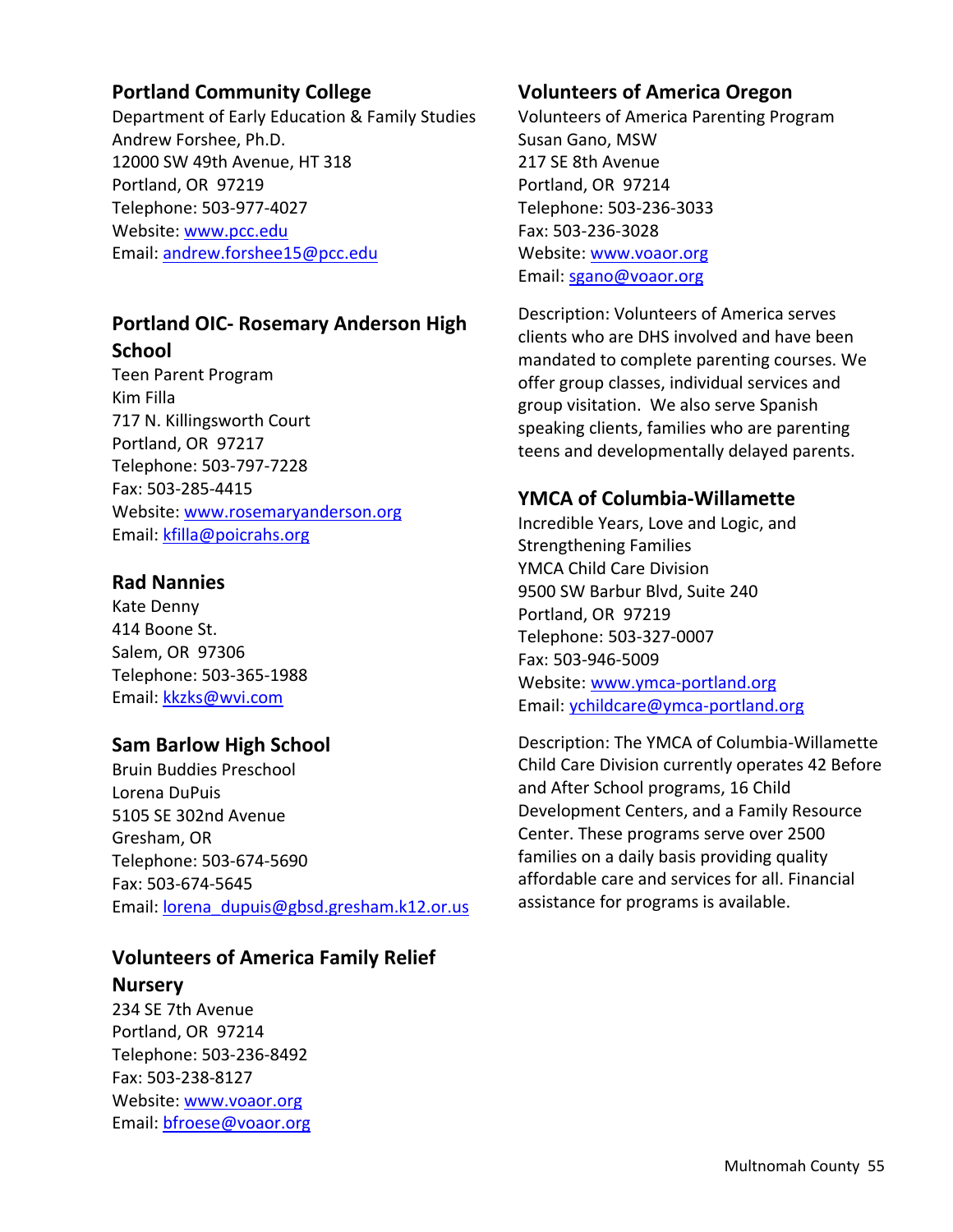# **Polk County**

#### **Adoption Mosaic**

Adoption Mosaic Astrid Dabbeni PO Box 18102 Portland, OR 97215 Telephone: 971‐533‐0102 Website: www.adoptionmosaic.org Email: info@adoptionmosaic.org

# **Chemeketa Community College**

Effective Parenting Amber McMurray Chemeketa Community College Salem, OR 97305 Telephone: 503‐399‐6562 Email: amcmurray@chemeketa.edu

Description: Classes for all age children, using the Love & Logic curriculum. Classes for children newborn to age 6, using the *Parenting Now!* curriculum.

## **Easter Seals Healthy Start**

Make Parenting a Pleasure Kathy Gibbs PO Box 5193 290 Moyer Lane NW Salem, OR 97304 Telephone: 503‐485‐2185 Fax: 503‐363‐4214 Email: kgibbs@or.easterseals.com

#### **Family Building Blocks**

Project BOND and Parenting Connection Tanya Hamilton 2425 Lancaster Drive NE Salem, OR 97305 Telephone: 503‐566‐2132 Fax: 503‐566‐2134 Website: www.familybuildingblocks.org Email: thamilton@hotmail.com

### **Head Start of Yamhill County**

Carolyn Sauers PO Box 1311 2045 South West Highway 18, Suite 300 McMinnville, OR 97128 Telephone: 503‐472‐2000 Fax: 503‐472‐6539 Website: www.yamhillheadstart.org Email: csauers@yamhillheadstart.org

## **Options Counseling Services**

Make Parenting A Pleasure Jeff Thompson 3000 Market Street NE Salem, OR 97301 Telephone: 503‐390‐5637 Fax: 503‐393‐3135 Website: www.options.org Email: jefft@options.org

Kelli McKnight 3000 Market Street, Suite 530 Baker School on Saginaw Street Salem, OR 97301 Telephone: 541‐687‐6983 Fax: 541‐687‐2063 Email: kellim@options.org

## **Polk County Juvenile Department**

Decisive Parenting Trish Reding, Manager 182 SW Academy Street, Suite 326 Dallas, OR 97338 Telephone: 503‐623‐2349 Fax: 503‐831‐3013 Email: REDING.TRISH@co.polk.or.us

Description: This program is designed specifically for the parents of teenagers. Parents who are struggling with their kids over issues such as truancy, drug/alcohol use, homework, chores, sexual activity, choice of friends, and arguing will find detailed solutions in this course.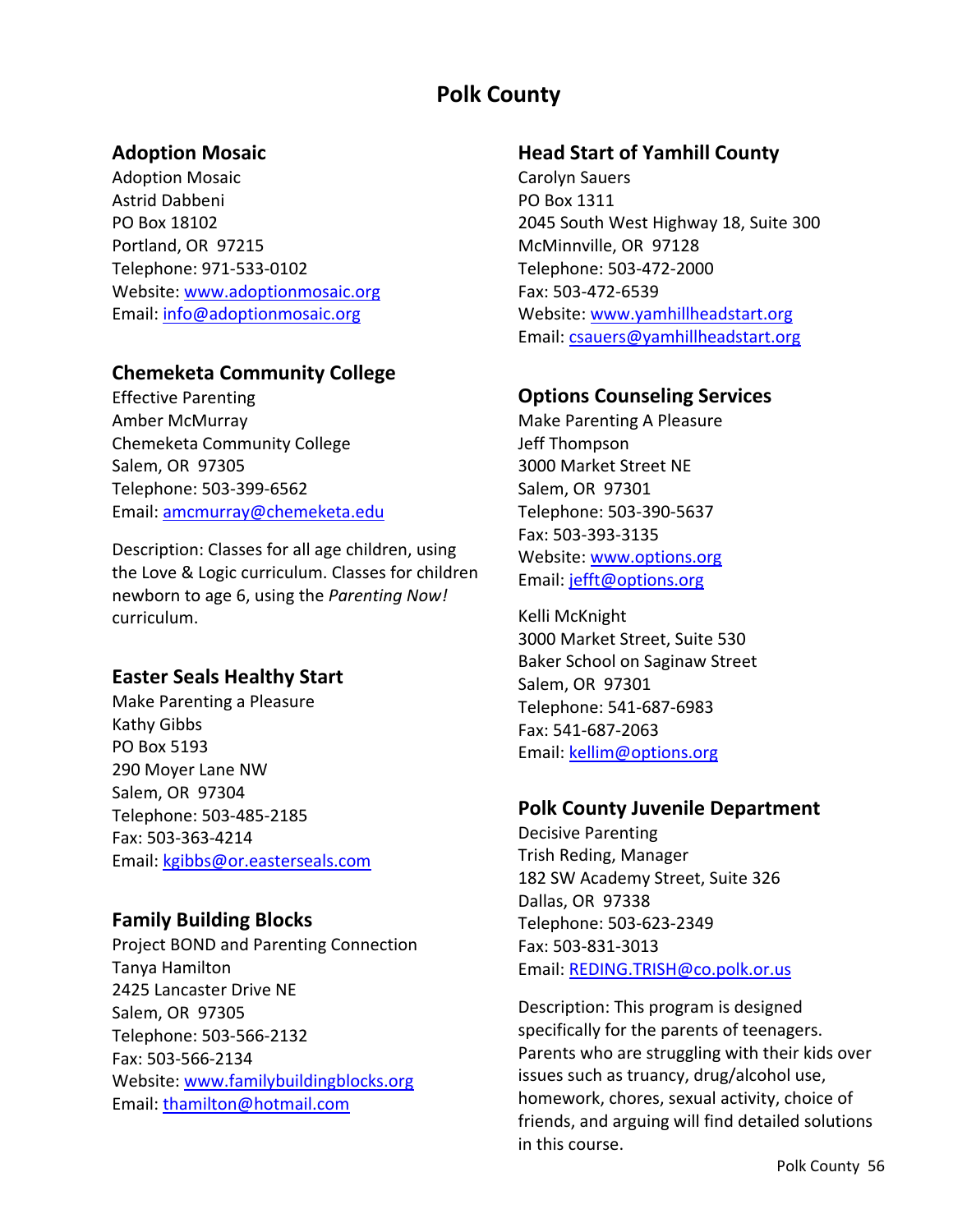# **Rad Nannies**

Kate Denny 414 Boone St. Salem, OR 97306 Telephone: 503 ‐365 ‐1988 Email: kkzks@wvi.com

## **Salem Public Library**

BJ Toewe PO Box 14810 585 Liberty Street SE Salem, OR 97301 Telephone: 503 ‐588 ‐6088 Fax: 503 ‐589 ‐2011 Website: www.salemlibrary.org Email: bjtoewe@cityofsalem.net

Description: Salem Public Library, with its collection of over 630,000 items, provides materials, reference assistance, and programs for people of all ages. Free classes for parents and daycare providers are offered periodically throughout the year.

# **Western Oregon University/Teaching Research Institute**

Parents and Educators Together/Second Step Gary Glasenapp 345 N. Monmouth Avenue Monmouth, OR 97361 Telephone: 503 ‐838 ‐8771 Fax: 503 ‐838 ‐8150 Website: www.tr.wou.edu Email: glaseng@wou.edu

Description: The Parents and Educators Together program utilizes a three ‐prong approach to meet the needs of families and children ages 3 ‐ 8 in Polk County communities. The program offers no cost parenting education using the *Second Step Family Guide* , concurrent social skills instruction for children in the *Second Step Violence Prevention Curriculum* during the parenting sessions, and ongoing social skills instruction in the *Second Step Curriculum* in the children's community care and education setting.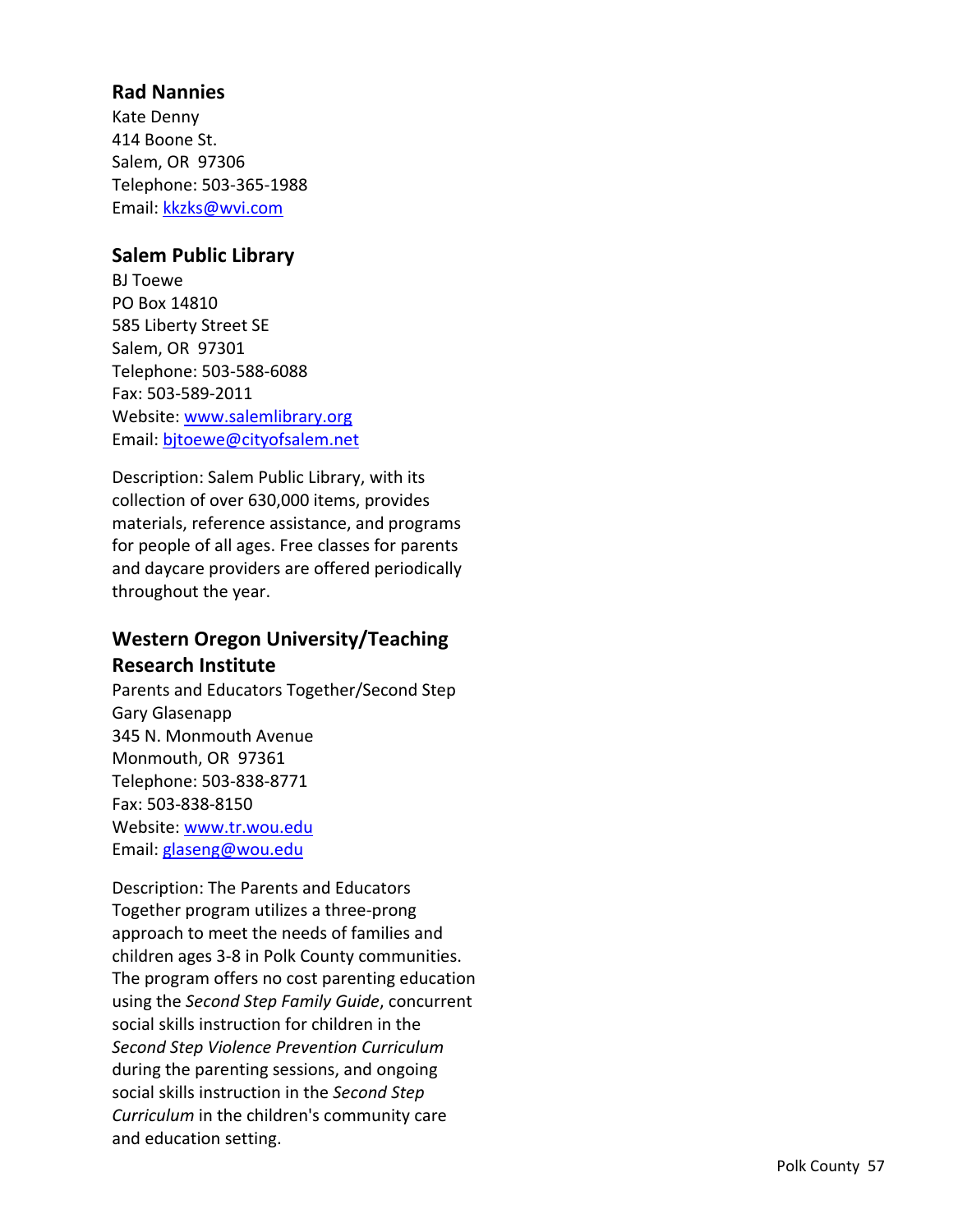# **Sherman County**

# **Eastern Oregon Alcoholism Foundation**

EOAF Parents Program Cathy McDonald 216 S. W. Hailey Avenue Pendleton, OR 97801 Telephone: 541‐276‐3518, ext. 212 Fax: 541‐276‐4189 Website: www.eoaf.org Email: cmcdonald@eoaf.org

Description: EOAF is a residential drug and alcohol program that serves both men and women with children. Some of the parents have young children in treatment with them, but all parents are offered parenting classes.

# **Mt. Emily Safe Center**

Make Parenting a Pleasure, Healthy Start Sandra Leavitt PO Box 146 2107 3rd Street La Grande, OR 97850 Telephone: 541‐963‐0602 Fax: 541‐962‐0345 Website: www.mtemilysafecenter.com Email: director@mtemilysafecenter.com

Description: Mt. Emily Safe Center is a Child Abuse Intervention Center whose mission is to provide a multidisciplinary approach to the assessment of child abuse, ensure children and youth have access to prevention services, and to promote safe and healthy environments for families.

# **North Central ESD Early Education**

Head Start & Healthy Start Kim Williams P O Box 951 135 Main Condon, OR 97823 Telephone: 541‐384‐3808 Fax: 541‐384‐3809 Email: williams@ncesd.k12.or.us

Description: North Central ESD provides home visiting, and educational programs serving families with children birth to age five.

# **Umatilla‐Morrow County Head Start, Inc.**

Head Start, Early Head Start, WIC, CCR&R, Family Support & Connections, CASA Sue Aikens, Training Coordinator 110 NE 4th Street Hermiston, OR 97838 Telephone: 541‐564‐6878 Toll Free: 1‐800‐559‐5878 Fax: 541‐564‐6879 Website: www.umchs.org Email: saikens@umchs.org

Description: A variety of parent education curricula and topics including: Nutrition Education (WIC), Incredible Years (parenting 3‐ 8), Infant/Toddler Incredible Years (0‐2), Four Cornerstones to Financial Literacy, 1‐2‐3‐4 Parents!, Dr. Dad and Successful Fathering.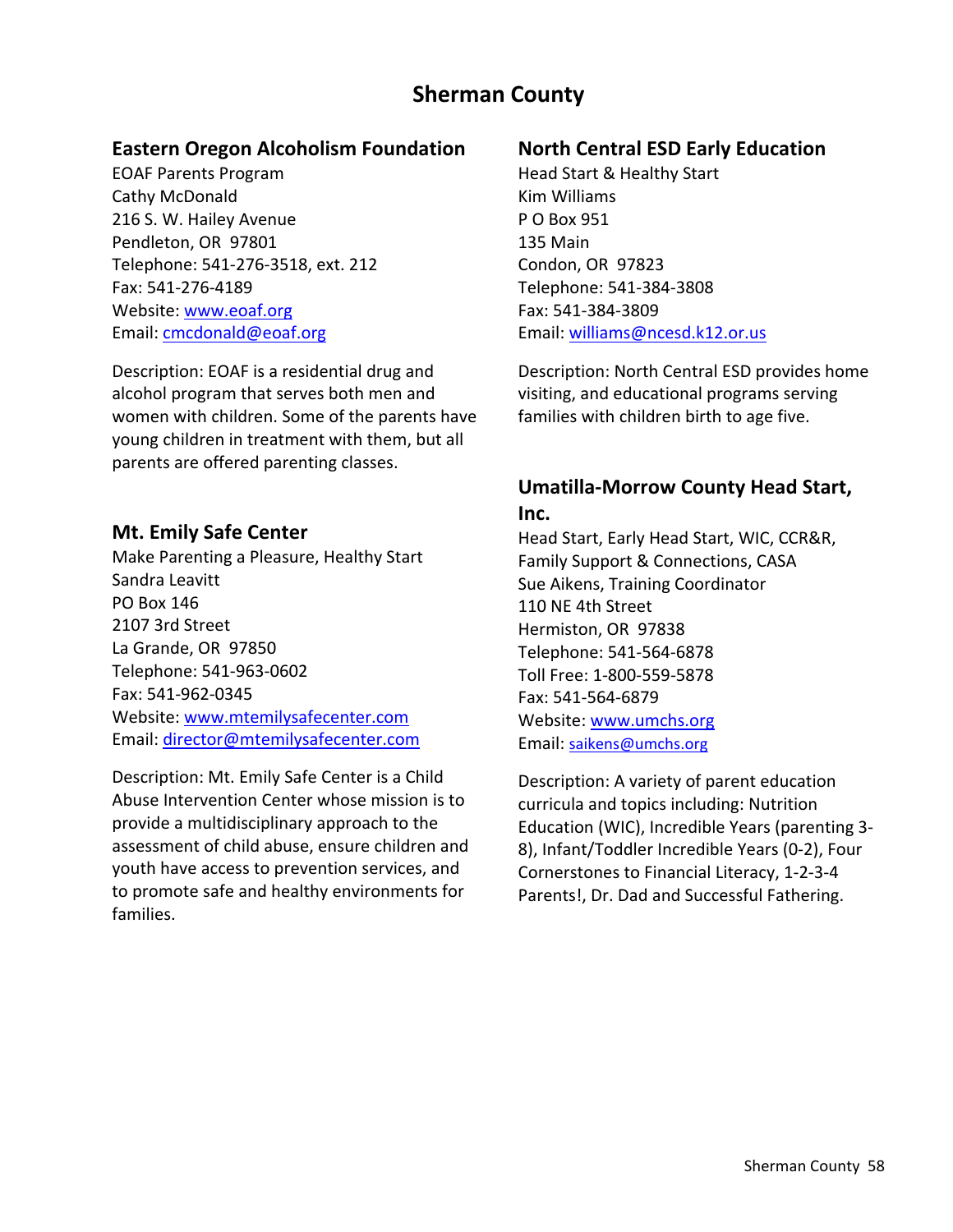# **Tillamook County**

## **Community Action Team, Inc.**

Parenting Education Julianne Cullen PO Box 10 108 West B Street Rainier, OR 97048 Telephone: 503‐556‐3736 Fax: 503‐556‐0705 Website: www.nworheadstart.org Email: ervinjar@nworheadstart.org

# **Parents Anonymous of Oregon**

Parent Support Group, Children's Programs, Parent Leadership Development and Training and Parent Mentoring Services Ruth Taylor 4945 N.E 7th Avenue Portland, OR 97211 Telephone: 503‐258‐4568 Fax: 503‐493‐2656 Email: ruth.taylor@morrisonkids.org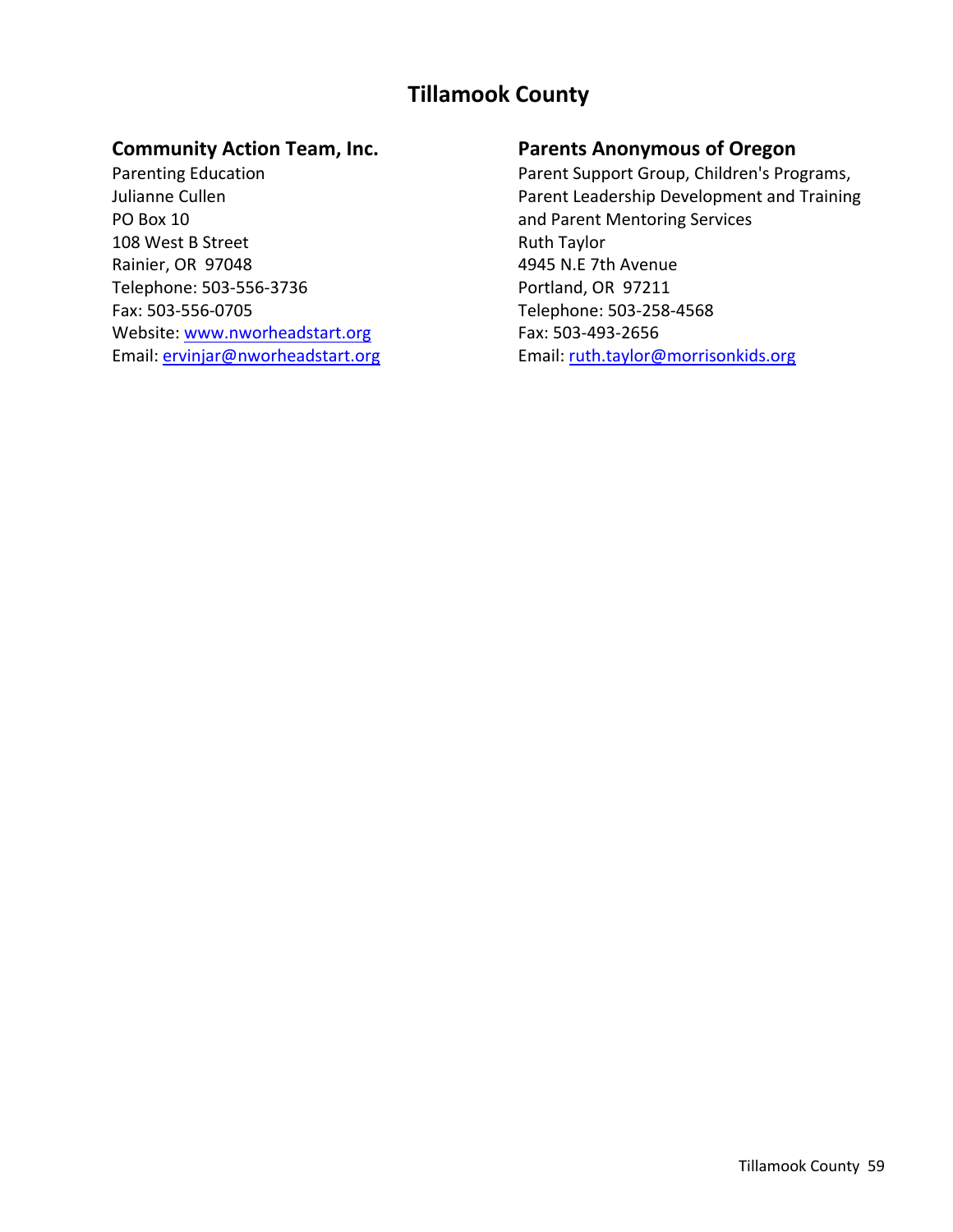# **Umatilla County**

## **Eastern Oregon Alcoholism Foundation**

EOAF Parents Program Cathy McDonald 216 S. W. Hailey Avenue Pendleton, OR 97801 Telephone: 541‐276‐3518, ext. 212 Fax: 541‐276‐4189 Website: www.eoaf.org Email: cmcdonald@eoaf.org

Description: EOAF is a residential drug and alcohol program that serves both men and women with children. Some of the parents have young children in treatment with them, but all parents are offered parenting classes.

## **La Leche League of Oregon**

Breastfeeding Support and Education Melanie Green 3386 NW Summerhill Place Albany, OR 97321 Telephone: 541‐967‐8965 Website: www.llli.org/Web/Oregon.html Email: melanieverde@msn.com

Description: La Leche League is an international, nonprofit, nonsectarian organization dedicated to providing education, information, support, and encouragement to women who want to breastfeed. All breastfeeding mothers and pregnant women interested in breastfeeding are welcome to come to free meetings or call Leaders for breastfeeding help.

#### **Mt. Emily Safe Center**

Make Parenting a Pleasure, Healthy Start Sandra Leavitt PO Box 146 2107 3rd Street La Grande, OR 97850 Telephone: 541‐963‐0602 Fax: 541‐962‐0345 Website: www.mtemilysafecenter.com Email: director@mtemilysafecenter.com

Description: Mt. Emily Safe Center is a Child Abuse Intervention Center whose mission is to provide a multidisciplinary approach to the assessment of child abuse, ensure children and youth have access to prevention services, and to promote safe and healthy environments for families.

## **Parents Anonymous of Oregon**

Parent Support Group, Children's Programs, Parent Leadership Development and Training and Parent Mentoring Services Ruth Taylor 4945 N.E 7th Avenue Portland, OR 97211 Telephone: 503‐258‐4568 Fax: 503‐493‐2656 Email: ruth.taylor@morrisonkids.org

## **Pathfinders of Oregon**

Parenting Inside Out Cathy Calvin PO Box 19742 7800 SW Barbur Blvd Portland, OR 97219 Telephone: 503‐910‐1219 Fax: 503‐245‐4022 Website: www.pathfindersoforegon.org Email: ccalvin@pathfindersoforegon.org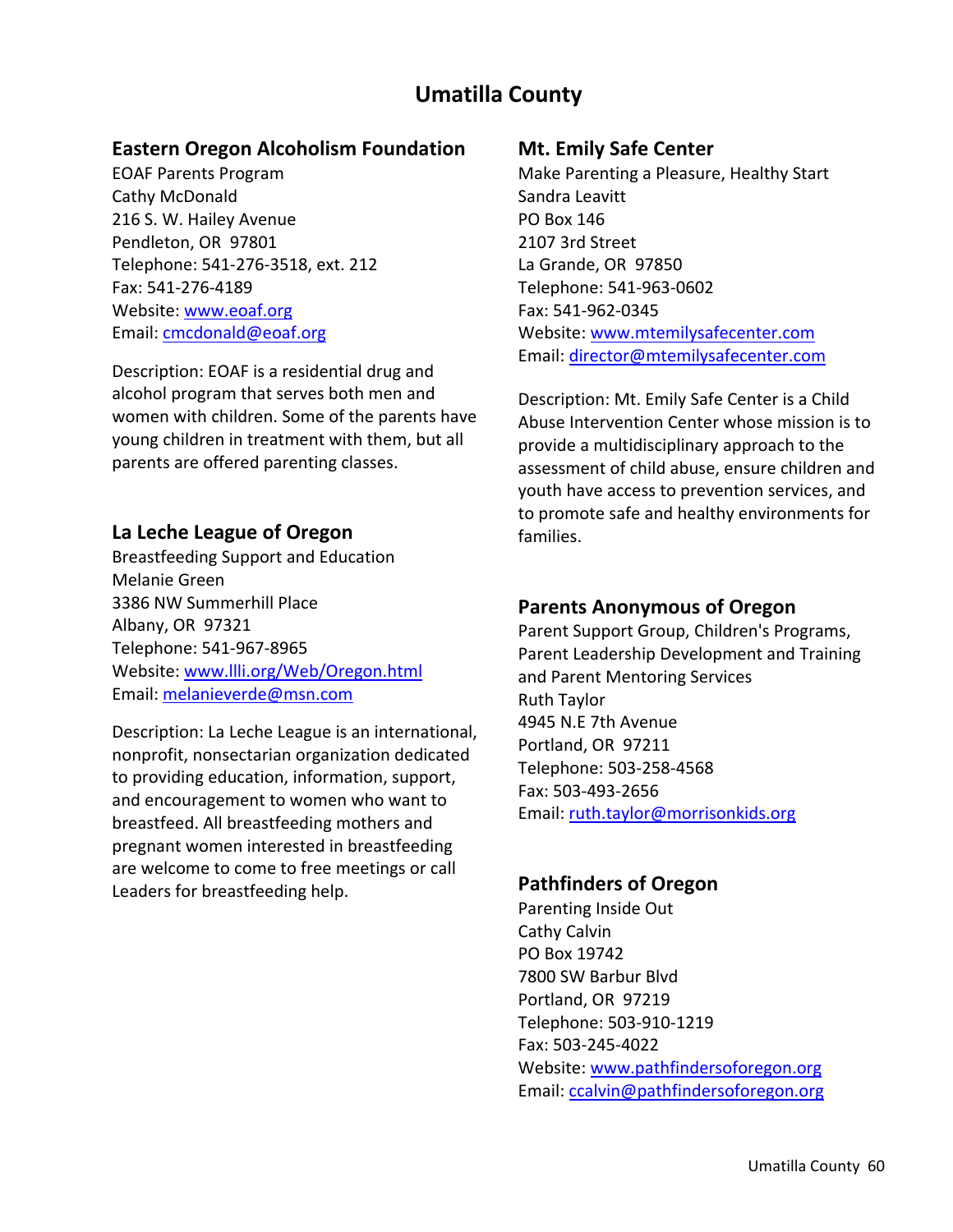# **Pendleton High School**

Pendleton Early Head Start Karen Demianew 1800 NW Carden Avenue Pendleton, OR 97801 Telephone: 541‐966‐3855 Fax: 541‐966‐3947 Email: karen.demianew@pendleton.k12.or.us

# **Pioneer Relief Nursery**

Kelly Sager 715 SE Court Avenue Pendleton, OR 97801 Telephone: 541‐215‐1017 Fax: 541‐215‐1018

Description: Pioneer Relief Nursery is a nonprofit child abuse and neglect prevention program. We offer parenting classes, Therapeutic Early Childhood Classrooms, planned Respite, Outreach and a clothes closet for children.

# **Umatilla County Addictions Program**

Life Skills‐Botvin, Parenting with Dignity, Parenting Wisely and Partners in Parenting Bonnie Gracia 200 SE Hailey, Suite 203 Pendleton, OR 97838 Telephone: 541‐278‐6330 Fax: 541‐278‐5419 Email: bonnie\_gracia@class.oregonvos.net

# **Umatilla County Public Health**

Healthy Start, Babies First, CaCoon Gail Chalmers 200 SE 3rd Pendleton, OR 97801 Telephone: 541‐278‐5432 Fax: 541‐278‐5433 Email: gailc@co.umatilla.or.us

# **Umatilla‐Morrow County Head Start,**

#### **Inc.**

Head Start, Early Head Start, WIC, CCR&R, Family Support & Connections, CASA Sue Aikens, Training Coordinator 110 NE 4th Street Hermiston, OR 97838 Telephone: 541‐564‐6878 Toll Free: 1‐800‐559‐5878 Fax: 541‐564‐6879 Website: www.umchs.org Email: saikens@umchs.org

Description: A variety of parent education curricula and topics including: Nutrition Education (WIC), Incredible Years (parenting 3‐ 8), Infant/Toddler Incredible Years (0‐2), Four Cornerstones to Financial Literacy, 1‐2‐3‐4 Parents!, Dr. Dad and Successful Fathering.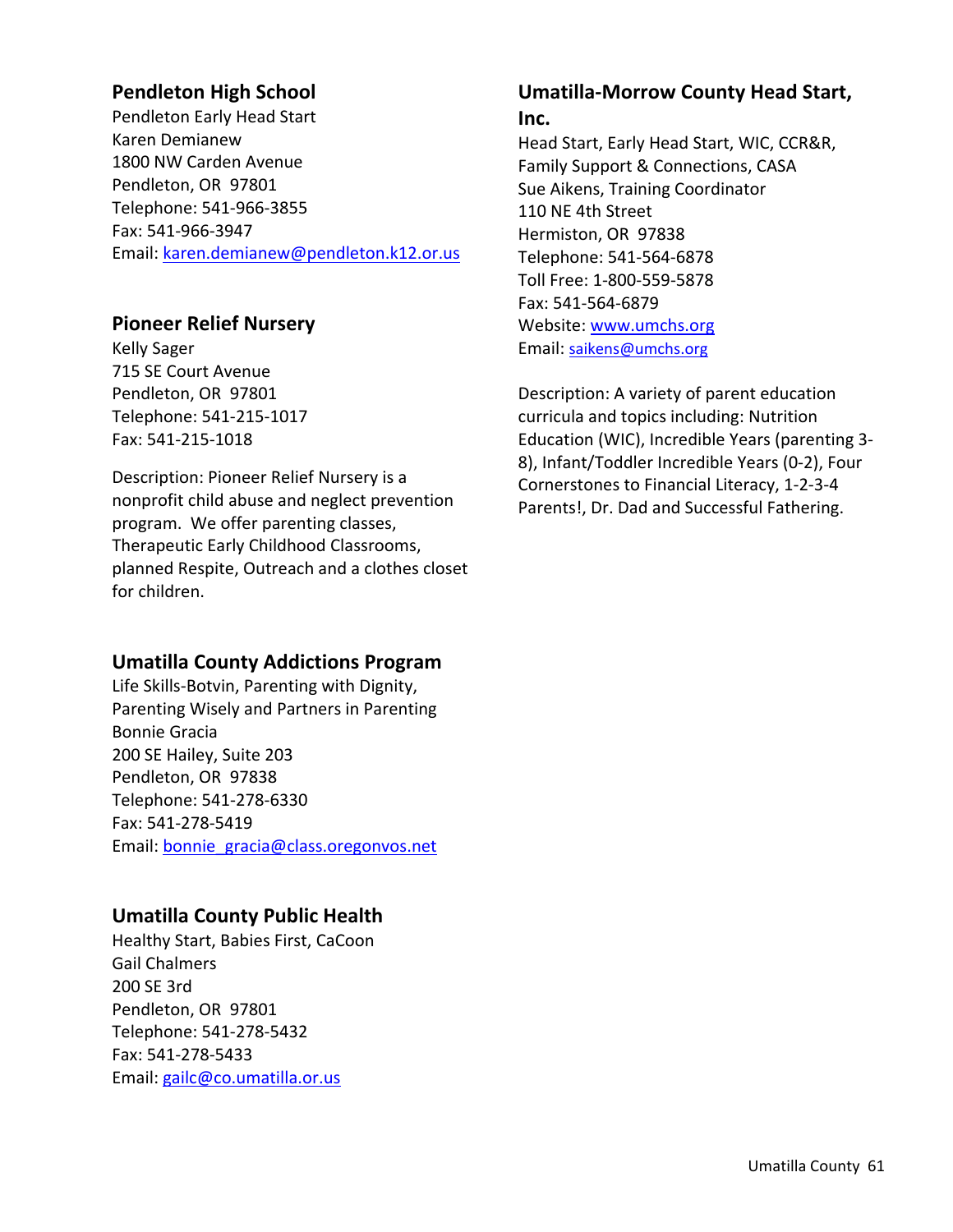# **Union County**

## **Building Healthy Families**

Family Support and Education Programming Amy Johnson 103 Hwy 82 #2 Enterprise, OR 97828 Telephone: 541‐426‐9411 Fax: 541‐426‐3414 Website: www.oregonbhf.org Email: ajohnson@oregonbhf.org

Description: Building Healthy Families (BHF) is an independent, nonprofit family support organization, offering personalized universal support and education for parents, caregivers and parents‐to‐be, and youth 0‐18 years of age, through the home visiting program, parent education, resource library, Healthy Start, Exploration‐an afterschool program, KindHearts Learning Center and the Safe Visits program. At BHF, we focus on child development, age‐ appropriate behavior, parent‐child interaction, positive discipline, and family health and safety. We promote family access to needed resources in the community, and advocate for children and families.

## **Child Care Resource & Referral**

Jean Johnson 1916 Island Avenue La Grande, OR 97850 Telephone: 541‐963‐7942 Fax: 541‐963‐8458 Website: www.trainingemployment.org Email: johnj@tecteam.org

#### **Eastern Oregon Alcoholism Foundation**

EOAF Parents Program Cathy McDonald 216 S. W. Hailey Avenue Pendleton, OR 97801 Telephone: 541‐276‐3518, ext. 212 Fax: 541‐276‐4189 Website: www.eoaf.org Email: cmcdonald@eoaf.org

Description: EOAF is a residential drug and alcohol program that serves both men and women with children. Some of the parents have young children in treatment with them, but all parents are offered parenting classes.

#### **Kindred Support Services, LLC**

Parent Training Julie Farnam PO Box 187 105 Fir Street, Suite 209 La Grande, OR 97850 Telephone: 541‐963‐7796 Fax: 541‐963‐7796 Email: farnamjulie@yahoo.com

Marian Goldberg, MSW, LCSW Telephone: 541‐786‐3401 Fax: 541‐663‐8649 Email: mariangoldberg1@gmail.com

Description: Kindred Support Services provides Family Based Services including individualized parent education through a contract with the Department of Human Services, Child Welfare Division. Clients must be referred by DHS and services are free of charge. The program also provides crisis support including pertinent parent education for children disclosing physical or sexual abuse through referrals by the Mt. Emily Safe Center.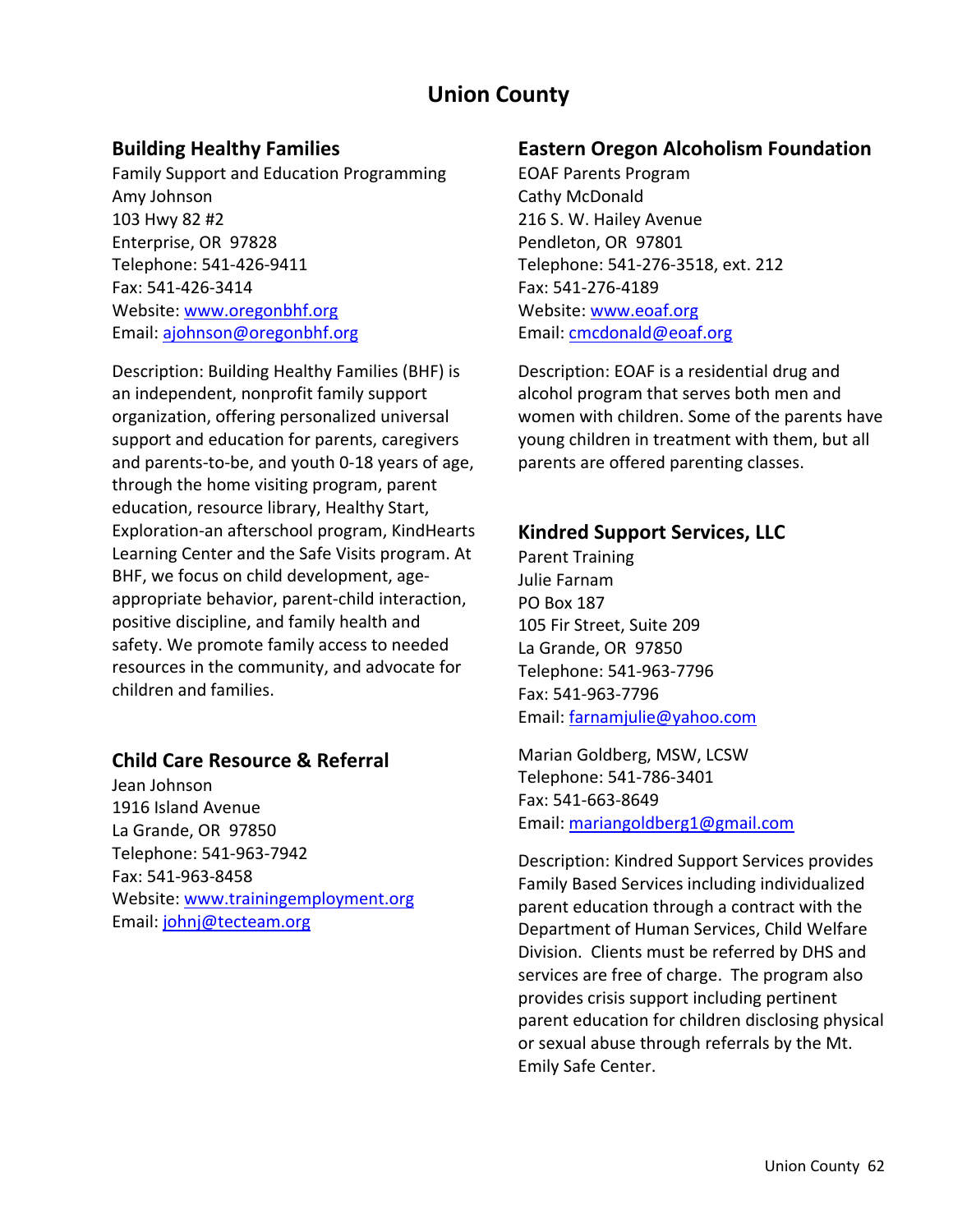### **Mt. Emily Safe Center**

Make Parenting a Pleasure, Healthy Start Sandra Leavitt PO Box 146 2107 3rd Street La Grande, OR 97850 Telephone: 541‐963‐0602 Fax: 541‐962‐0345 Website: www.mtemilysafecenter.com Email: director@mtemilysafecenter.com

Description: Mt. Emily Safe Center is a Child Abuse Intervention Center whose mission is to provide a multidisciplinary approach to the assessment of child abuse, ensure children and youth have access to prevention services, and to promote safe and healthy environments for families.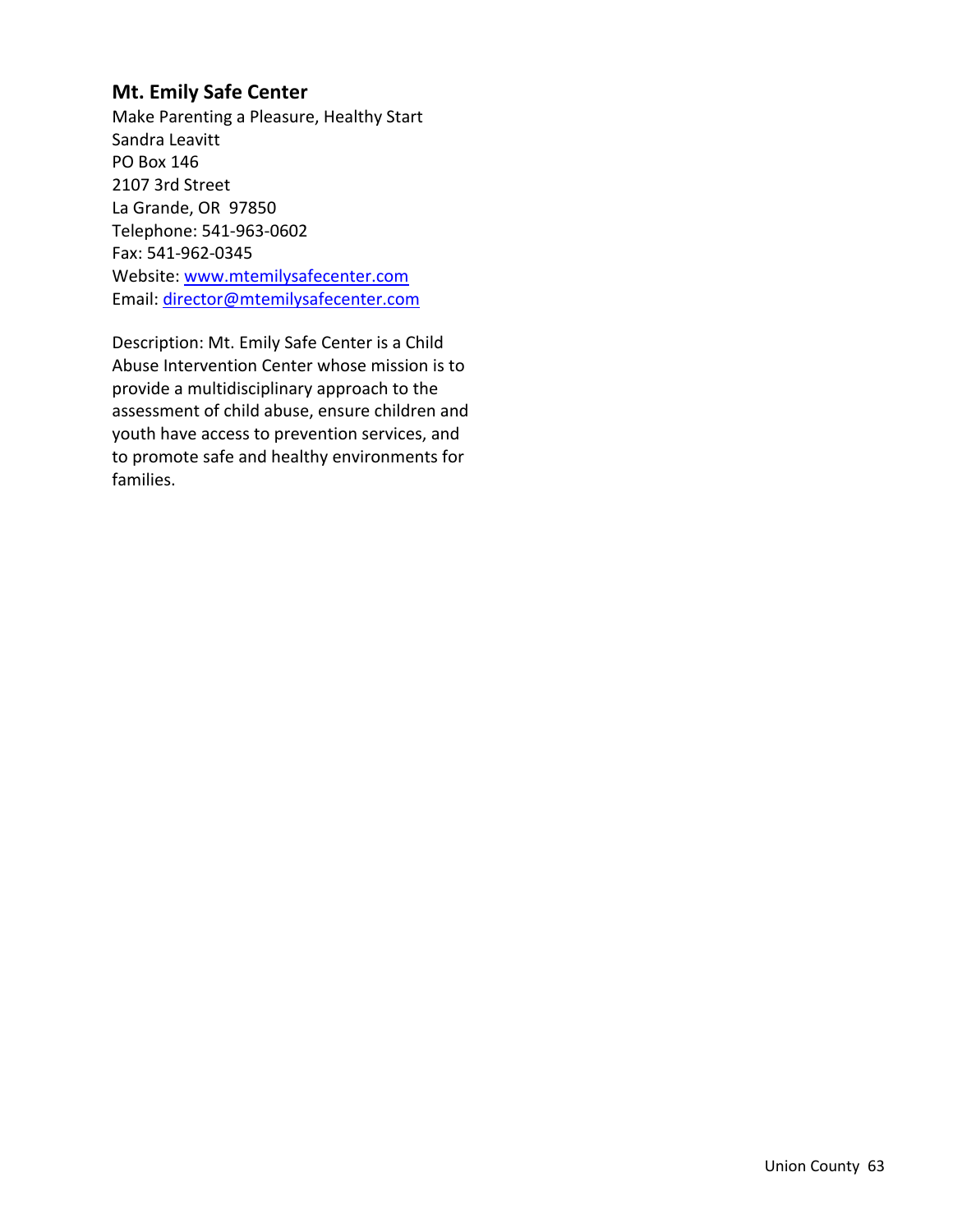# **Wallowa County**

## **Building Healthy Families**

Family Support and Education Programming Amy Johnson 103 Hwy 82 #2 Enterprise, OR 97828 Telephone: 541‐426‐9411 Fax: 541‐426‐3414 Website: www.oregonbhf.org Email: ajohnson@oregonbhf.org

Description: Building Healthy Families (BHF) is an independent, nonprofit family support organization, offering personalized universal support and education for parents, caregivers and parents‐to‐be, and youth 0‐18 years of age, through the home visiting program, parent education, resource library, Healthy Start, Exploration‐an afterschool program, KindHearts Learning Center and the Safe Visits program. At BHF, we focus on child development, age‐ appropriate behavior, parent‐child interaction, positive discipline, and family health and safety. We promote family access to needed resources in the community, and advocate for children and families.

## **Child Care Resource & Referral**

Jean Johnson 1916 Island Avenue La Grande, OR 97850 Telephone: 541‐963‐7942 Fax: 541‐963‐8458 Website: www.trainingemployment.org Email: johnj@tecteam.org

#### **Eastern Oregon Alcoholism Foundation**

EOAF Parents Program Cathy McDonald 216 S. W. Hailey Avenue Pendleton, OR 97801 Telephone: 541‐276‐3518, ext. 212 Fax: 541‐276‐4189 Website: www.eoaf.org Email: cmcdonald@eoaf.org

Description: EOAF is a residential drug and alcohol program that serves both men and women with children. Some of the parents have young children in treatment with them, but all parents are offered parenting classes.

#### **Kindred Support Services, LLC**

Parent Training Julie Farnam PO Box 187 105 Fir Street, Suite 209 La Grande, OR 97850 Telephone: 541‐963‐7796 Fax: 541‐963‐7796 Email: farnamjulie@yahoo.com

Marian Goldberg, MSW, LCSW Telephone: 541‐786‐3401 Fax: 541‐663‐8649 Email: mariangoldberg1@gmail.com

Description: Kindred Support Services provides Family Based Services including individualized parent education through a contract with the Department of Human Services, Child Welfare Division. Clients must be referred by DHS and services are free of charge. The program also provides crisis support including pertinent parent education for children disclosing physical or sexual abuse through referrals by the Mt. Emily Safe Center.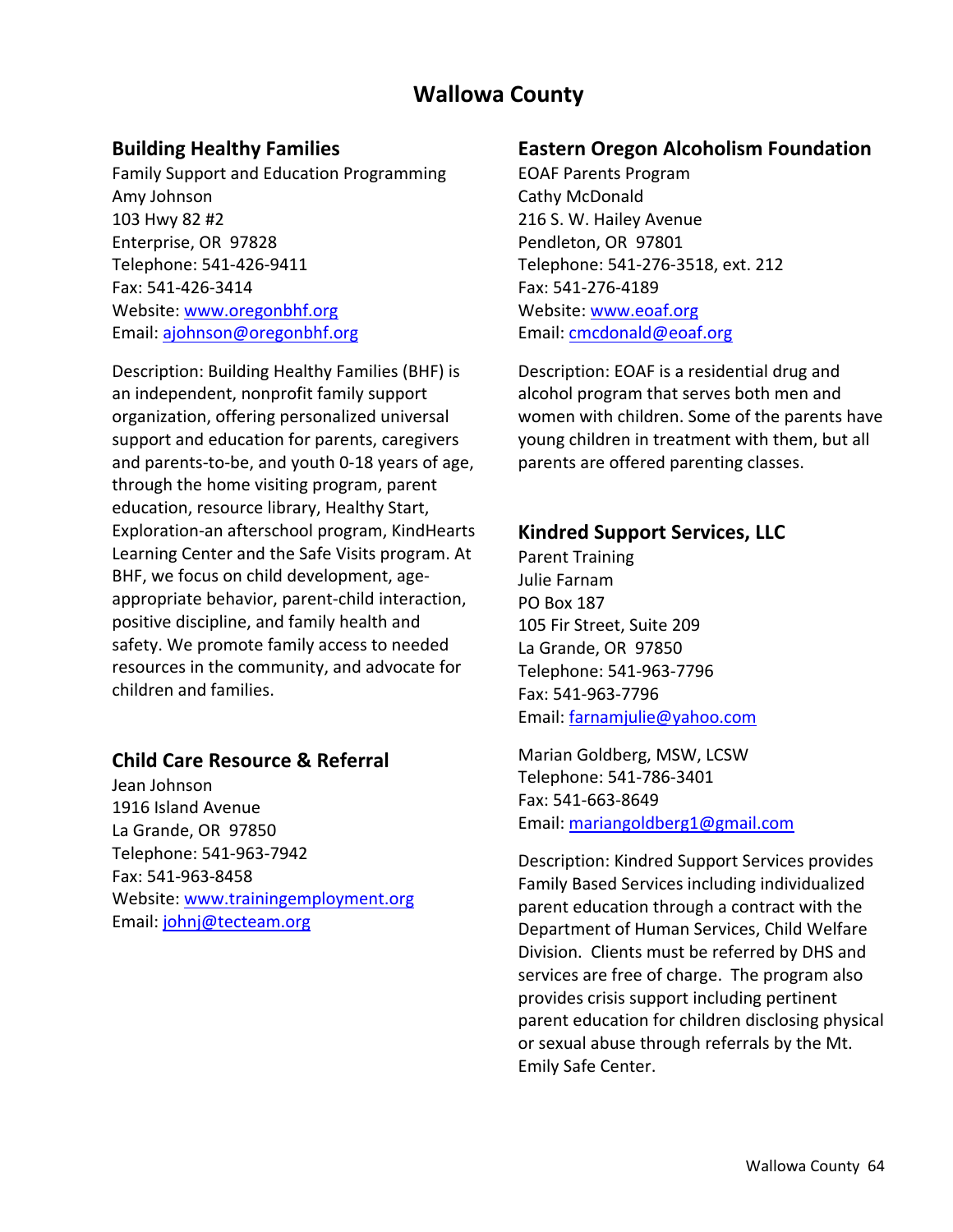### **Mt. Emily Safe Center**

Make Parenting a Pleasure, Healthy Start Sandra Leavitt PO Box 146 2107 3rd Street La Grande, OR 97850 Telephone: 541‐963‐0602 Fax: 541‐962‐0345 Website: www.mtemilysafecenter.com Email: director@mtemilysafecenter.com

Description: Mt. Emily Safe Center is a Child Abuse Intervention Center whose mission is to provide a multidisciplinary approach to the assessment of child abuse, ensure children and youth have access to prevention services, and to promote safe and healthy environments for families.

# **Umatilla‐Morrow County Head Start,**

#### **Inc.**

Head Start, Early Head Start, WIC, CCR&R, Family Support & Connections, CASA Sue Aikens, Training Coordinator 110 NE 4th Street Hermiston, OR 97838 Telephone: 541‐564‐6878 Toll Free: 1‐800‐559‐5878 Fax: 541‐564‐6879 Website: www.umchs.org Email: saikens@umchs.org

Description: A variety of parent education curricula and topics including: Nutrition Education (WIC), Incredible Years (parenting 3‐ 8), Infant/Toddler Incredible Years (0‐2), Four Cornerstones to Financial Literacy, 1‐2‐3‐4 Parents!, Dr. Dad and Successful Fathering.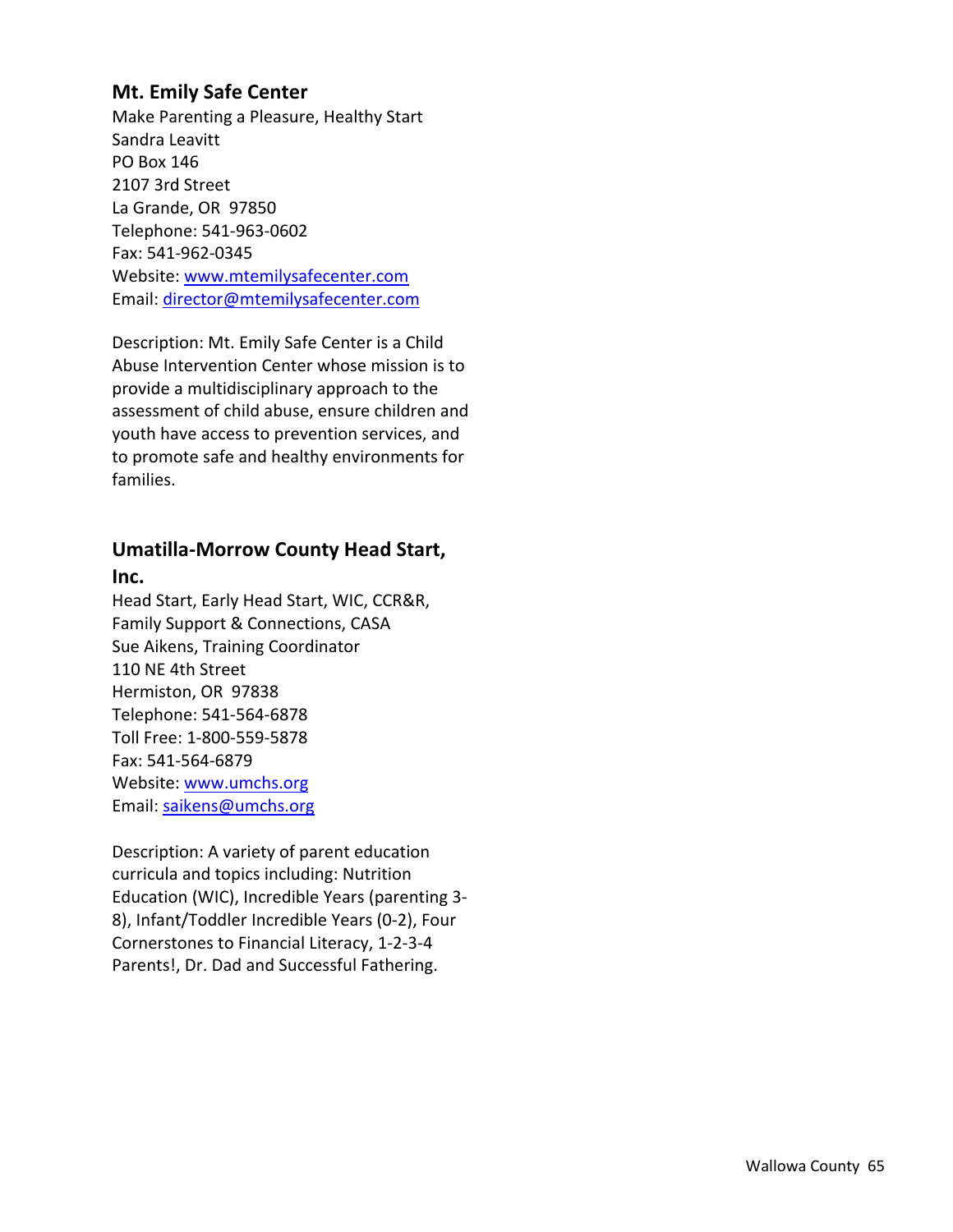# **Wasco County**

# **CHILD**

Reach Out and Read Cheryl DeHart PO Box 65 508 Washington Street The Dalles, OR 97058 Telephone: 541‐993‐1025 Email: learntoread@qnect.net

# **Columbia Gorge ESD**

Migrant Education Program Doug Mahurin 400 E Scenic Drive The Dalles, OR 97058 Telephone: 541‐298‐3132 Fax: 541‐298‐2894 Website: CGESD.k12.or.us Email: dmahurin@cgesd.k12.or.us

# **Eastern Oregon Alcoholism Foundation**

EOAF Parents Program Cathy McDonald 216 S. W. Hailey Avenue Pendleton, OR 97801 Telephone: 541‐276‐3518, ext. 212 Fax: 541‐276‐4189 Website: www.eoaf.org Email: cmcdonald@eoaf.org

Description: EOAF is a residential drug and alcohol program that serves both men and women with children. Some of the parents have young children in treatment with them, but all parents are offered parenting classes.

### **Gresham High School**

Gresham High Child Development Center Julianne Standish 1200 N Main Street Gresham, OR 97030 Telephone: 503‐674‐5537 Fax: 503‐674‐5549 Website: www.ghs.gresham.k12.or.us Email: julianne standish@gbsd.gresham.k12.or.us

# **Mid‐Columbia Children's Council**

John Mendez 1100 East Marina Way, Suite 215 Hood River, OR 97031 Telephone: 541‐386‐2010 Website: www.mcccheadstart.org Email: mcccjmendez@gorge.net

# **Wasco County Commission on Children & Families**

Early Childhood and Parent Education Initiative Christa Rude, Administrator or Darcy Long‐ Curtiss, Coordinator 610 Court Street The Dalles, OR 97058 Telephone: 541‐506‐2670 Fax: 541‐506‐2671 Website: www.co.wasco.or.us/county/departments\_mai n.cfm Email: christar@co.wasco.or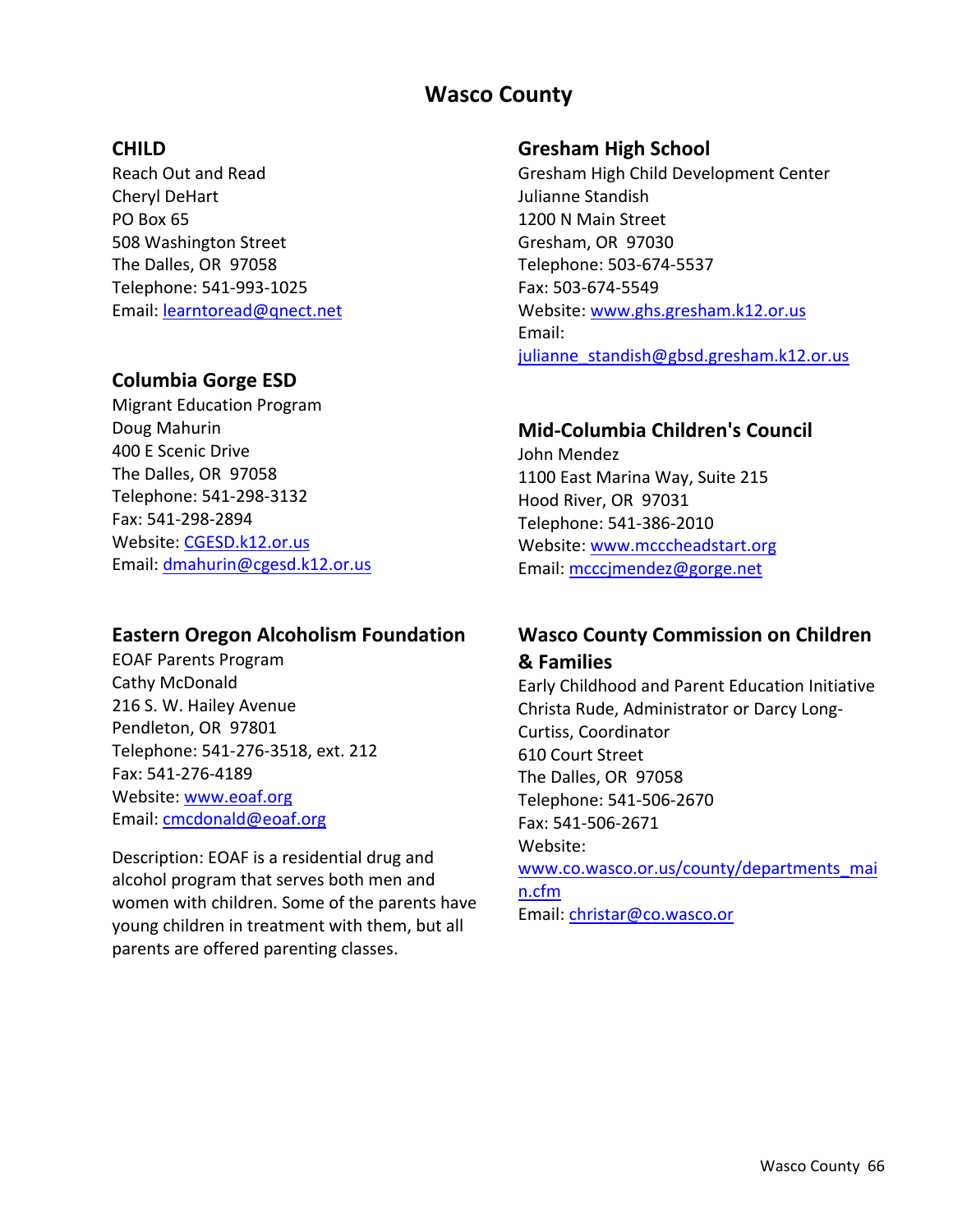# **Washington County**

### **Adelante Mujeres**

Parenting Education Bridget Cooke 2420 19th Avenue Forest Grove, OR 97116 Telephone: 503‐992‐0078 Fax: 503‐359‐1939 Website: www.adelantemujeres.org Email: bridgetcooke@adelantemujeres.org

## **Adoption Mosaic**

Adoption Mosaic Astrid Dabbeni PO Box 18102 Portland, OR 97215 Telephone: 971‐533‐0102 Website: www.adoptionmosaic.org Email: info@adoptionmosaic.org

## **Boys & Girls Aid**

Special Needs and Infant Pre‐Adoption Preparation, Love and Logic Sally Guyer 018 SW Boundary Ct Portland, OR 97239 Telephone: 877‐932‐2734 Fax: 503‐224‐5960 Website: www.boysandgirlsaid.org Email: sguyer@boysandgirlsaid.org

#### **Community Action Head Start**

Early Head Start Part‐Day Programs Kathy Zane, Program Area Coordinator 1001 SW Baseline Street Hillsboro, OR 97219 Telephone: 971‐246‐1690 Fax: 503‐352‐3798 Website: www.caowash.org Email: kzane@caowash.org

Description: Community Action Early Head Start part‐day programs include our Child Development Center in Wilsonville at the Coffee Creek Women's Correctional Facility and our Beaverton area Home‐Based program. Both programs enroll children ages birth through three and their parents. Each enrolled child and parent receive comprehensive Early Head Start services including: parenting education, child development, positive child guidance, health, dental and nutrition services.

# **Continuing Education for Young Parents (CEYP)**

Rhea Medina 1841 SW Merlo Drive Beaverton, OR 97006 Telephone: 503‐259‐5608 Email: rhea\_medina@beavton.k12.or.us

Description: CEYP is an alternative educational program for pregnant students and school age mothers and fathers in the Beaverton School District. It provides a supportive environment in which students can continue their education and prepare for the responsibilities of pregnancy and parenting.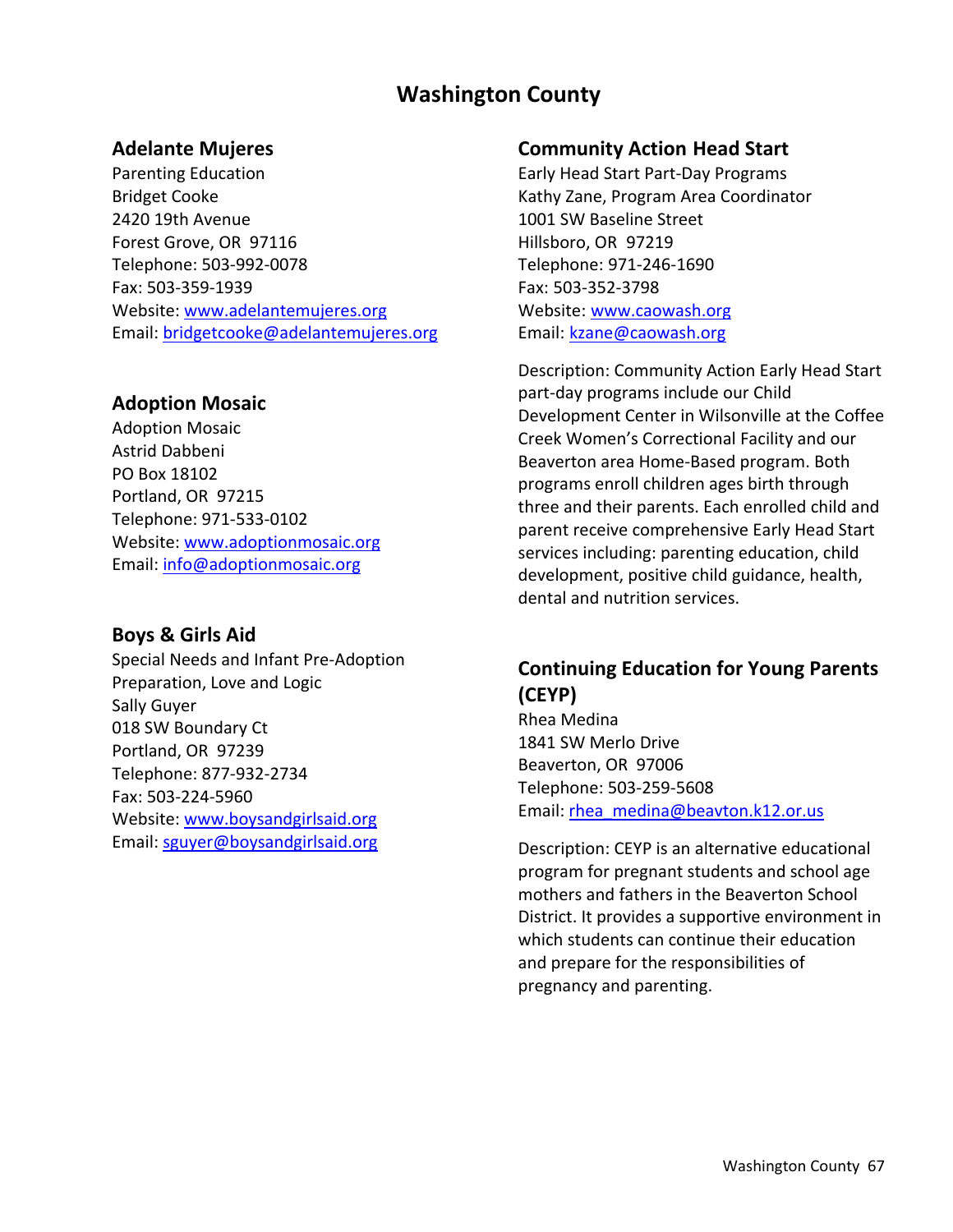# **Essential Insights**

Active Parenting Program Laurie Van‐Si, MS.Ed 7421 SE Eldorado Street Milwaukie, OR 97267 Telephone: 503‐722‐7733 Website: www.essentialinsights.org Email: lvansi@comcast.net

Description: Parenting classes are individually tailored to unique needs/concerns, specifically designed for families with special needs children, i.e. ADD/HD and children with other learning challenges.

## **Evergreen Counseling Services**

Evergreen Parent Training Robert Mow 1104 Main Street, Suite 440 Vancouver, WA 98660 5350 SW Elam Young Parkway Hillsboro, OR 97124 Telephone: 503‐693‐4702 Fax: 503‐640‐1108

## **Family And Community Together, FACT**

Family Support and Information Center Roberta Dunn 619 SW 11th Avenue, Suite 102 Portland, OR 97205 Telephone: 503‐243‐3228 Fax: 503‐227‐0346 Website: www.factoregon.org Email: info@factoregon.org

## **Forest Grove City Library**

Ann Dondero 2114 Pacific Avenue Forest Grove, OR 97116 Telephone: 503‐992‐3281 Fax: 503‐992‐3333 Email: anndo@wccls.org

# **Hillsboro Public Library**

Parenting Workshops Youth Services Staff Carol Reich 2850 NE Brookwood Parkway Hillsboro, OR 97124 Telephone: 503‐615‐6500 Fax: 503‐615‐6601 Website: www.hillsboro.plinkit.org/

Description: Early literacy information is shared with parents and caregivers during library story times, toddler times and lapsit programs. Series of classes are planned for fall and spring.

# **Hillsboro School District 1J**

Glencoe Care Center Rita Jukkala 2700 NW Glencoe Road Hillsboro, OR 97124 Telephone: 503‐844‐1900 Fax: 503‐640‐5604 Website: hsd@k12.or.us Email: jukkalar@hsd.k12.or.us

## **La Leche League of Oregon**

Breastfeeding Support and Education Melanie Green 3386 NW Summerhill Place Albany, OR 97321 Telephone: 541‐967‐8965 Website: www.llli.org/Web/Oregon.html Email: melanieverde@msn.com

Description: La Leche League is an international, nonprofit, nonsectarian organization dedicated to providing education, information, support, and encouragement to women who want to breastfeed. All breastfeeding mothers and pregnant women interested in breastfeeding are welcome to come to free meetings or call Leaders for breastfeeding help.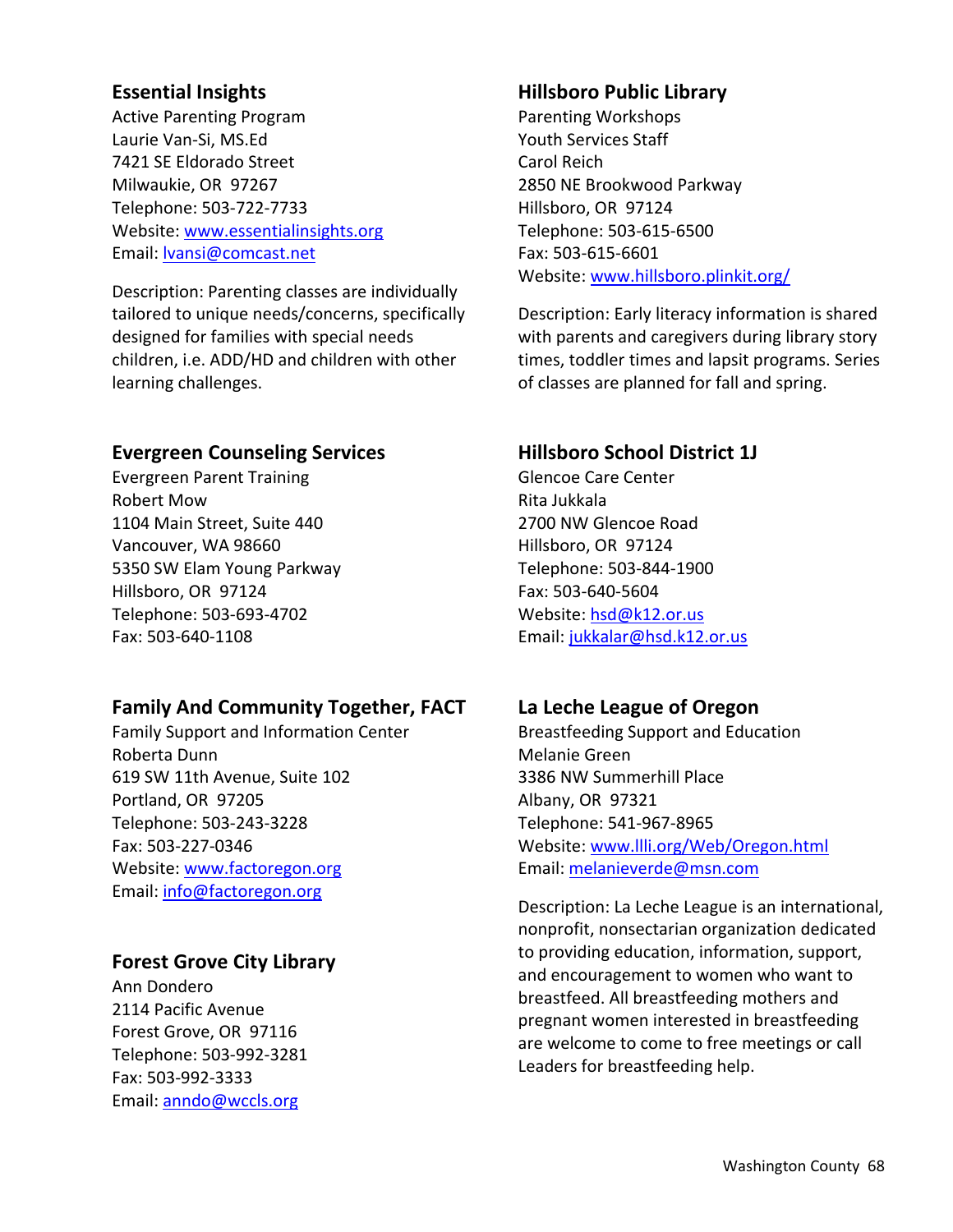# **Lake Oswego Public Library/Youth Services Department**

Jackie Rose Lake Oswego Public Library, 706 4th Street Lake Oswego, OR 97034 Telephone: 503‐675‐2539 Fax: 503‐675‐3994 Website: www.ci.oswego.or.us/library/ Email: jrose@ci.oswego.or.us

Description: Storytime for Birth through Five, Musical Laptimes for Babies, Early Literacy Newsletter on Website, Summer Reading Club, special guest performers.

# **LifeWorks NW**

Strengthening Families, Nicasa, PAT, Incredible Years, Love and Logic Linda Sneddon 12350 SW 5th Street, Suite 110 Beaverton, OR 97005 Telephone: 503‐627‐9194, ext. 3726 Fax: 503‐627‐9095 Website: www.lifeworksnw.org Email: lindas@lifeworksnw.org

# **Listen To Kids**

Parent Child Involvement Project Lisa Chin 5135 NW St Helens Road Portland, OR 97210 Telephone: 503‐280‐1388 Fax: 503‐280‐1392 Website: www.listentokids.org

# **Morrison Child and Family Services**

Incredible Years Parent Series Kathryn Falkenstern 4790 N. Lombard Portland, OR 97203 Telephone: 503‐258‐4526 Fax: 503‐286‐3871 Email: kathryn.falkenstern@morrisonkids.org

Description: Researched‐based parent education class. Fourteen week series is complemented with dinner and childcare. Group leaders have received specialized training in Incredible Years.

# **OCDC/ PODER Family Literacy Even Start**

Carol Mazer PO Box 490 1095 S. Beech Cornelius, OR 97113 Telephone: 503‐357‐9493 Fax: 503‐357‐9231 Website: www.ocdc.net/poder Email: carol.mazer@ocdc.net

Description: PODER is a four‐component family literacy program serving Spanish‐speaking working families with adult education, parenting education, children's education (early childhood for ages 0‐5 and homework help and enrichment for K‐6) and parent/child interactive literacy activities.

# **Options Counseling Services of Oregon, Inc.**

Options for Parenting Kelli McKnight, M.Ed. 1255 Pearl St, Suite 102 Eugene, OR 97401 Telephone: 541‐687‐6983 Fax: 541‐697‐2063 Website: www.options.org Email: kellim@options.org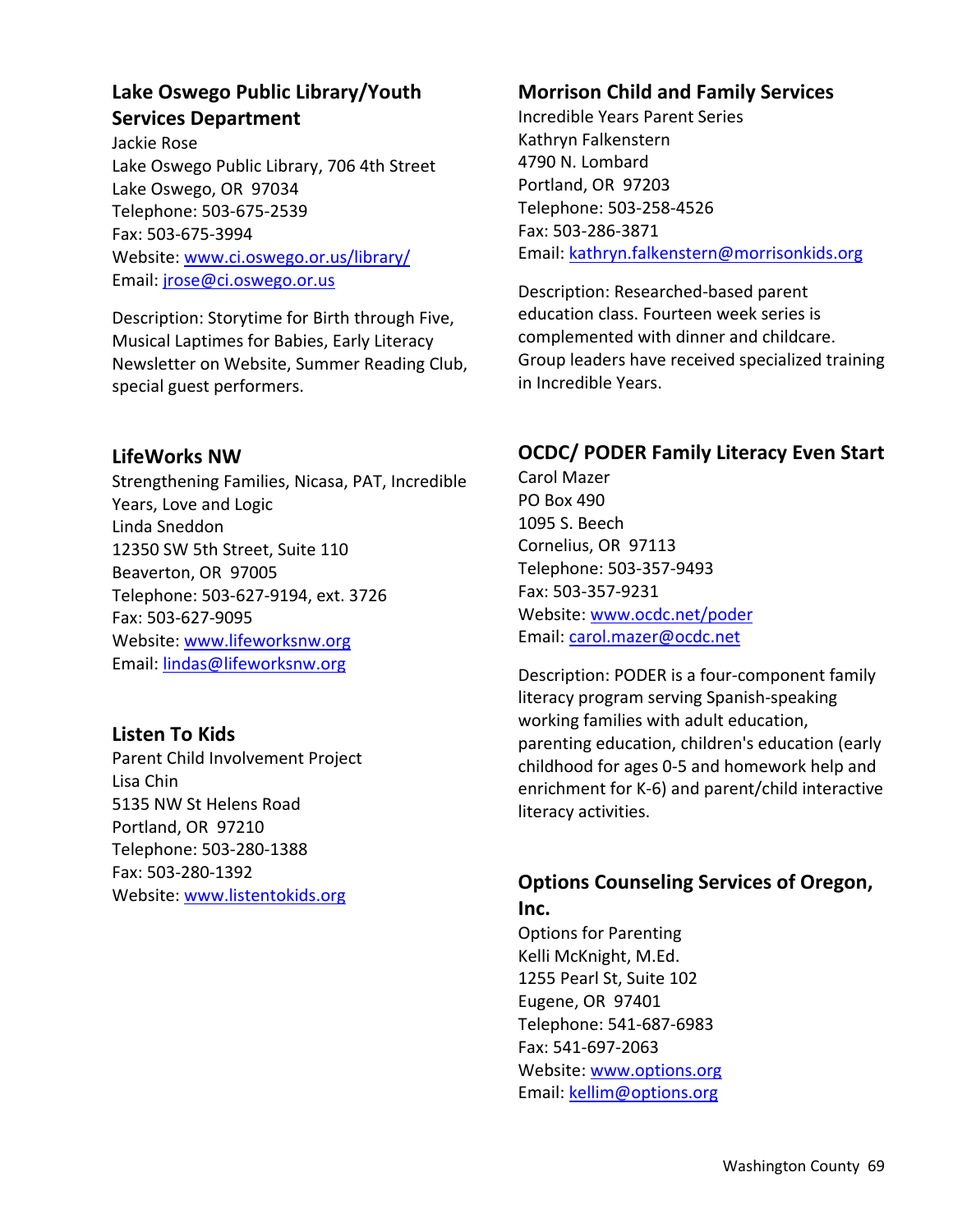# **Oregon Partnership**

Parenting Classes and Workshops Emily Moser 6443 SW Beaverton Hillsdale Hwy, Suite 200 Portland, OR 97221 Telephone: 503‐244‐5211 Fax: 503‐244‐5506 Website: www.orpartnership.org Email: emoser@orpartnership.org

## **Parents Anonymous of Oregon**

Parent Support Group, Children's Programs, Parent Leadership Development and Training and Parent Mentoring Services Ruth Taylor 4945 N.E 7th Avenue Portland, OR 97211 Telephone: 503‐258‐4568 Fax: 503‐493‐2656 Email: ruth.taylor@morrisonkids.org

## **Parrott Creek Child and Family Services**

The Parent Training Program Amy Jackson 1001 Molalla Avenue, Suite #209 Oregon City, OR 97045 Telephone: 503‐546‐6530 Fax: 503‐655‐8908 Website: www.pcreek.org Email: ajackson@pcreek.org

## **Portland Community College**

Department of Early Education & Family Studies Andrew Forshee, Ph.D. 12000 SW 49th Avenue, HT 318 Portland, OR 97219 Telephone: 503‐977‐4027 Website: www.pcc.edu Email: andrew.forshee15@pcc.edu

## **Tigard Public Library**

Molly Carlisle, Youth Services Supervisor 13500 SW Hall Blvd Tigard, OR 97223 Telephone: 503‐684‐6537 Website: www.tigard‐or.gov/library Email: molly@tigard-or.gov

Description: Tigard Public Library offers early literacy workshops at the library for parents and caregivers several times each year. Schools, preschools, child care centers, and parent organizations are encouraged to schedule tours and workshops at the library, and we are available to visit organizations within Tigard.

# **Tigard‐Tualatin Family Resource Center**

Coordination of Various Parenting Programs c/o Durham Center, 8040 SW Durham Road 9000 SW Durham Road Tigard, OR 97224 Telephone: 503‐603‐1585 Fax: 503‐431‐4097 Website: www.ttfrc.org Email: cwest@ttsd.k12.or.us

Description: The Tigard‐Tualatin Family Resource Center (TTFRC) is funded by the Washington County Commission on Children & Families and is part of the Tigard‐Tualatin School District. TTFRC helps to connect families with community resources including providing parenting class information when available. The Center also provides a variety of direct services to help Tigard‐Tualatin families.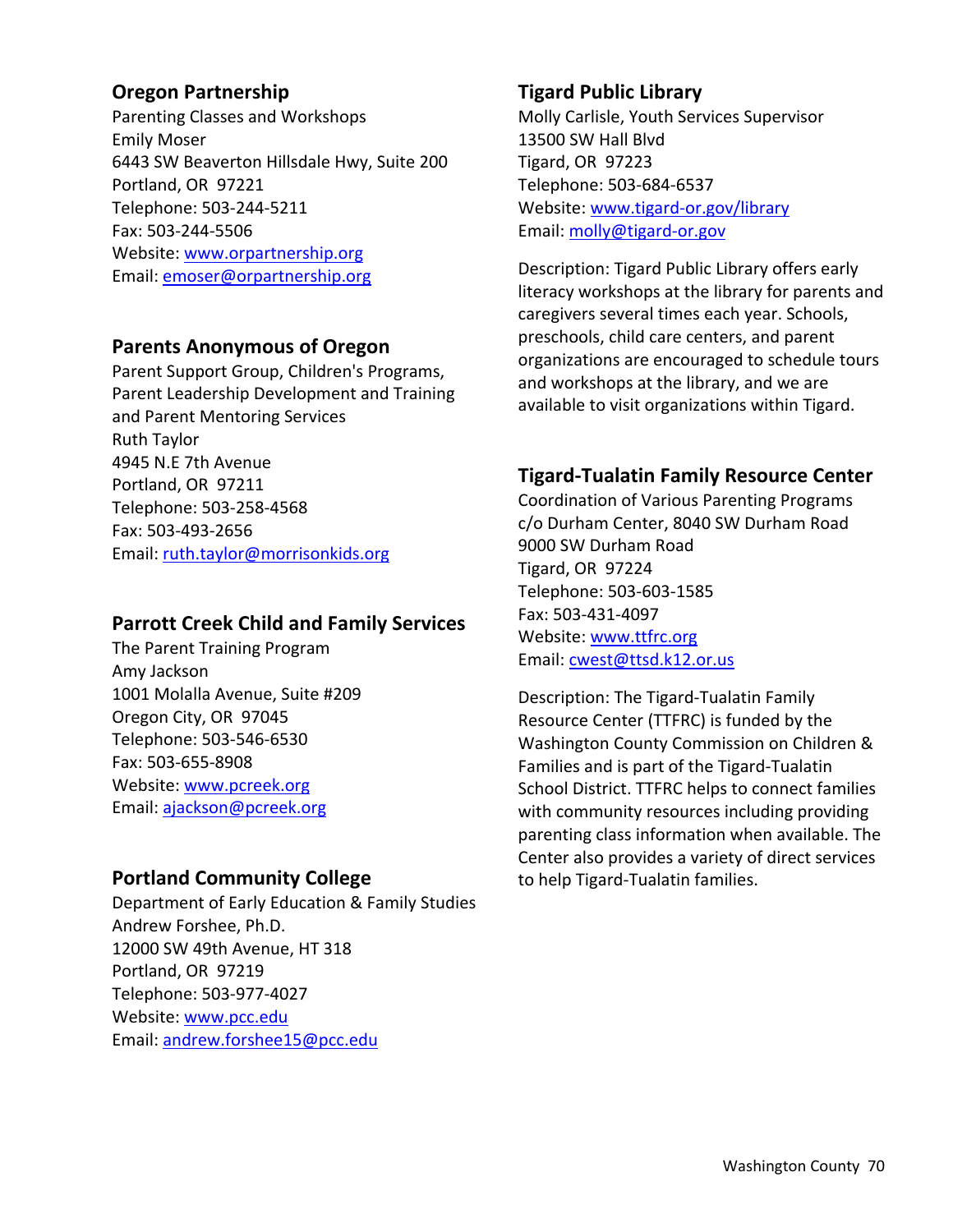## **Virginia Garcia Memorial Health Center**

Ignolia Duyck PO 568 85 North 12th Street Cornelius, OR 97113 Telephone: 503‐359‐8513 Fax: 503‐352‐8574 Email: ihenriquez@vgmhc.org

Description: PCI (Padres Con Initiative; Parenting Classes in Spanish)

# **Washington County Health and Human Services**

New Parent Network‐Healthy Start Randy Fulgham 155 N First Avenue MS4 Hillsboro, OR 97124 Telephone: 503‐846‐4746 Fax: 503‐846‐4540 Email: randy\_fulgham@co.washington.or.us

#### **West Slope Community Library**

Kirsten Freeman‐Benson 3678 SW 78th Avenue Portland, OR 97225 Telephone: 503‐292‐6416 Fax: 503‐292‐6932 Website: www.wccls.org Email: kirstenfb@wccls.org

Description: Early literacy storytimes for babies, toddlers, preschoolers and their caregivers; interactive family storytimes; gaming and craft programs for all ages; summer reading incentive programs for youth ages 0‐18.

# **Westview High School**

Early Childhood Education Claire Floyd 4200 NW 185th Avenue Portland, OR 97229 Telephone: 503‐259‐5218 Fax: 503‐259‐5230 Email: claire\_floyd@beavton.k12.or.us

Description: Students can earn a Human Services Career Pathway when they successfully take all 4 levels of Early Childhood Education.

## **YMCA of Columbia‐Willamette**

Incredible Years, Love and Logic, and Strengthening Families YMCA Child Care Division 9500 SW Barbur Blvd, Suite 240 Portland, OR 97219 Telephone: 503‐327‐0007 Fax: 503‐946‐5009 Website: www.ymca-portland.org Email: ychildcare@ymca‐portland.org

Description: The YMCA of Columbia‐Willamette Child Care Division currently operates 42 Before and After School programs, 16 Child Development Centers, and a Family Resource Center. These programs serve over 2500 families on a daily basis providing quality affordable care and services for all. Financial assistance for programs is available.

## **Youth Contact**

Kid's Turn, Strengthening Families, Nicasa, Incredible Years Mandy Ramsey 447 SE Baseline Hillsboro, OR 97123 Telephone: 503‐640‐4222 Fax: 503‐640‐0334 Email: mramsey@youthcontact.org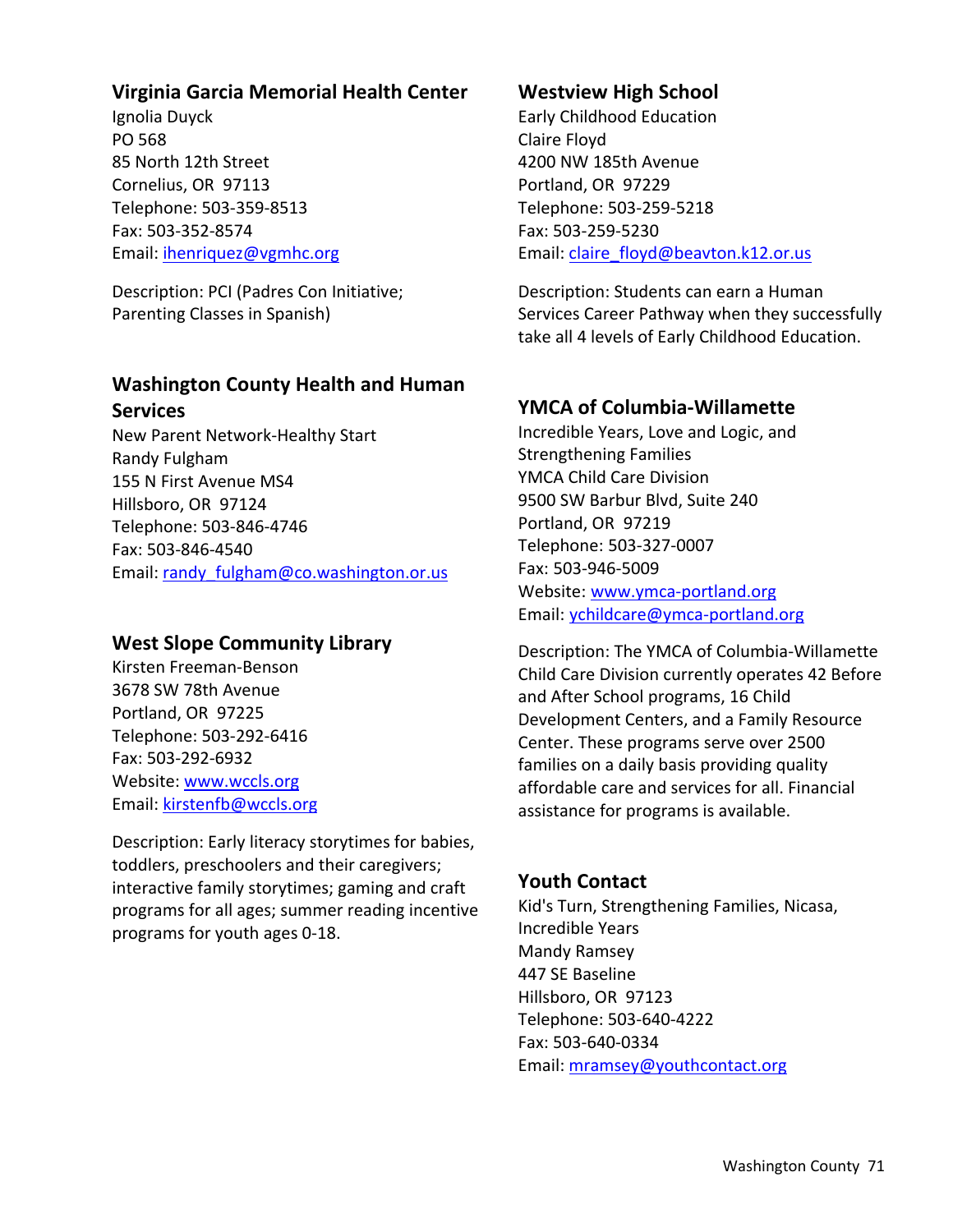# **Wheeler County**

# **Eastern Oregon Alcoholism Foundation**

EOAF Parents Program Cathy McDonald 216 S. W. Hailey Avenue Pendleton, OR 97801 Telephone: 541‐276‐3518, ext. 212 Fax: 541‐276‐4189 Website: www.eoaf.org Email: cmcdonald@eoaf.org

Description: EOAF is a residential drug and alcohol program that serves both men and women with children. Some of the parents have young children in treatment with them, but all parents are offered parenting classes.

## **Mt. Emily Safe Center**

Make Parenting a Pleasure, Healthy Start Sandra Leavitt PO Box 146 2107 3rd Street La Grande, OR 97850 Telephone: 541‐963‐0602 Fax: 541‐962‐0345 Website: www.mtemilysafecenter.com Email: director@mtemilysafecenter.com

Description: Mt. Emily Safe Center is a Child Abuse Intervention Center whose mission is to provide a multidisciplinary approach to the assessment of child abuse, ensure children and youth have access to prevention services, and to promote safe and healthy environments for families.

# **North Central ESD Early Education**

Head Start & Healthy Start Kim Williams P O Box 951 135 Main Condon, OR 97823 Telephone: 541‐384‐3808 Fax: 541‐384‐3809 Email: williams@ncesd.k12.or.us

Description: North Central ESD provides home visiting, and educational programs serving families with children birth to age five.

# **Spray Community School**

Growing With Our Children Candy Humphreys PO Box 64 303 Park Avenue Spray, OR 97874 Telephone: 541‐468‐2226 Fax: 541‐468‐2859 Email: candy@spray.k12.or.us

## **Umatilla‐Morrow County Head Start, Inc.**

Head Start, Early Head Start, WIC, CCR&R, Family Support & Connections, CASA Sue Aikens, Training Coordinator 110 NE 4th Street Hermiston, OR 97838 Telephone: 541‐564‐6878 Toll Free: 1‐800‐559‐5878 Fax: 541‐564‐6879 Website: www.umchs.org Email: saikens@umchs.org

Description: A variety of parent education curricula and topics including: Nutrition Education (WIC), Incredible Years (parenting 3‐ 8), Infant/Toddler Incredible Years (0‐2), Four Cornerstones to Financial Literacy, 1‐2‐3‐4 Parents!, Dr. Dad and Successful Fathering.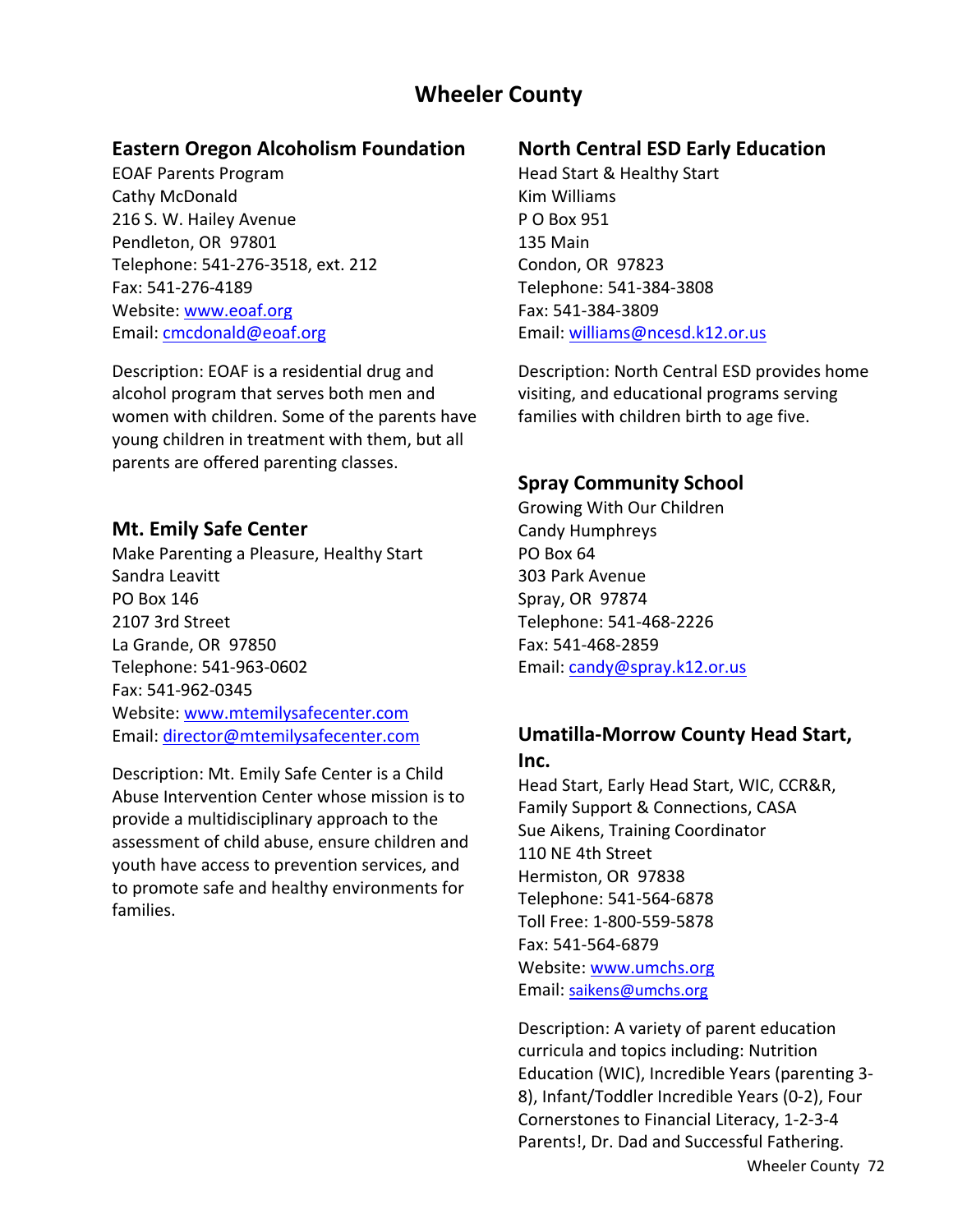# **Yamhill County**

#### **Chemeketa Community College**

Effective Parenting Amber McMurray Chemeketa Community College Salem, OR 97305 Telephone: 503‐399‐6562 Email: amcmurray@chemeketa.edu

Description: Classes for all age children, using the Love & Logic curriculum. Classes for children newborn to age 6, using the Parenting Now! curriculum.

#### **Head Start of Yamhill County**

Carolyn Sauers PO Box 1311 2045 South West Highway 18, Suite 300 McMinnville, OR 97128 Telephone: 503‐472‐2000 Fax: 503‐472‐6539 Website: www.yamhillheadstart.org Email: csauers@yamhillheadstart.org

#### **La Leche League of Oregon**

Breastfeeding Support and Education Melanie Green 3386 NW Summerhill Place Albany, OR 97321 Telephone: 541‐967‐8965 Website: www.llli.org/Web/Oregon.html Email: melanieverde@msn.com

Description: La Leche League is an international, nonprofit, nonsectarian organization dedicated to providing education, information, support, and encouragement to women who want to breastfeed. All breastfeeding mothers and pregnant women interested in breastfeeding are welcome to come to free meetings or call Leaders for breastfeeding help.

#### **Lutheran Community Services**

Incredible years Jordan Robinson 819N Hwy 99 W McMinnville, OR 97128 Telephone: 503‐472‐4020 Fax: 503‐472‐8630 Website: www.LCSNW.org Email: Jordanrobinson@LCSNW.org

#### **Newberg High School**

Newberg High School Parenting Education Jane Eilert 2400 Douglas Newberg, OR 97132 Telephone: 503‐554‐4400, ext. 5306 Email: eilertj@newberg.k12.or.us

#### **Opportunity House Alternative**

HOPE‐ High school Offering Parenting Education Carol Harper 437 SW Bridge Street Sheridan, OR 97378 Telephone: 503‐843‐2687 Fax: 503‐843‐2878 Website: www.teacherweb.com Email: charper@sheridan.k12.or.us

#### **Options Counseling Services**

Make Parenting A Pleasure Jeff Thompson 3000 Market Street NE Salem, OR 97301 Telephone: 503‐390‐5637 Fax: 503‐393‐3135 Website: www.options.org Email: jefft@options.org

Kelli McKnight Telephone: 541‐687‐6983 Fax: 541‐687‐2063 Email: kellim@options.org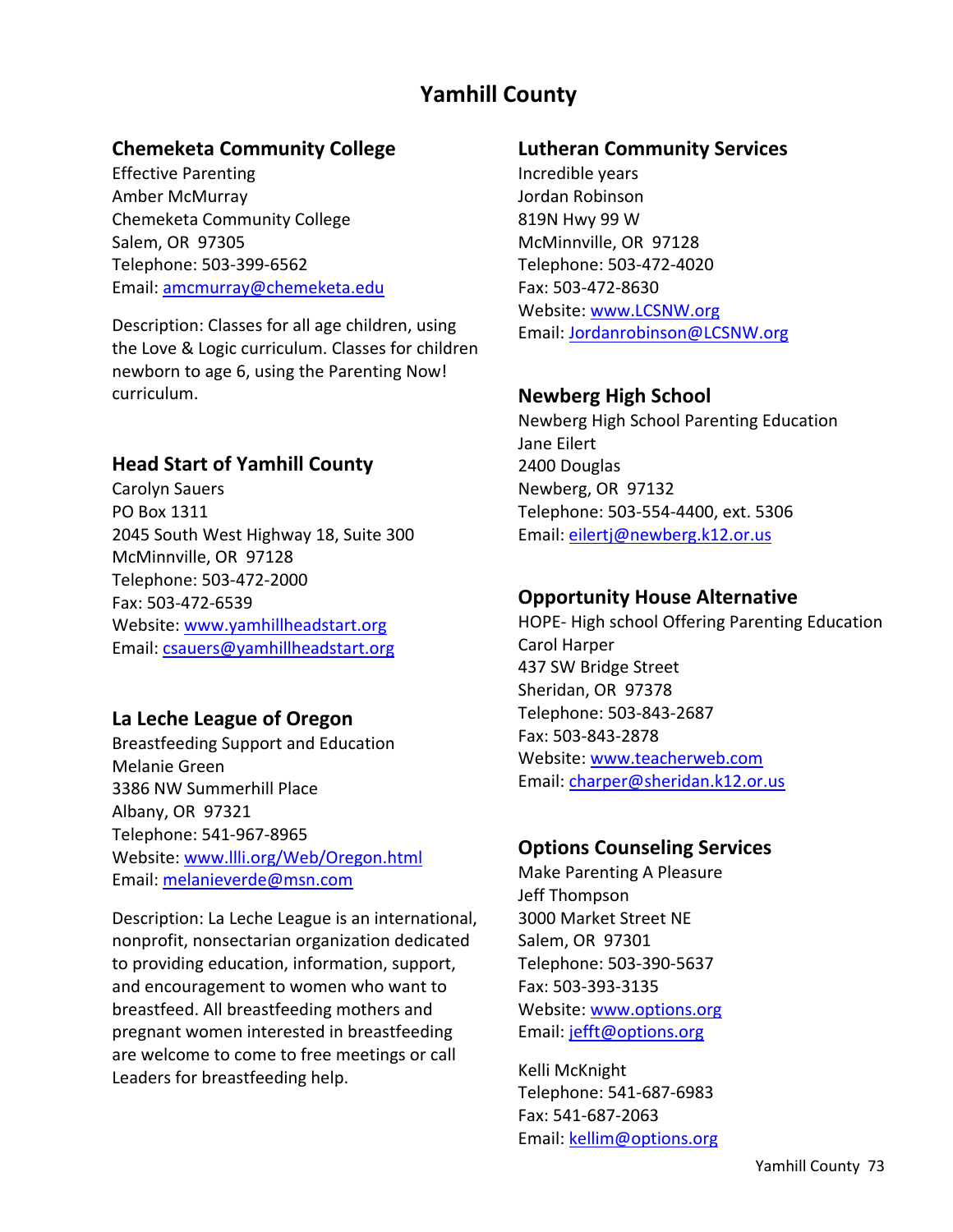# **Rad Nannies**

Kate Denny 414 Boone St. Salem, OR 97306 Telephone: 503‐365‐1988 Email: kkzks@wvi.com

# **Salem Public Library**

BJ Toewe PO Box 14810 585 Liberty Street SE Salem, OR 97301 Telephone: 503‐588‐6088 Fax: 503‐589‐2011 Website: www.salemlibrary.org Email: bjtoewe@cityofsalem.net

Description: Salem Public Library, with its collection of over 630,000 items, provides materials, reference assistance, and programs for people of all ages. Free classes for parents and daycare providers are offered periodically throughout the year.

# **Yamhill County Public Health**

Parents as Teachers Program Cathy Matamala‐Ost 412 NE Ford Street McMinnville, OR 97128 Telephone: 503‐434‐7543 Website: www.co.yamhill.or.us/ph/index.asp Email: matamalc@co.yamhill.or.us

Description: Yamhill County Parents as Teachers Program is a part of Yamhill County Healthy Start which provides first time parents with information, resources, and support to help each child get a healthy start in life.

# **Yamhill County Public Health Healthy**

**Start Program** Healthy Start Cathy Matamala‐Ost 412 NE Ford McMinnville, OR 97128 Telephone: 503‐434‐7525 Fax: 503‐472‐9731 www.co.yamhill.or.us/ph/index.asp?sel=8 Email: matamalc@co.yamhill.or.us

Description: Yamhill County Healthy Start provides first birth parents with information, resources, and support to help each child get a healthy start in life.

#### **YMCA of Columbia‐Willamette**

Incredible Years, Love and Logic, and Strengthening Families YMCA Child Care Division 9500 SW Barbur Blvd, Suite 240 Portland, OR 97219 Telephone: 503‐327‐0007 Fax: 503‐946‐5009 Website: www.ymca-portland.org Email: ychildcare@ymca‐portland.org

Description: The YMCA of Columbia‐Willamette Child Care Division currently operates 42 Before and After School programs, 16 Child Development Centers, and a Family Resource Center. These programs serve over 2500 families on a daily basis providing quality affordable care and services for all. Financial assistance for programs is available.